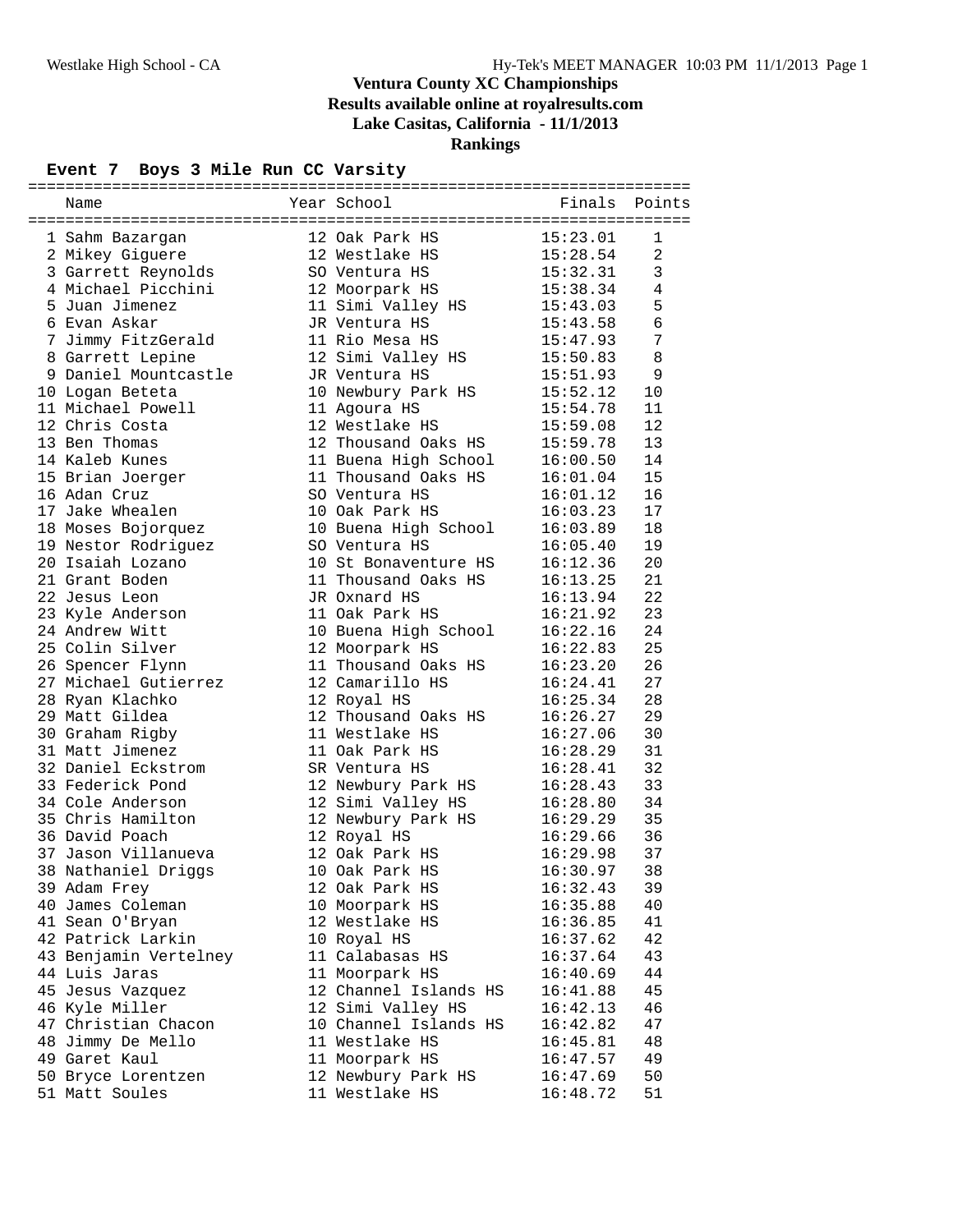#### **....Event 7 Boys 3 Mile Run CC Varsity**

| 52 Jared Blatter      | 12 Newbury Park HS    | 16:49.07 | 52  |
|-----------------------|-----------------------|----------|-----|
| 53 Ben Newman         | 11 Buena High School  | 16:49.39 | 53  |
| 54 Esteban Leon       | JR Oxnard HS          | 16:49.67 | 54  |
| 55 Ryan Rowland       | 12 Simi Valley HS     | 16:50.06 | 55  |
| 56 Jonathon Cantle    | 11 Westlake HS        | 16:50.73 | 56  |
| 57 Rickey Ochsner     | 12 Camarillo HS       | 16:51.34 | 57  |
| 58 Davis Garner       | 12 Newbury Park HS    | 16:51.75 | 58  |
| 59 Ross Husch         | 11 Agoura HS          | 16:52.73 | 59  |
| 60 Logan Otten        | 10 Buena High School  | 16:53.55 | 60  |
| 61 Chris Trujillo     | 12 Thousand Oaks HS   | 16:54.12 | 61  |
| 62 Jose Arreola       | 12 Pacifica HS        | 16:54.97 | 62  |
| 63 Wyatt Baxter       | 10 Simi Valley HS     | 16:55.64 | 63  |
| 64 Andy Kaiser        | 11 St Bonaventure HS  | 16:56.85 | 64  |
| 65 Matthew Montebello | 12 Agoura HS          | 16:57.30 | 65  |
| 66 Christian Gil      | 11 St Bonaventure HS  | 16:57.42 | 66  |
| 67 Matthew Griffith   | 12 Rio Mesa HS        | 16:58.15 | 67  |
| 68 Trevor Stangle     | 12 Camarillo HS       | 16:58.85 | 68  |
| 69 Alan Nichols       | 10 Camarillo HS       | 16:59.16 | 69  |
| 70 Daniel Gomez       | 9 Camarillo HS        | 16:59.18 | 70  |
| 71 Dominick Gonzalez  | 11 Fillmore HS        | 16:59.29 | 71  |
| 72 Eric Petersen      | 11 Moorpark HS        | 17:05.03 | 72  |
| 73 Daniel Haim        | 12 Agoura HS          | 17:09.24 | 73  |
| 74 Robert Hubbert     | 12 Camarillo HS       | 17:12.11 | 74  |
| 75 Esteban Tapia      | 10 Channel Islands HS | 17:14.09 | 75  |
| 76 Chris Garvin       | 12 Thousand Oaks HS   | 17:14.62 | 76  |
| 77 Chandler Ross      | 11 Agoura HS          | 17:16.82 | 77  |
| 78 Mason Koscinski    | 12 Royal HS           | 17:17.40 | 78  |
| 79 Francisco Erazo    | 11 Fillmore HS        | 17:17.64 | 79  |
| 80 Sergio Navarro     | 11 Pacifica HS        | 17:21.32 | 80  |
| 81 Cesar Rodriguez    | 11 Channel Islands HS | 17:22.15 | 81  |
| 82 Joseph Sandoval    | 10 St Bonaventure HS  | 17:24.40 | 82  |
| 83 Casey Sheehan      | 12 Newbury Park HS    | 17:25.43 | 83  |
| 84 Moises Hernandez   | 12 Camarillo HS       | 17:25.96 | 84  |
| 85 Aaron Wirekoon     | 10 Royal HS           | 17:26.09 | 85  |
| 86 Joe Cook           | 11 St Bonaventure HS  | 17:26.39 | 86  |
| 87 Jorge Hurtado      | 11 Fillmore HS        | 17:28.78 | 87  |
| 88 Sonny Vigil        | 11 St Bonaventure HS  | 17:29.59 | 88  |
| 89 Zachary Dingbaum   | 11 Moorpark HS        | 17:30.33 | 89  |
| 90 Nicolas Frias      | 12 Fillmore HS        | 17:33.11 | 90  |
| 91 Esteban Vasquez    | 12 Pacifica HS        | 17:34.18 | 91  |
| 92 Lucas Hester       | 12 Calabasas HS       | 17:34.26 | 92  |
| 93 Leighton Mair      | 10 Calabasas HS       | 17:36.39 | 93  |
| 94 Mario Gaspar       | 12 Fillmore HS        | 17:36.94 | 94  |
| 95 Patrick Guardian   | 12 Calabasas HS       | 17:44.32 | 95  |
| 96 Alan Ayala         | JR Hueneme HS         | 17:45.04 | 96  |
| 97 Mario Hernandez    | 12 Pacifica HS        | 17:48.38 | 97  |
| 98 Nicholas Stump     | 12 Rio Mesa HS        | 17:49.60 | 98  |
| 99 Kaden Phipps       | 12 Royal HS           | 17:51.07 | 99  |
| 100 Michael Dufresne  | 11 St Bonaventure HS  | 17:52.02 | 100 |
| 101 Cameron Botton    | 9 Royal HS            | 17:53.51 | 101 |
| 102 Alec Wilimovsky   | 11 Malibu HS          | 17:56.46 | 102 |
| 103 David Fraley      | 12 Rio Mesa HS        | 17:57.71 | 103 |
| 104 Frank Chavez      | 12 Fillmore HS        | 18:00.07 | 104 |
| 105 Andres Perez      | JR Oxnard HS          | 18:01.33 | 105 |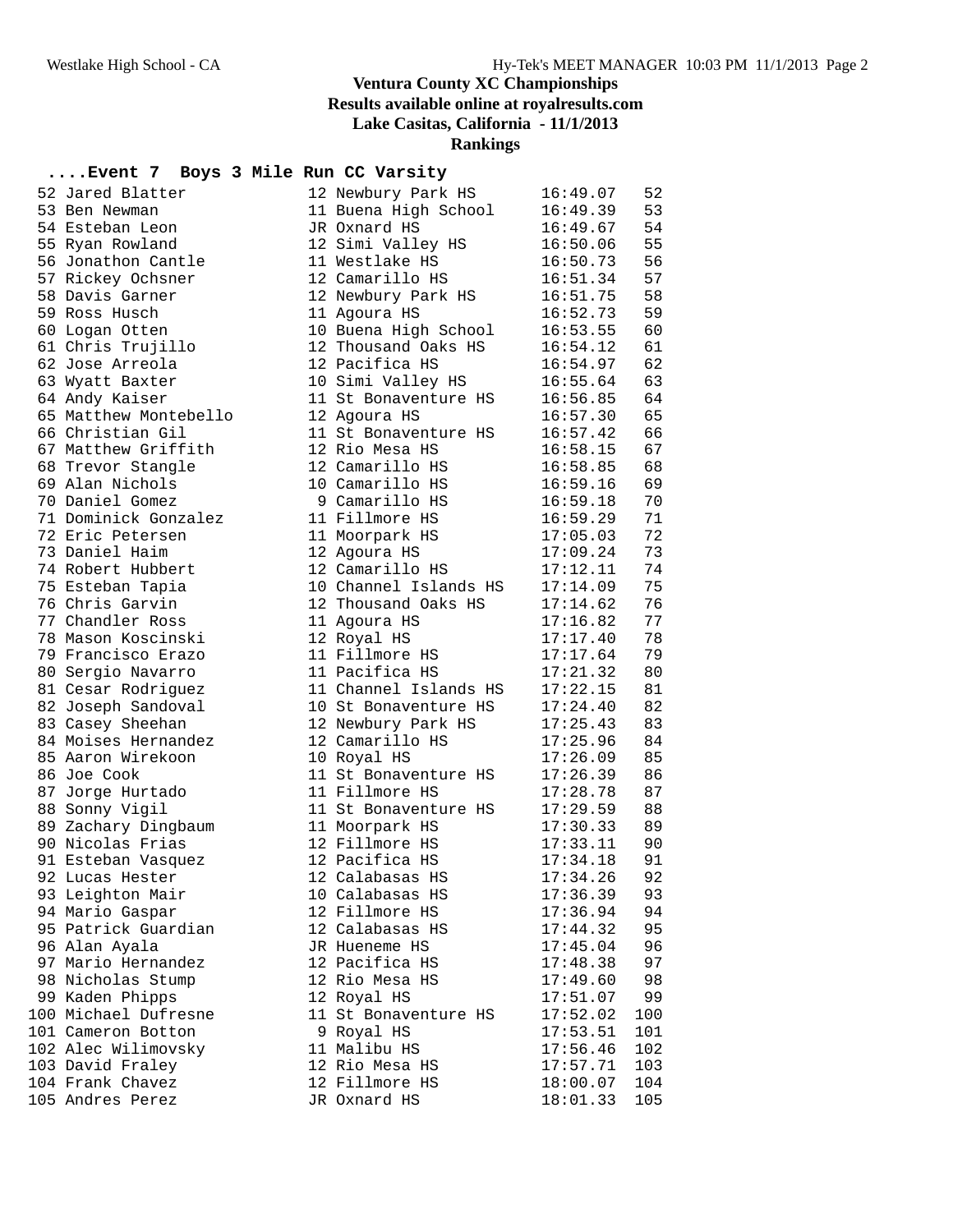#### **....Event 7 Boys 3 Mile Run CC Varsity**

| 106 Tommy Le<br>107 D.J. Torres<br>108 John McGraw<br>109 Daniel Ayala                          | SR Oxnard HS                                                                    | 18:03.85     | 106 |
|-------------------------------------------------------------------------------------------------|---------------------------------------------------------------------------------|--------------|-----|
|                                                                                                 | SA CANALLER<br>11 Rio Mesa HS                                                   | 18:07.31     | 107 |
|                                                                                                 | SR Oxnard HS                                                                    | 18:09.19     | 108 |
|                                                                                                 | 12 Channel Islands HS                                                           | 18:10.32     | 109 |
| 110 Ronaldo Flores                                                                              | JR Oxnard HS                                                                    | 18:10.99     | 110 |
| 111 Brandon Boettcher                                                                           | 10 Rio Mesa HS                                                                  | 18:12.03     | 111 |
| 112 Ivan Cocarrubias                                                                            | 11 Channel Islands HS                                                           | 18:12.66     | 112 |
| 113 Billy Tipp                                                                                  | 12 Calabasas HS                                                                 | 18:16.50     | 113 |
| 114 Spencer Levin                                                                               | Calapasas HS<br>12 Rio Mesa HS<br>12 Melii                                      | 18:19.14 114 |     |
| 115 Noah Avelino                                                                                |                                                                                 | 18:19.33     | 115 |
| 116 Dyer Pettijohn                                                                              | 12 Malibu HS                                                                    | 18:20.96     | 116 |
| 117 Alex Lopez                                                                                  | 12 Pacifica HS                                                                  | 18:23.11     | 117 |
| 118 Steve Rodriguez                                                                             | JR Hueneme HS                                                                   | 18:23.61     | 118 |
| 119 Landis Meyer                                                                                | 11 Nordhoff HS<br>SR Hueneme HS<br>18:23.72 119<br>18:28.02 121<br>18:28.02 121 |              |     |
| 120 Oscar Cisneros                                                                              |                                                                                 |              |     |
|                                                                                                 |                                                                                 |              |     |
| 121 Nicholas Lewis<br>122 Jesus Lopez<br>123 Eric Coreas                                        | 10 Channel Islands HS 18:29.27                                                  |              | 122 |
|                                                                                                 | 11 Pacifica HS                                                                  | 18:30.37     | 123 |
| 124 Damian Moreno                                                                               | 12 Buena High School                                                            | 18:33.72     | 124 |
| 125 Rodrigo Zaragoza                                                                            | SR Hueneme HS                                                                   | 18:39.36     | 125 |
| 126 Nick Ungermann                                                                              | 12 Agoura HS                                                                    | 18:48.29     | 126 |
|                                                                                                 | 12 Nordhoff HS                                                                  | 18:53.26 127 |     |
| 127 Ryan Wicklund<br>128 Robert Mummery<br>129 Marco Tadeo                                      | SO Oxnard HS                                                                    | 19:02.83     | 128 |
|                                                                                                 | 11 Buena High School                                                            | 19:06.15     | 129 |
| 130 Shawn Mares                                                                                 | SR Hueneme HS                                                                   | 19:12.01     | 130 |
| 131 Erik Rosenberg<br>132 Khoi Prakasim                                                         | 12 Malibu HS                                                                    | 19:12.02     | 131 |
|                                                                                                 | 10 Malibu HS                                                                    | 19:12.33     | 132 |
|                                                                                                 | 12 Nordhoff HS<br>12 Malibu HS                                                  | 19:14.17 133 |     |
| 133 Carlos Del Manzano<br>134 Aiden Pascucci                                                    | 12 Malibu HS                                                                    | 19:21.99     | 134 |
| 135 Angel Juarez                                                                                | 19:25.15<br>SR Hueneme HS                                                       |              | 135 |
| 136 Brandon Sanchez                                                                             | 11 Santa Paula HS                                                               | 19:25.71     |     |
| 137 Jonathan Quiroz                                                                             | 12 Nordhoff HS                                                                  | 19:25.98     | 136 |
| 138 Tim Hennigan                                                                                | 11 Nordhoff HS                                                                  | 19:37.76     | 137 |
| 139 Micah Semler 9 Malibu HS<br>140 Henry Tolmach 11 Nordhoff I<br>141 Juan Garza 12 Santa Paul |                                                                                 | 20:10.10     | 138 |
|                                                                                                 | 11 Nordhoff HS                                                                  | 20:20.82     | 139 |
|                                                                                                 | 12 Santa Paula HS $20:24.27$                                                    |              |     |
| 142 Miguel Nunez                                                                                | 11 Santa Paula HS 20:34.07                                                      |              |     |
| 143 Devin Sarantinos                                                                            | 10 Malibu HS                                                                    | 20:34.51     | 140 |
| 144 Fabian Lara                                                                                 | 12 Santa Paula HS                                                               | 22:03.21     |     |
| 145 Nick Walker                                                                                 | 9 Grace Brethren HS 22:47.28                                                    |              |     |
|                                                                                                 |                                                                                 |              |     |

|  | Team Scores |
|--|-------------|
|--|-------------|

| Rank Team |                                          |                   | Total 1 2 3 4 5 *6 *7 *8 *9 |                   |  |  |  |  |
|-----------|------------------------------------------|-------------------|-----------------------------|-------------------|--|--|--|--|
|           | 1 Ventura HS<br>Total Time: $1:19:14.34$ | Average: 15:50.87 |                             | 53 3 6 9 16 19 32 |  |  |  |  |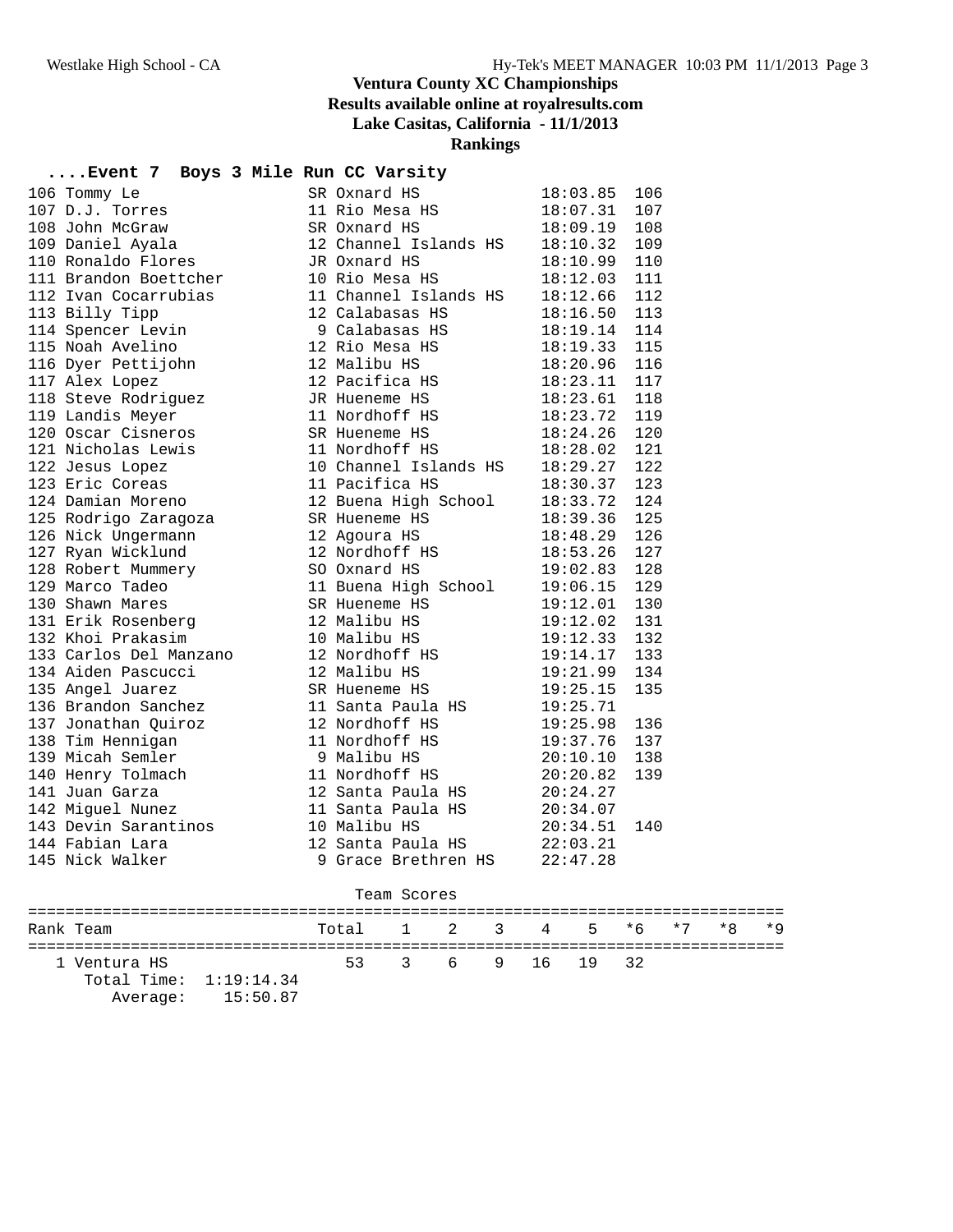**Rankings**

| Event 7 Boys 3 Mile Run CC Varsity |                        |     |              |     |     |     |     |         |     |
|------------------------------------|------------------------|-----|--------------|-----|-----|-----|-----|---------|-----|
| 2 Thousand Oaks HS<br>Total Time:  | 1:21:03.54             | 104 | 13           | 15  | 21  | 26  | 29  | 61      | 76  |
| Average:                           | 16:12.71               |     |              |     |     |     |     |         |     |
| 3 Oak Park HS                      |                        | 109 | $\mathbf{1}$ | 17  | 23  | 31  | 37  | 38      | 39  |
| Total Time:                        | 1:20:46.43             |     |              |     |     |     |     |         |     |
| Average:                           | 16:09.29               |     |              |     |     |     |     |         |     |
| 4 Westlake HS                      |                        | 133 | 2            | 12  | 30  | 41  | 48  | 51      | 56  |
| Total Time:                        | 1:21:17.34             |     |              |     |     |     |     |         |     |
| Average:                           | 16:15.47               |     |              |     |     |     |     |         |     |
| 5 Simi Valley HS<br>Total Time:    | 1:21:34.85             | 148 | 5            | 8   | 34  | 46  | 55  | 63      |     |
| Average:                           | 16:18.97               |     |              |     |     |     |     |         |     |
| 6 Moorpark HS                      |                        | 162 | 4            | 25  | 40  | 44  | 49  | 72      | 89  |
| Total Time:                        | 1:22:05.31             |     |              |     |     |     |     |         |     |
| Average:                           | 16:25.07               |     |              |     |     |     |     |         |     |
| 7 Buena High School                |                        | 169 | 14           | 18  | 24  | 53  | 60  | 124     | 129 |
| Total Time:                        | 1:22:09.49             |     |              |     |     |     |     |         |     |
| Average:                           | 16:25.90               |     |              |     |     |     |     |         |     |
| 8 Newbury Park HS                  |                        | 180 | 10           | 33  | 35  | 50  | 52  | 58      | 83  |
| Total Time:                        | 1:22:26.60             |     |              |     |     |     |     |         |     |
| Average:                           | 16:29.32               |     |              |     |     |     |     |         |     |
| 9 Royal HS                         |                        | 269 | 28           | 36  | 42  | 78  | 85  | 99      | 101 |
| Total Time:                        | 1:24:16.11             |     |              |     |     |     |     |         |     |
| Average:                           | 16:51.23               |     |              |     |     |     |     |         |     |
| 10 Agoura HS                       |                        | 285 | 11           | 59  | 65  | 73  | 77  | 126     |     |
| Total Time:                        | 1:24:10.87             |     |              |     |     |     |     |         |     |
| Average:                           | 16:50.18               |     |              |     |     |     |     |         |     |
| 11 Camarillo HS                    |                        | 291 | 27           | 57  | 68  | 69  | 70  | 74      | 84  |
| Total Time:                        | 1:24:12.94             |     |              |     |     |     |     |         |     |
| Average:                           | 16:50.59               |     |              |     |     |     |     |         |     |
| 12 St Bonaventure HS               |                        | 318 | 20           | 64  | 66  | 82  | 86  | 88      | 100 |
| Total Time:                        | 1:24:57.42<br>16:59.49 |     |              |     |     |     |     |         |     |
| Average:<br>13 Channel Islands HS  |                        | 357 | 45           | 47  | 75  | 81  | 109 | 112     | 122 |
| Total Time:                        | 1:26:11.26             |     |              |     |     |     |     |         |     |
| Average:                           | 17:14.26               |     |              |     |     |     |     |         |     |
| 14 Rio Mesa HS                     |                        | 382 | 7            | 67  | 98  | 103 | 107 | 111     | 115 |
| Total Time:                        | 1:26:40.70             |     |              |     |     |     |     |         |     |
| Average:                           | 17:20.14               |     |              |     |     |     |     |         |     |
| 15 Oxnard HS                       |                        | 395 | 22           | 54  | 105 | 106 |     | 108 110 | 128 |
| Total Time:                        | 1:27:17.98             |     |              |     |     |     |     |         |     |
| Average:                           | 17:27.60               |     |              |     |     |     |     |         |     |
| 16 Fillmore HS                     |                        | 421 | 71           | 79  | 87  | 90  |     | 94 104  |     |
| Total Time:                        | 1:26:55.76             |     |              |     |     |     |     |         |     |
| Average:                           | 17:23.16               |     |              |     |     |     |     |         |     |
| 17 Calabasas HS                    |                        | 436 | 43           | 92  | 93  | 95  | 113 | 114     |     |
| Total Time:                        | 1:27:49.11             |     |              |     |     |     |     |         |     |
| Average:                           | 17:33.83               |     |              |     |     |     |     |         |     |
| 18 Pacifica HS                     |                        | 447 | 62           | 80  | 91  | 97  | 117 | 123     |     |
| Total Time:                        | 1:28:01.96             |     |              |     |     |     |     |         |     |
| Average:                           | 17:36.40               |     |              |     |     |     |     |         |     |
| 19 Hueneme HS<br>Total Time:       | 1:32:24.28             | 589 | 96           | 118 | 120 | 125 | 130 | 135     |     |
| Average:                           | 18:28.86               |     |              |     |     |     |     |         |     |
|                                    |                        |     |              |     |     |     |     |         |     |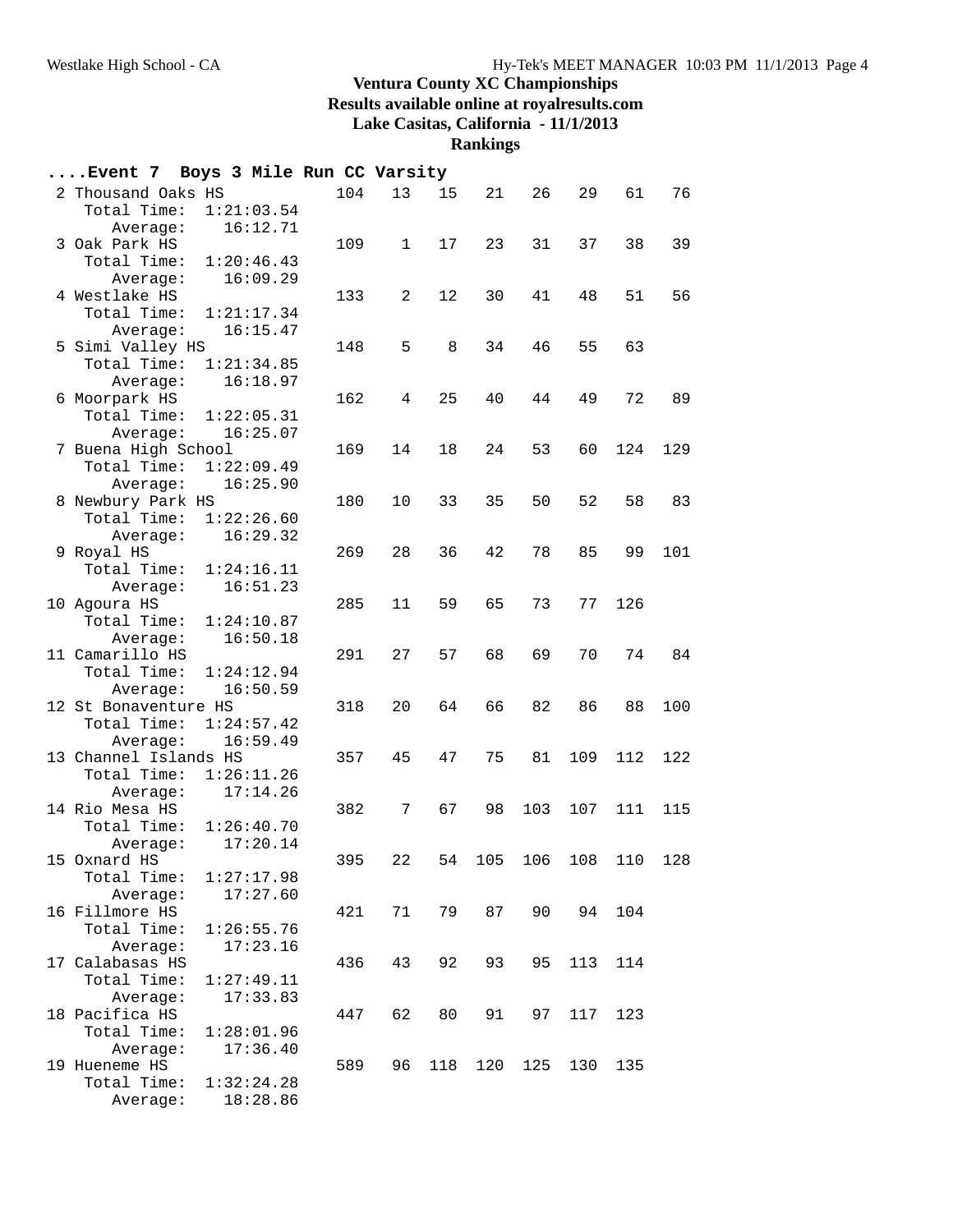#### **....Event 7 Boys 3 Mile Run CC Varsity**

| 20 Malibu HS             |                   |  |  | 615 102 116 131 132 134 138 140 |  |
|--------------------------|-------------------|--|--|---------------------------------|--|
| Total Time: $1:34:03.76$ |                   |  |  |                                 |  |
|                          | Average: 18:48.76 |  |  |                                 |  |
| 21 Nordhoff HS           |                   |  |  | 636 119 121 127 133 136 137 139 |  |
| Total Time: $1:34:25.15$ |                   |  |  |                                 |  |
|                          | Average: 18:53.03 |  |  |                                 |  |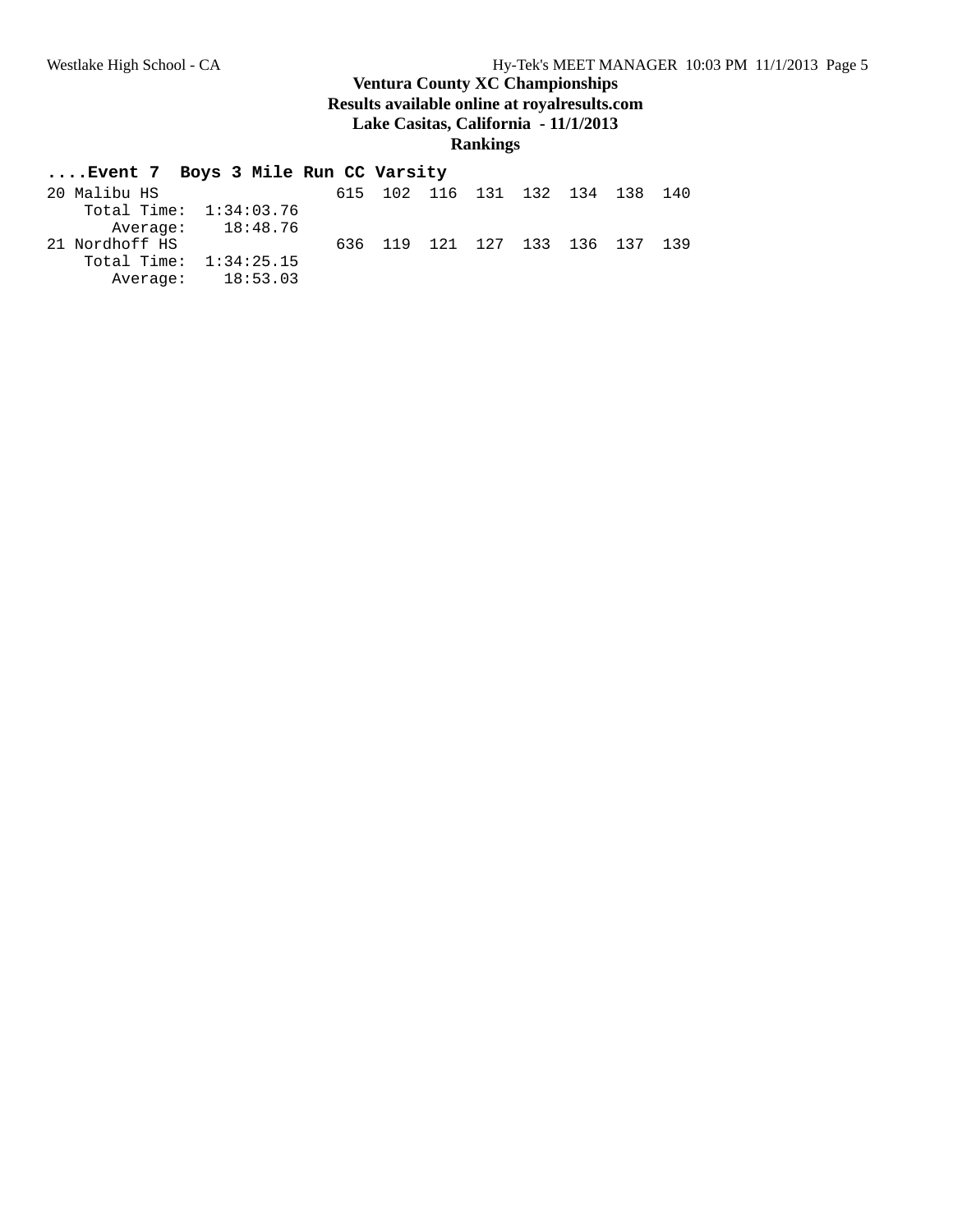#### **Event 6 Girls 3 Mile Run CC Varsity**

| Name                  | Year School          | Finals   | Points              |
|-----------------------|----------------------|----------|---------------------|
|                       |                      |          |                     |
| 1 Sarah Baxter        | 12 Simi Valley HS    | 16:37.10 | 1<br>$\overline{a}$ |
| 2 Caroline Pietrzyk   | 11 Malibu HS         | 18:05.70 |                     |
| 3 Kaitlyn Wood        | 9 Simi Valley HS     | 18:24.77 | $\mathbf{3}$        |
| 4 Desirae Jones       | 11 Simi Valley HS    | 18:29.57 | 4                   |
| 5 Brianne Holland     | 11 Royal HS          | 18:33.99 | 5                   |
| 6 Beth Wade           | 10 Moorpark HS       | 18:40.11 | $\epsilon$          |
| 7 Olivia Rosellini    | 11 Simi Valley HS    | 18:49.01 | 7                   |
| 8 Samantha Barajas    | 9 Simi Valley HS     | 18:51.36 | 8                   |
| 9 Sarah Riggs         | 11 Simi Valley HS    | 18:54.93 | 9                   |
| 10 Brittany Blackwell | 10 Oak Park HS       | 19:02.02 | 10                  |
| 11 Macy Schmidt       | SO Ventura HS        | 19:09.88 | 11                  |
| 12 Swathi Samuel      | 10 Newbury Park HS   | 19:10.87 | 12                  |
| 13 Rachel Dean        | 12 Newbury Park HS   | 19:11.84 | 13                  |
| 14 Alyssa Frank       | 12 La Reina HS       | 19:12.11 | 14                  |
| 15 Kylee Yturralde    | 9 Camarillo HS       | 19:15.81 | 15                  |
| 16 Yasmine Soliman    | 11 Simi Valley HS    | 19:26.68 | 16                  |
| 17 Katrina Jenkins    | 11 Westlake HS       | 19:40.81 | 17                  |
| 18 Karina Richman     | 9 Westlake HS        | 19:41.41 | 18                  |
| 19 Emani Kelley       | JR Ventura HS        | 19:42.12 | 19                  |
| 20 Nicole Burch       | 9 Newbury Park HS    | 19:44.41 | 20                  |
| 21 Katelyn Hosch      | 12 Buena High School | 19:46.09 | 21                  |
| 22 Emily Beneduce     | 09 Oak Park HS       | 19:47.60 | 22                  |
| 23 Paige Shelton      | SR Ventura HS        | 19:48.06 | 23                  |
| 24 Natalie Acosta     | 10 Royal HS          | 19:51.55 | 24                  |
| 25 Monika Gyalay      | 11 Moorpark HS       | 19:54.01 | 25                  |
| 26 Naelly Contreras   | 10 Camarillo HS      | 19:57.28 | 26                  |
| 27 Emily Amaya        | 12 Royal HS          | 19:58.72 | 27                  |
| 28 Emma Berns         | 11 Oak Park HS       | 20:02.88 | 28                  |
| 29 Haley Nagel        | 11 Camarillo HS      | 20:03.68 | 29                  |
| 30 Courtney Reis      | 12 Moorpark HS       | 20:04.10 | 30                  |
| 31 Riley Shaffer      | 11 Moorpark HS       | 20:05.39 | 31                  |
| 32 Kiana Hope         | 12 Fillmore HS       | 20:06.91 | 32                  |
| 33 Holly Petrusson    | 12 La Reina HS       | 20:07.86 | 33                  |
| 34 Kori Groenveld     | 12 Thousand Oaks HS  | 20:08.89 | 34                  |
| 35 Megan Kearney      | SR Ventura HS        | 20:10.55 | 35                  |
| 36 Kennedy Wall       | 10 Newbury Park HS   | 20:11.31 | 36                  |
| 37 Rebecca Guadiana   | SR Ventura HS        | 20:14.31 | 37                  |
| 38 Mikayla Ybarra     | 11 Thousand Oaks HS  | 20:14.50 | 38                  |
| 39 Emma O'Brien       |                      |          |                     |
|                       | 10 Oak Park HS       | 20:21.56 | 39                  |
| 40 Rosio Villalpando  | JR Hueneme HS        | 20:32.39 | 40                  |
| 41 Lupita Perez       | 10 Fillmore HS       | 20:32.46 | 41                  |
| 42 Jennifer Gonzalez  | JR Ventura HS        | 20:36.90 | 42                  |
| 43 Alexis Tafoya      | 11 Fillmore HS       | 20:39.30 | 43                  |
| 44 Ana Flores         | 10 Royal HS          | 20:39.42 | 44                  |
| 45 Jordanna Witt      | 11 Westlake HS       | 20:44.71 | 45                  |
| 46 Amanda Wendt       | 11 La Reina HS       | 20:47.10 | 46                  |
| 47 Sarah Nagel        | 11 Camarillo HS      | 20:47.83 | 47                  |
| 48 Yvette Trejo       | 12 Thousand Oaks HS  | 20:49.45 | 48                  |
| 49 Remy Dennis        | 11 Agoura HS         | 20:49.59 | 49                  |
| 50 Kendall Engelhardt | 12 Oak Park HS       | 20:53.76 | 50                  |
| 51 Auburn Griffith    | 10 Rio Mesa HS       | 20:54.41 | 51                  |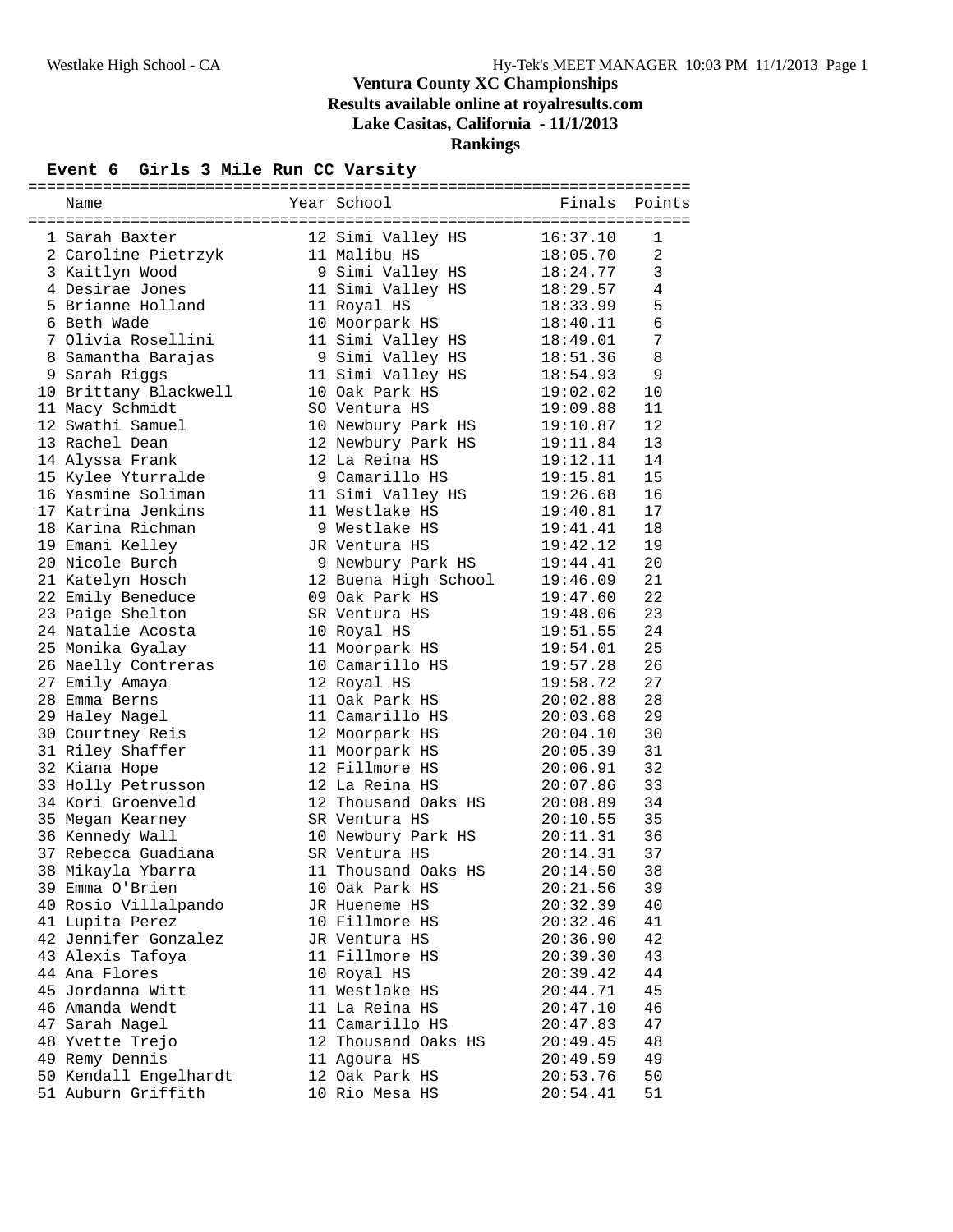#### **....Event 6 Girls 3 Mile Run CC Varsity**

| 52 Kenna Perez        | 11 Buena High School  | 20:57.93 | 52  |
|-----------------------|-----------------------|----------|-----|
| 53 Alyson Whitworth   | 12 Thousand Oaks HS   | 21:00.31 | 53  |
| 54 Sally Ellberg      | 10 Buena High School  | 21:01.86 | 54  |
| 55 Abigail Hayes      | 9 Westlake HS         | 21:02.27 | 55  |
| 56 Graciela Godinez   | 12 Thousand Oaks HS   | 21:04.23 | 56  |
| 57 Jalen Burns        | 9 Buena High School   | 21:04.43 | 57  |
| 58 Paige Koshe        | FR Ventura HS         | 21:05.78 | 58  |
| 59 Taylor Garrison    | 11 Agoura HS          | 21:05.91 | 59  |
| 60 Lauren Powers      | 10 Camarillo HS       | 21:06.79 | 60  |
| 61 Jennifer Pacheco   | 10 Royal HS           | 21:07.61 | 61  |
| 62 Elizabeth Ging     | 11 Newbury Park HS    | 21:10.19 | 62  |
| 63 Melanie Campbell   | 11 Buena High School  | 21:10.56 | 63  |
| 64 Morgan Hardie      | 11 Moorpark HS        | 21:14.98 | 64  |
| 65 Bobbi Ellias       | 11 La Reina HS        | 21:15.80 | 65  |
| 66 Isabella Manos     | 9 La Reina HS         | 21:15.90 | 66  |
| 67 Alex Castanon      | 12 Pacifica HS        | 21:16.67 |     |
| 68 Brooklyn Miller    | 11 Oak Park HS        | 21:18.31 | 67  |
| 69 Marin Lockwood     | 11 Camarillo HS       | 21:20.66 | 68  |
| 70 Sierra Najolia     | 12 Camarillo HS       | 21:20.74 | 69  |
| 71 Ana Schneider      | 9 Rio Mesa HS         | 21:21.14 | 70  |
| 72 Isabella Dang      | SR Oxnard HS          | 21:21.65 |     |
| 73 Ariana Brajkovich  | 11 La Reina HS        | 21:25.11 | 71  |
| 74 Sarah Lowe         | 10 Royal HS           | 21:28.14 | 72  |
| 75 Berenice Ceja      | SR Hueneme HS         | 21:34.53 | 73  |
| 76 Jordyn Vassaur     | 12 Fillmore HS        | 21:34.72 | 74  |
| 77 Jannessa Simental  | 12 Pacifica HS        | 21:37.58 |     |
| 78 Kaitlyn Jones      | 12 Nordhoff HS        | 21:40.19 | 75  |
| 79 Lucero Zontlimatzi | JR Hueneme HS         | 21:47.68 | 76  |
| 80 Esther Loose       | 11 Thousand Oaks HS   | 21:48.43 | 77  |
| 81 Clarice Douille    | 11 Westlake HS        | 21:52.38 | 78  |
| 82 Bailey DeLuca      | 9 Thousand Oaks HS    | 21:53.34 | 79  |
| 83 Emily Ruble        | 10 Oak Park HS        | 21:58.87 | 80  |
| 84 Kaitlin Latta      | 11 Moorpark HS        | 22:02.00 | 81  |
| 85 Lauren Porter      | 11 Newbury Park HS    | 22:03.46 | 82  |
| 86 Erika Hoang        | 10 Newbury Park HS    | 22:04.79 | 83  |
| 87 Hannah Niehoff     | 9 La Reina HS         | 22:06.67 | 84  |
| 88 Clara Hernandez    | JR Hueneme HS         | 22:08.08 | 85  |
| 89 Eva Rivas          | SR Hueneme HS         | 22:08.97 | 86  |
| 90 Lauryn Pinsak      | 11 Rio Mesa HS        | 22:10.91 | 87  |
| 91 Nicole Golden      | 11 Nordhoff HS        | 22:11.10 | 88  |
| 92 Aurora Flores      | 10 Channel Islands HS | 22:14.42 | 89  |
| 93 Andrea Sikra       | 12 Westlake HS        | 22:19.58 | 90  |
| 94 Allie Marquez      | 10 Buena High School  | 22:20.34 | 91  |
| 95 Kayla Chase        | 12 Nordhoff HS        | 22:20.45 | 92  |
| 96 Darby Tarlow       | 11 Calabasas HS       | 22:21.12 | 93  |
| 97 Janelle Perez      | 11 Channel Islands HS | 22:21.82 | 94  |
| 98 Caitlin Myers      | 10 Malibu HS          | 22:23.34 | 95  |
| 99 Shannon McDermott  | 12 St Bonaventure HS  | 22:30.82 |     |
| 100 Briana Segoviano  | 10 Fillmore HS        | 22:33.27 | 96  |
| 101 Sofia Gallardo    | 11 Fillmore HS        | 22:33.36 | 97  |
| 102 Ana Hidalgo       | 12 Rio Mesa HS        | 22:34.17 | 98  |
| 103 Kyla Castillo     | 9 Rio Mesa HS         | 22:37.48 | 99  |
| 104 Kelsie Garrison   | 12 Agoura HS          | 22:42.59 | 100 |
| 105 Farah Stack       | 9 Malibu HS           | 22:48.47 | 101 |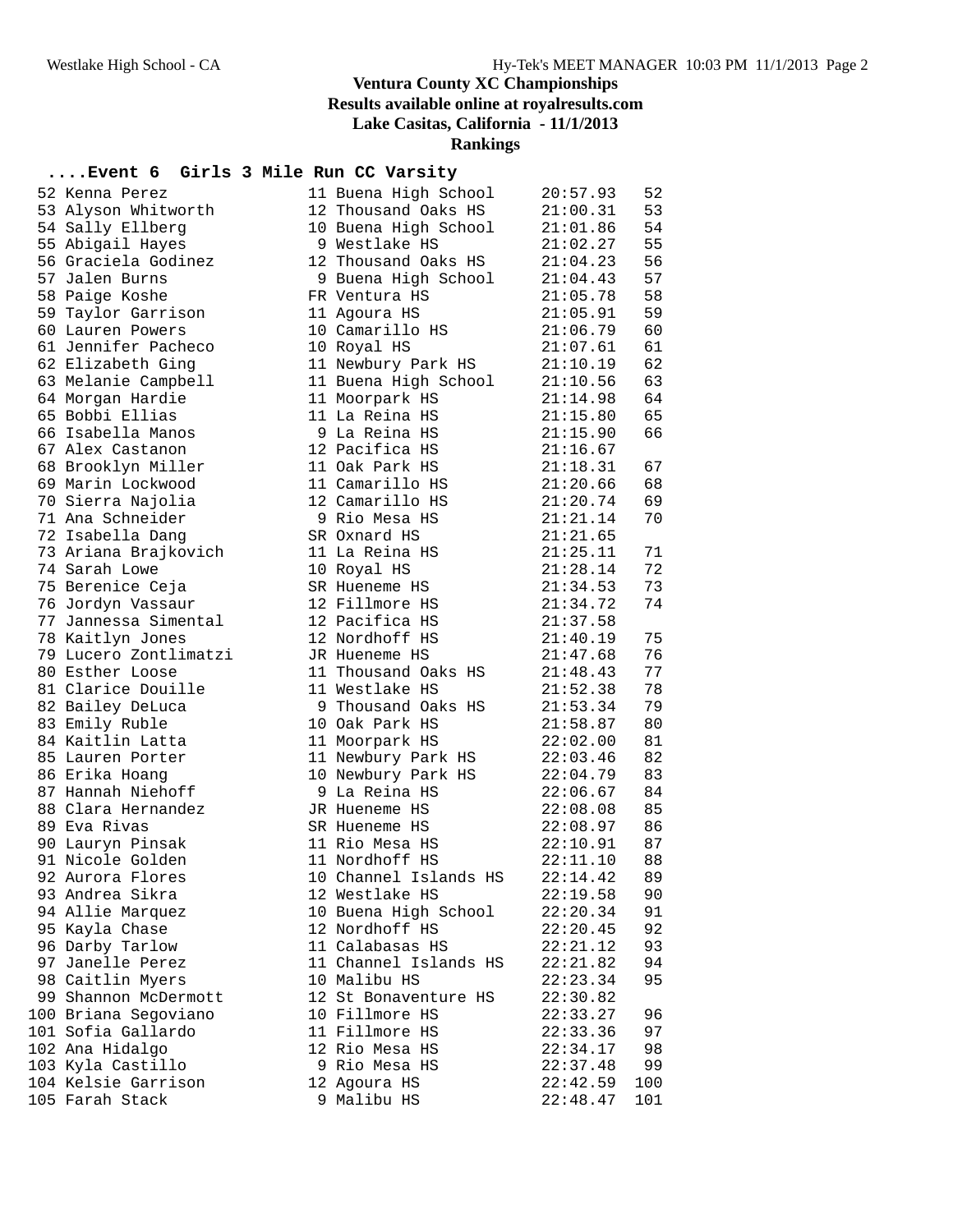#### **....Event 6 Girls 3 Mile Run CC Varsity**

| 106 Rebecca Baldree     | 12 Agoura HS          | 22:56.27 | 102 |
|-------------------------|-----------------------|----------|-----|
| 107 Kaitlyn Albers      | JR Oxnard HS          | 22:59.30 |     |
| 108 Emma Wolfgram       | 9 Rio Mesa HS         | 23:00.90 | 103 |
| 109 Jordan Krekorian    | 11 Calabasas HS       | 23:15.84 | 104 |
| 110 Brenda Morales      | 11 Nordhoff HS        | 23:19.43 | 105 |
| 111 Andrea Pimental     | 12 Pacifica HS        | 23:19.93 |     |
| 112 Devyn Weisenberger  | 9 Rio Mesa HS         | 23:31.98 | 106 |
| 113 Madeline Ward       | 10 Malibu HS          | 23:35.99 | 107 |
| 114 Candace Chavolla    | JR Oxnard HS          | 23:38.61 |     |
| 115 Hailey Krout        | 12 Nordhoff HS        | 23:38.70 | 108 |
| 116 Yuritza Alcantar    | JR Hueneme HS         | 23:59.09 | 109 |
| 117 Hannah Espinoza     | 12 Santa Paula HS     | 24:10.66 | 110 |
| 118 Jazmine Chacon      | SR Hueneme HS         | 24:30.48 | 111 |
| 119 Hannah Ray          | 11 St Bonaventure HS  | 24:41.07 |     |
| 120 Stephanie Naranjo   | 10 Channel Islands HS | 24:42.98 | 112 |
| 121 Jahaira Covarrubias | 12 Channel Islands HS | 24:43.94 | 113 |
| 122 Gabby Ramirez       | 11 Channel Islands HS | 24:47.49 | 114 |
| 123 Jessica Tapia       | 10 Channel Islands HS | 24:48.11 | 115 |
| 124 Abigail Ralph       | 11 Calabasas HS       | 24:56.85 | 116 |
| 125 Hayley Sanders      | 11 Agoura HS          | 24:57.66 | 117 |
| 126 Haley Grant         | 12 Nordhoff HS        | 25:10.20 | 118 |
| 127 Megan Canales       | SO Oxnard HS          | 25:52.33 |     |
| 128 Emma Gallagher      | 10 Malibu HS          | 25:57.31 | 119 |
| 129 Catalina Vasquez    | 12 Santa Paula HS     | 26:10.82 | 120 |
| 130 Madeleine Romanelli | 9 Grace Brethren HS   | 26:25.64 |     |
| 131 Elizabeth Fernandez | 12 Santa Paula HS     | 26:29.63 | 121 |
| 132 Deisy Villasenor    | 12 Malibu HS          | 26:36.99 | 122 |
| 133 Marin Jentz         | 12 Calabasas HS       | 27:01.03 | 123 |
| 134 Louise Tomondong    | 11 Calabasas HS       | 27:15.15 | 124 |
| 135 Lizbeth Magana      | 9 Santa Paula HS      | 28:50.00 | 125 |
| 136 Rowen Blane         | 9 Malibu HS           | 29:01.23 | 126 |
| 137 Hailey Perez        | 12 St Bonaventure HS  | 34:16.53 |     |
| 138 Marisol Escobedo    | 10 Santa Paula HS     | 36:26.07 | 127 |

| Team Scores                                                         |       |          |    |                |                 |                |     |      |      |      |  |  |
|---------------------------------------------------------------------|-------|----------|----|----------------|-----------------|----------------|-----|------|------|------|--|--|
| Rank Team                                                           | Total | $1 \t 2$ |    | $\overline{3}$ | $\overline{4}$  | 5              | * 6 | $*7$ | $*8$ | $*9$ |  |  |
| 1 Simi Valley HS<br>Total Time: 1:31:11.81<br>18:14.37<br>Average:  |       | 23 1 3 4 |    |                | $7\overline{ }$ | 8 <sup>1</sup> | 9   | - 16 |      |      |  |  |
| 2 Ventura HS<br>Total Time: $1:39:04.92$<br>19:48.99<br>Average:    | 125   |          |    | 11 19 23 35 37 |                 |                | 42. | 58   |      |      |  |  |
| 3 Newbury Park HS<br>Total Time: 1:39:28.62<br>19:53.73<br>Average: | 143   | 12       | 13 | 20             | 36              | 62             | 82  | 83   |      |      |  |  |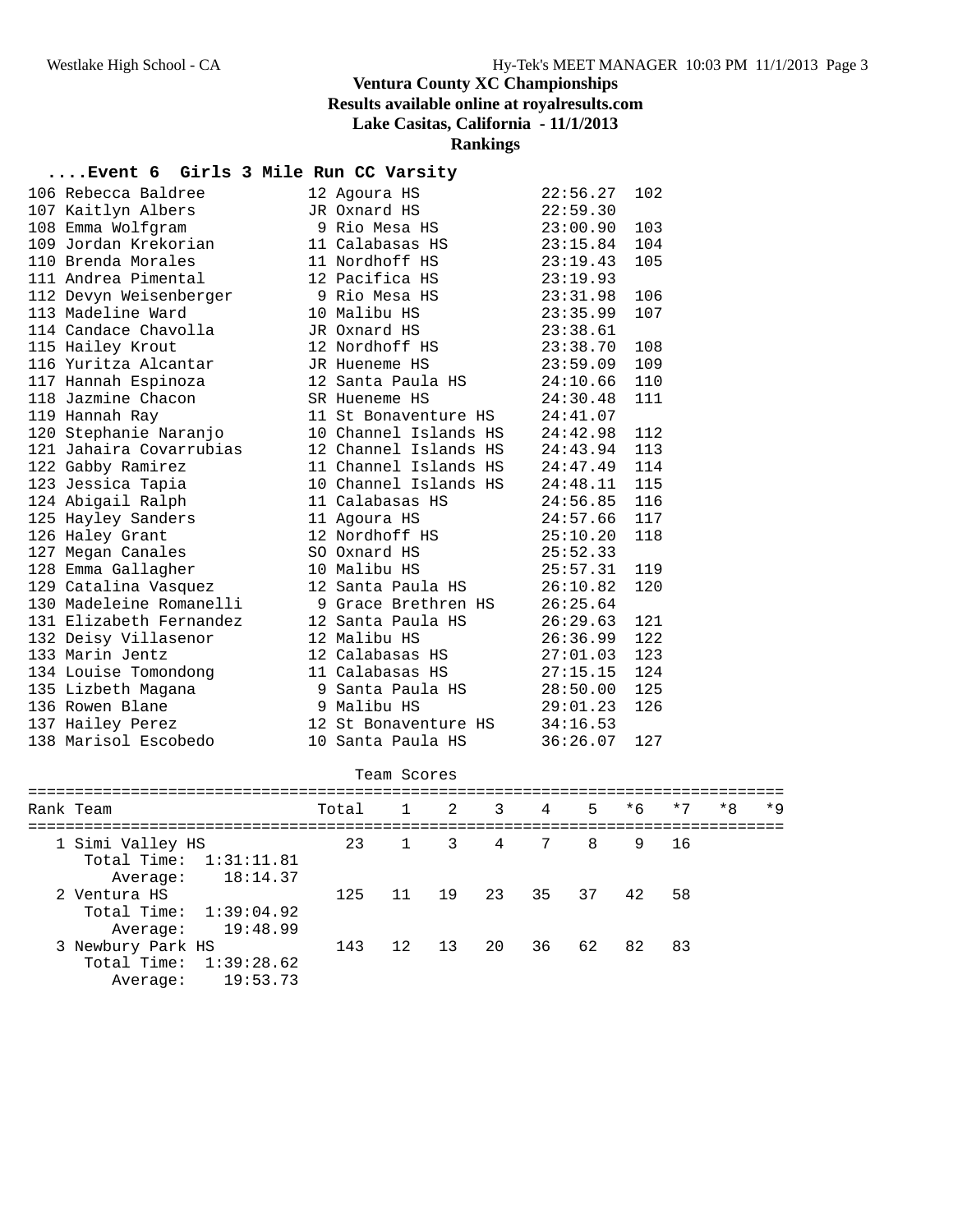**Rankings**

| Event 6 Girls 3 Mile Run CC Varsity |            |     |     |     |     |     |     |         |     |
|-------------------------------------|------------|-----|-----|-----|-----|-----|-----|---------|-----|
| 4 Oak Park HS                       |            | 149 | 10  | 22  | 28  | 39  | 50  | 67      | 80  |
| Total Time:                         | 1:40:07.82 |     |     |     |     |     |     |         |     |
| Average:                            | 20:01.57   |     |     |     |     |     |     |         |     |
| 5 Moorpark HS                       |            | 156 | 6   | 25  | 30  | 31  | 64  | 81      |     |
| Total Time:                         | 1:39:58.59 |     |     |     |     |     |     |         |     |
| Average:                            | 19:59.72   |     |     |     |     |     |     |         |     |
| 6 Royal HS                          |            | 161 | 5   | 24  | 27  | 44  | 61  | 72      |     |
| Total Time:                         | 1:40:11.29 |     |     |     |     |     |     |         |     |
| Average:                            | 20:02.26   |     |     |     |     |     |     |         |     |
| 7 Camarillo HS                      |            | 177 | 15  | 26  | 29  | 47  | 60  | 68      | 69  |
| Total Time:                         | 1:41:11.39 |     |     |     |     |     |     |         |     |
| Average:                            | 20:14.28   |     |     |     |     |     |     |         |     |
| 8 Westlake HS                       |            | 213 | 17  | 18  | 45  | 55  | 78  | 90      |     |
| Total Time:                         | 1:43:01.58 |     |     |     |     |     |     |         |     |
| Average:                            | 20:36.32   |     |     |     |     |     |     |         |     |
| 9 La Reina HS                       |            | 224 | 14  | 33  | 46  | 65  | 66  | 71      | 84  |
| Total Time:                         | 1:42:38.77 |     |     |     |     |     |     |         |     |
| Average:                            | 20:31.76   |     |     |     |     |     |     |         |     |
| 10 Thousand Oaks HS                 |            | 229 | 34  | 38  | 48  | 53  | 56  | 77      | 79  |
| Total Time:                         | 1:43:17.38 |     |     |     |     |     |     |         |     |
| Average:                            | 20:39.48   |     |     |     |     |     |     |         |     |
| 11 Buena High School                |            | 247 | 21  | 52  | 54  | 57  | 63  | 91      |     |
| Total Time:                         | 1:44:00.87 |     |     |     |     |     |     |         |     |
| Average:                            | 20:48.18   |     |     |     |     |     |     |         |     |
| 12 Fillmore HS                      |            | 286 | 32  | 41  | 43  | 74  | 96  | 97      |     |
| Total Time:                         | 1:45:26.66 |     |     |     |     |     |     |         |     |
| Average:                            | 21:05.34   |     |     |     |     |     |     |         |     |
| 13 Hueneme HS                       |            | 360 | 40  | 73  | 76  | 85  | 86  | 109     | 111 |
| Total Time:                         | 1:48:11.65 |     |     |     |     |     |     |         |     |
| Average:                            | 21:38.33   |     |     |     |     |     |     |         |     |
| 14 Rio Mesa HS                      |            | 405 | 51  | 70  | 87  | 98  | 99  | 103     | 106 |
| Total Time:                         | 1:49:38.11 |     |     |     |     |     |     |         |     |
| Average:                            | 21:55.63   |     |     |     |     |     |     |         |     |
| 15 Malibu HS                        |            | 424 | 2   | 95  | 101 | 107 | 119 | 122     | 126 |
| Total Time:                         | 1:52:50.81 |     |     |     |     |     |     |         |     |
| Average:                            | 22:34.17   |     |     |     |     |     |     |         |     |
| 16 Agoura HS                        |            | 427 | 49  | 59  | 100 | 102 | 117 |         |     |
| Total Time:                         | 1:52:32.02 |     |     |     |     |     |     |         |     |
| Average:                            | 22:30.41   |     |     |     |     |     |     |         |     |
| 17 Nordhoff HS                      |            | 468 | 75  | 88  | 92  | 105 | 108 | 118     |     |
| Total Time:                         | 1:53:09.87 |     |     |     |     |     |     |         |     |
| Average:                            | 22:37.98   |     |     |     |     |     |     |         |     |
| 18 Channel Islands HS               |            | 522 | 89  | 94  | 112 | 113 |     | 114 115 |     |
| Total Time:                         | 1:58:50.65 |     |     |     |     |     |     |         |     |
| Average:                            | 23:46.13   |     |     |     |     |     |     |         |     |
| 19 Calabasas HS                     |            | 560 | 93  | 104 | 116 | 123 | 124 |         |     |
| Total Time:                         | 2:04:49.99 |     |     |     |     |     |     |         |     |
| Average:                            | 24:58.00   |     |     |     |     |     |     |         |     |
| 20 Santa Paula HS                   |            | 603 | 110 | 120 | 121 | 125 | 127 |         |     |
| Total Time:                         | 2:22:07.18 |     |     |     |     |     |     |         |     |
| Average:                            | 28:25.44   |     |     |     |     |     |     |         |     |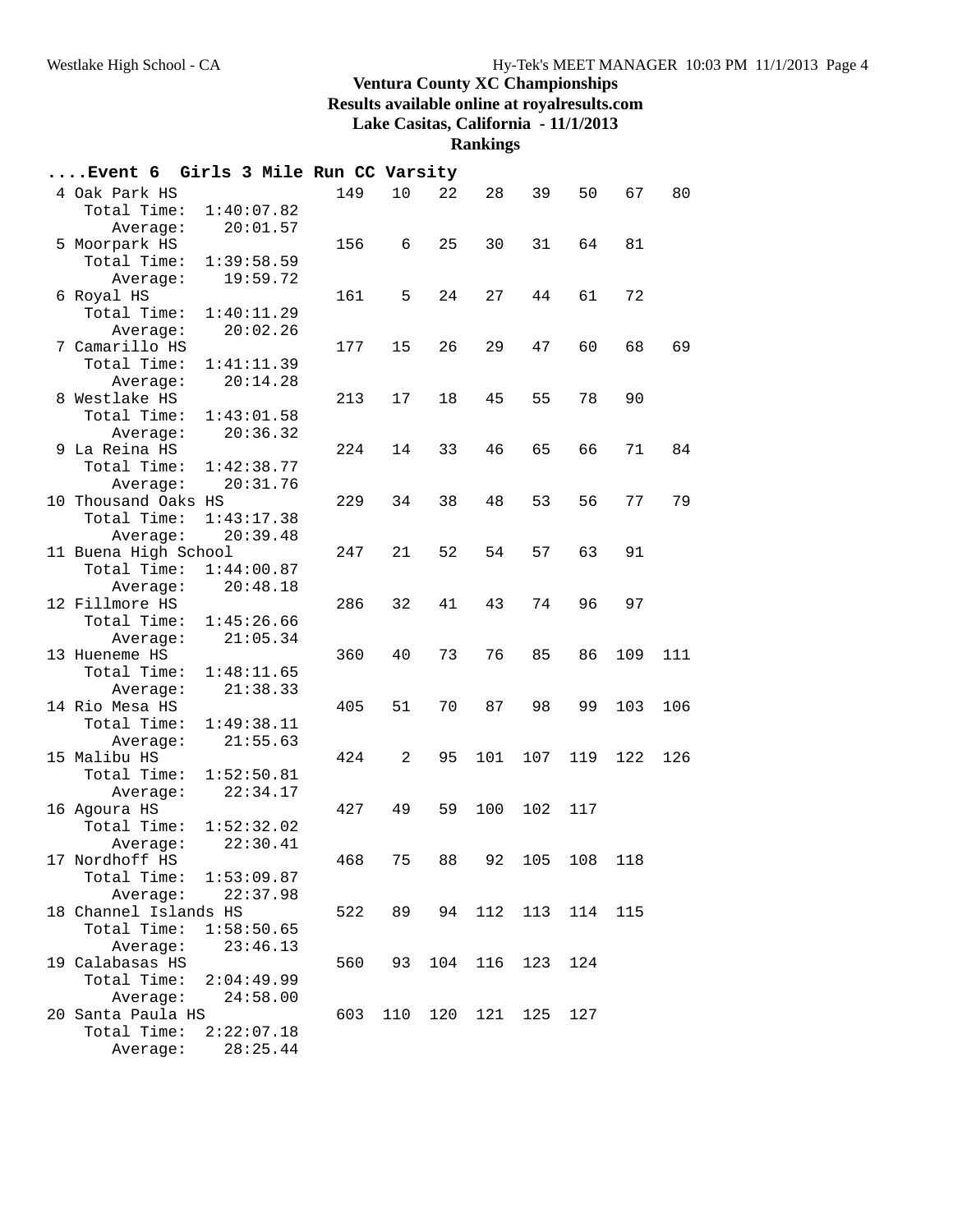# **Event 5 Boys 3 Mile Run CC Sophomore**

| Name                    | Year School                  | Finals   | Points          |
|-------------------------|------------------------------|----------|-----------------|
|                         |                              |          |                 |
| 1 Logan Grove           | 10 Agoura HS                 | 16:41.67 | 1               |
| 2 Martin Wilson         | 10 Agoura HS<br>10 Agoura HS | 16:45.88 | $\overline{a}$  |
| 3 Cole Hoff             |                              | 16:52.41 | $\mathbf{3}$    |
| 4 Jace Bricker          | 10 Agoura HS                 | 17:08.92 | $\overline{4}$  |
| 5 Trevor Jamison        | 10 Oak Park HS               | 17:13.93 | 5               |
| 6 Christian Moncada     | 10 Simi Valley HS            | 17:16.60 | $\epsilon$      |
| 7 Roman Colao           | 10 Oak Park HS               | 17:27.61 | $7\phantom{.0}$ |
| 8 Joshua Pattiz         | 10 Agoura HS                 | 17:28.46 | 8               |
| 9 Kyle Legge            | 10 Newbury Park HS           | 17:31.15 | 9               |
| 10 Noah Perez           | 10 Moorpark HS               | 17:32.69 | 10              |
| 11 Ricardo Hernandez    | SO Hueneme HS                | 17:52.74 |                 |
| 12 Ryan Brecht          | 10 Newbury Park HS           | 17:54.06 | 11              |
| 13 Alexander Goodwin    | SO Ventura HS                | 17:57.55 | 12              |
| 14 Drew Daniels         | 10 Moorpark HS               | 18:03.12 | 13              |
| 15 Ryan Velasco         | SO Ventura HS                | 18:03.97 | 14              |
| 16 Zachary Naugles      | SO Ventura HS                | 18:05.05 | 15              |
| 17 Jake Legge           | 10 Newbury Park HS           | 18:11.96 | 16              |
| 18 Justin Hawkins       | 10 Newbury Park HS           | 18:18.71 | 17              |
| 19 Alex Whitney         | 10 Newbury Park HS           | 18:19.23 | 18              |
| 20 Andrew Garcia        | 10 St Bonaventure HS         | 18:20.96 |                 |
| 21 Alejandro Ambriz     | 10 Pacifica HS               | 18:24.58 |                 |
| 22 Timmy Stevens        | 10 Thousand Oaks HS          | 18:25.39 | 19              |
| 23 Johnathon Macias     | 10 Buena High School         | 18:26.04 | 20              |
| 24 Jon Foreman          | 10 Simi Valley HS            | 18:26.12 | 21              |
| 25 Zach Aloma           | 10 Simi Valley HS            | 18:26.60 | 22              |
| 26 Oliver Goch          | 10 Moorpark HS               | 18:26.96 | 23              |
| 27 Abel Sandoval        | 10 Nordhoff HS               | 18:27.25 |                 |
| 28 Morgan Haines        | 10 Westlake HS               | 18:28.30 | 24              |
| 29 Brandon Cox          | SO Ventura HS                | 18:28.63 | 25              |
| 30 Ranferi Perea        | SO Ventura HS                | 18:33.74 | 26              |
| 31 Jonathan Moore       | 10 Simi Valley HS            | 18:36.77 | 27              |
| 32 Christopher Lawry    | SO Ventura HS                | 18:40.42 | 28              |
| 33 Graham Peeples       | 10 Westlake HS               | 18:40.86 | 29              |
| 34 Jaime Valencia       | 10 Camarillo HS              | 18:41.22 | 30              |
| 35 Noah Lamb            | 10 Moorpark HS               | 18:44.52 | 31              |
| 36 Nicholas Schwartz    | SO Ventura HS                | 18:45.01 | 32              |
| 37 Rafael Wilson        | 10 Agoura HS                 | 18:47.81 | 33              |
| 38 Joseph Clemen        | 10 Newbury Park HS           | 18:48.73 | 34              |
| 39 Nolan Dunn           | 10 Agoura HS                 | 18:54.08 | 35              |
| 40 Bryce Henderson      | 10 Royal HS                  | 18:55.59 | 36              |
| 41 Andrew Neville       | SO Ventura HS                | 18:57.73 |                 |
| 42 Jose Rodriguez       | 10 Fillmore HS               | 18:58.27 |                 |
| 43 Luis Mex             | 10 Westlake HS               | 19:01.95 | 37              |
| 44 Austin Naftel        | 10 Agoura HS                 | 19:03.75 |                 |
| 45 Ryan Gebhardt        | 10 Westlake HS               | 19:05.79 | 38              |
| 46 James Brutchin-Roose | 10 Thousand Oaks HS          | 19:06.43 | 39              |
| 47 Brian Schmider       | 10 Royal HS                  | 19:07.74 | 40              |
| 48 Kevin Velasquez      | SO Ventura HS                | 19:08.49 |                 |
|                         | 10 Oak Park HS               |          |                 |
| 49 Nick Markarian       |                              | 19:08.85 | 41              |
| 50 Hunter Rich          | 10 Agoura HS                 | 19:08.91 |                 |
| 51 Nathan Alamillo      | 10 Newbury Park HS           | 19:11.42 | 42              |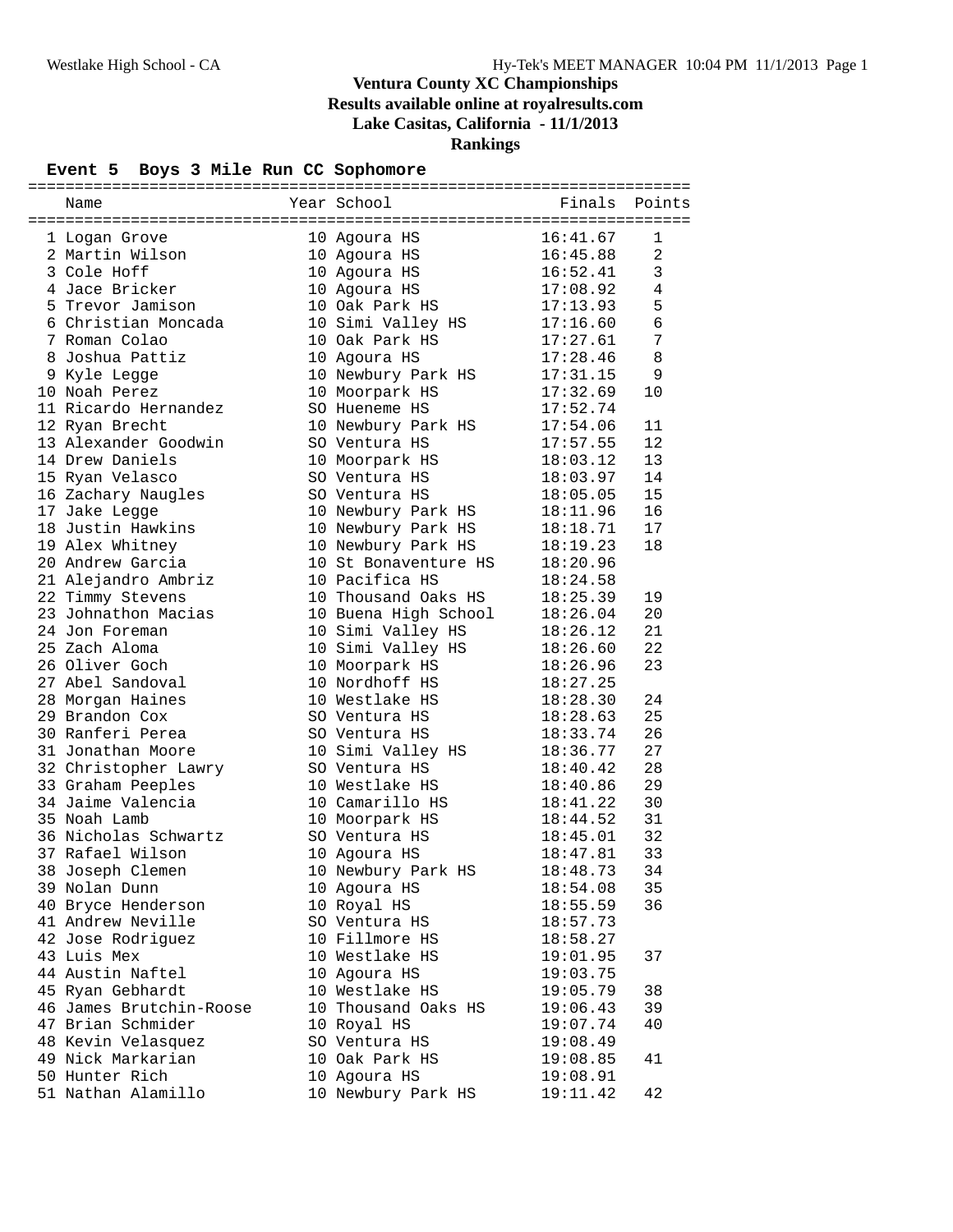### **Rankings**

#### **....Event 5 Boys 3 Mile Run CC Sophomore**

| 52 Laurent Beauregard | SO Ventura HS         | 19:13.10 |    |
|-----------------------|-----------------------|----------|----|
| 53 Joe Calce          | 10 Oak Park HS        | 19:14.63 | 43 |
| 54 Patrick Higgins    | 10 Buena High School  | 19:15.38 | 44 |
| 55 Dionisio Bautista  | 10 Moorpark HS        | 19:16.68 | 45 |
| 56 Juan Cordoba       | 10 Buena High School  | 19:19.21 | 46 |
| 57 Dag Forsberg       | 10 Westlake HS        | 19:21.46 | 47 |
| 58 Robert Santiago    | 10 Moorpark HS        | 19:22.20 | 48 |
| 59 Kevin Eghbali      | 10 Oak Park HS        | 19:27.13 | 49 |
| 60 Cesar Esperanza    | 10 Nordhoff HS        | 19:27.83 |    |
| 61 Owen Elliot        | 10 Camarillo HS       | 19:28.59 | 50 |
| 62 Clarke Miller      | 10 Oak Park HS        | 19:29.08 | 51 |
| 63 Brandon Cadiz      | 10 Buena High School  | 19:29.91 | 52 |
| 64 Shane Peterson     | 10 Moorpark HS        | 19:30.82 | 53 |
| 65 Rosalio Ulloa      | 10 Rio Mesa HS        | 19:40.01 | 54 |
| 66 Josue Baez         | 10 Fillmore HS        | 19:46.55 |    |
| 67 Kevin Ha           | 10 Oak Park HS        | 19:52.94 | 55 |
| 68 Thomas Morley      | 10 Westlake HS        | 19:53.89 | 56 |
| 69 Ryan Silver        | 10 Moorpark HS        | 19:55.41 |    |
| 70 Noah Boland        | SO Ventura HS         | 19:59.51 |    |
| 71 Joshua Rogers      | 10 Westlake HS        | 20:00.61 | 57 |
| 72 Nicholas Barker    | 10 Moorpark HS        | 20:02.09 |    |
| 73 Maxwell Guy        | 10 Moorpark HS        | 20:02.12 |    |
| 74 Nicolas Escudero   | 10 Moorpark HS        | 20:03.96 |    |
| 75 Luiz Rizo          | 10 Channel Islands HS | 20:07.23 |    |
| 76 Rio Martinez       | 10 Camarillo HS       | 20:07.96 | 58 |
| 77 Nick Ramirez       | 10 Oak Park HS        | 20:11.70 |    |
| 78 William Albers     | SO Oxnard HS          | 20:14.57 | 59 |
| 79 Juan Garcia        | SO Ventura HS         | 20:15.76 |    |
| 80 Alejandro Nanez    | SO Ventura HS         | 20:17.45 |    |
| 81 Bryce Livingston   | 10 Agoura HS          | 20:19.20 |    |
| 82 Dylan Montiel      | 10 Rio Mesa HS        | 20:22.48 | 60 |
| 83 Juan Chavez        | 10 Moorpark HS        | 20:25.00 |    |
| 84 Jedd Ulan          | 10 Moorpark HS        | 20:26.04 |    |
| 85 Shane Halsema      | 10 Moorpark HS        | 20:29.73 |    |
| 86 Marshall Shires    | 10 Oak Park HS        | 20:31.83 |    |
| 87 Andrew Jespersen   | 10 Buena High School  | 20:33.32 | 61 |
| 88 Scott Anderson     | 10 Rio Mesa HS        | 20:33.52 | 62 |
| 89 Aneesh Gowri       | 10 Oak Park HS        | 20:33.58 |    |
| 90 Shawn Cogan        | 10 Rio Mesa HS        | 20:34.92 | 63 |
| 91 Trent Hall         | 10 Oak Park HS        | 20:38.63 |    |
| 92 Ben Kern           | 10 Westlake HS        | 20:41.48 |    |
| 93 Sean Francis       | SO Ventura HS         | 20:45.60 |    |
| 94 Fernando Acho      | SO Hueneme HS         | 20:47.06 |    |
| 95 Brock Allen        | 10 St Bonaventure HS  | 20:52.36 |    |
| 96 Tyler Langford     | 10 Royal HS           | 20:53.10 | 64 |
| 97 Sebastian Davies   | 10 Oak Park HS        | 20:54.03 |    |
| 98 Connor DeDecker    | 10 Westlake HS        | 20:55.24 |    |
| 99 David Hsu          | 10 Oak Park HS        | 20:56.06 |    |
| 100 Eric Wise         | 10 Buena High School  | 20:59.45 | 65 |
| 101 Isaac Loudermilk  | SO Ventura HS         | 21:03.03 |    |
| 102 Matthew Lim       | 10 Buena High School  | 21:03.90 | 66 |
| 103 Joshua Aguilera   | 10 Pacifica HS        | 21:04.52 |    |
| 104 Dylan Smith       | SO Ventura HS         | 21:06.28 |    |
| 105 Alex Cronk        | 10 Agoura HS          | 21:09.83 |    |
|                       |                       |          |    |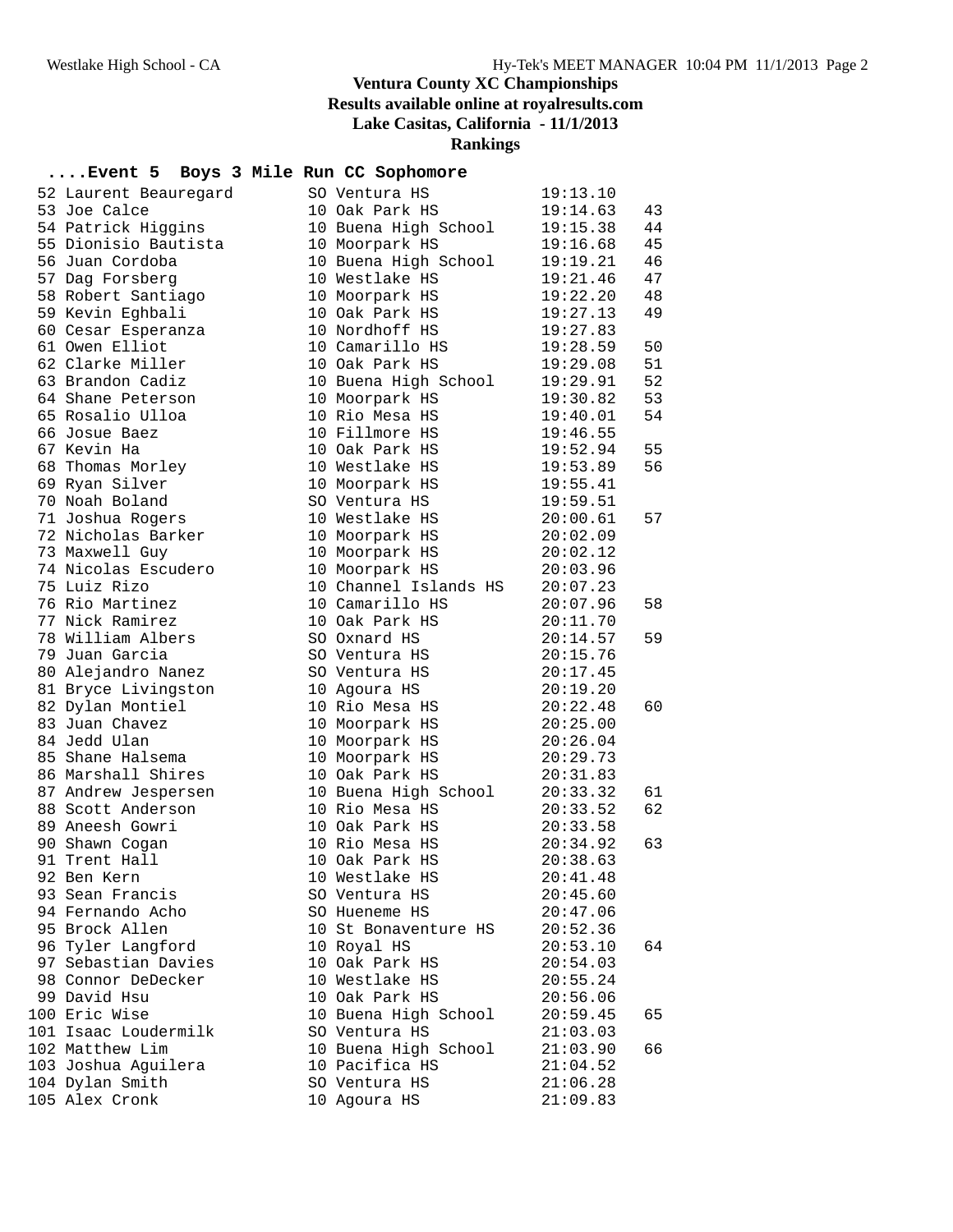**Rankings**

#### **....Event 5 Boys 3 Mile Run CC Sophomore**

| 106 Nick Tesoro<br>107 Thomas Estrada | 10 Oak Park HS                                           | 21:13.83                 |    |
|---------------------------------------|----------------------------------------------------------|--------------------------|----|
|                                       | 11 Thousand Oaks $HS$ 21:15.44                           |                          | 67 |
| 108 Christian Garnica                 |                                                          |                          |    |
| 109 Christopher Andersen              | 10 Pacifica HS 21:16.27<br>10 Moorpark HS 21:22.09       |                          |    |
| 110 Jesse Holland                     | 10 Camarillo HS $21:22.32$                               |                          | 68 |
| 111 Marc Balog                        | SO Ventura HS                                            | 21:23.30                 |    |
| 112 Marshall Hoopingarner             | SO Ventura HS                                            | 21:26.37                 |    |
| 113 Matthew Panec                     | 10 Westlake HS                                           | 21:27.92                 |    |
| 114 Trevor Carr                       | SO Ventura HS                                            |                          |    |
| 115 Trevor Vecchio                    | SO Ventura HS                                            | 21:28.79<br>21:29.16     |    |
| 116 Alessandro Panighetti             | SO Ventura HS $21:31.73$                                 |                          |    |
| 117 Ilan Morad                        | 10 Westlake HS 21:31.76                                  |                          |    |
| 118 Quinn Mannen                      | 10 Thousand Oaks HS 21:37.43                             |                          | 69 |
| 119 Nabeel Saifi                      | 10 Oak Park HS 21:37.51                                  |                          |    |
| 120 Armando Castillo                  | SO Oxnard HS                                             |                          | 70 |
| 121 Justin Summa                      | 10 Camarillo HS                                          | $21:39.54$<br>$21:41.00$ | 71 |
| 122 Andrew Barba                      | 10 Rio Mesa HS                                           | 21:42.23                 | 72 |
| 123 Connor Peebles                    | 10 Royal HS                                              | 21:42.54                 | 73 |
| 124 Weston Agenter                    | 10 Moorpark HS 21:43.20                                  |                          |    |
| 125 Cameron Kyle                      | 10 Rio Mesa HS 21:45.92                                  |                          | 74 |
| 126 Idan Morad                        | 10 Westlake HS                                           | 21:51.28                 |    |
| 127 Daniel Perez                      | 10 Buena High School 21:53.76                            |                          |    |
| 128 Ernie Nombrano                    | 10 Channel Islands HS 21:58.69                           |                          |    |
| 129 Jacob Hunt                        | 10 Pacifica HS                                           | 22:01.97                 |    |
| 130 Drew Esmay                        | 10 Oak Park HS 22:03.60                                  |                          |    |
| 131 Nicholas Saavedra                 | 10 Rio Mesa HS 22:04.32                                  |                          | 75 |
| 132 WaiHo Yuen                        |                                                          |                          |    |
| 133 Hunter Hildalgo                   | 10 Moorpark HS 22:04.50<br>10 Camarillo HS 22:07.25      |                          | 76 |
| 134 Tim Cheng                         | 10 Oak Park HS                                           | 22:09.10                 |    |
| 135 Joshua Conner                     | 10 Westlake HS 22:11.29                                  |                          |    |
| 136 Anthony Dang                      | 10 Royal HS                                              | 22:15.42                 | 77 |
| 137 Dominic Perrino                   | 10 Westlake HS                                           | 22:17.55                 |    |
| 138 Marcus Chaides                    | 10 Royal HS                                              |                          | 78 |
| 139 Justin Haddox                     | 10 Oak Park HS                                           | 22:17.77<br>22:19.02     |    |
| 140 Jack Whiteley                     | 10 Oak Park HS 22:21.07                                  |                          |    |
| 141 Garrett Webb                      | 10 Moorpark HS 22:25.36                                  |                          |    |
| 142 Shane Kearms                      | 10 Camarillo HS $22:25.41$                               |                          | 79 |
| 143 Matthew Ng                        | 10 Westlake HS $22:28.47$                                |                          |    |
| 144 Matthew Forbes                    |                                                          |                          |    |
| 145 Evan Jalaty                       | 10 Westlake HS 22:30.97<br>10 Buena High School 22:32.35 |                          |    |
| 146 Dillon Silver                     | 10 Nordhoff HS 22:32.38                                  |                          |    |
| 147 Braulio Rodriguez                 | 10 Nordhoff HS                                           | 22:33.10                 |    |
| 148 Evan Schwartz                     | 10 Westlake HS                                           | 22:33.12                 |    |
| 149 Chris Cheney                      | 10 Oak Park HS                                           | 22:37.07                 |    |
| 150 Gabriel Pimentel                  | SO Oxnard HS                                             | 22:38.09                 | 80 |
| 151 Nicholas Bajada                   | SO Ventura HS                                            | 22:50.00                 |    |
| 152 Jacob Polidi                      | 10 Agoura HS                                             | 22:50.08                 |    |
| 153 Flavio Leon                       | 10 Channel Islands HS                                    | 22:54.33                 |    |
| 154 Kevin Nguyen                      | 10 Moorpark HS                                           | 22:55.63                 |    |
| 155 Juan Mazariegos                   | SO Hueneme HS                                            | 22:58.96                 |    |
| 156 Ryan Espinosa                     | 10 Rio Mesa HS                                           | 22:59.46                 |    |
| 157 Cristian Ortiz                    | SO Oxnard HS                                             | 23:02.85                 | 81 |
| 158 John Culhane                      | 10 Thousand Oaks HS                                      | 23:03.59                 | 82 |
| 159 Ethan Falls                       | 10 Buena High School                                     | 23:06.15                 |    |
|                                       |                                                          |                          |    |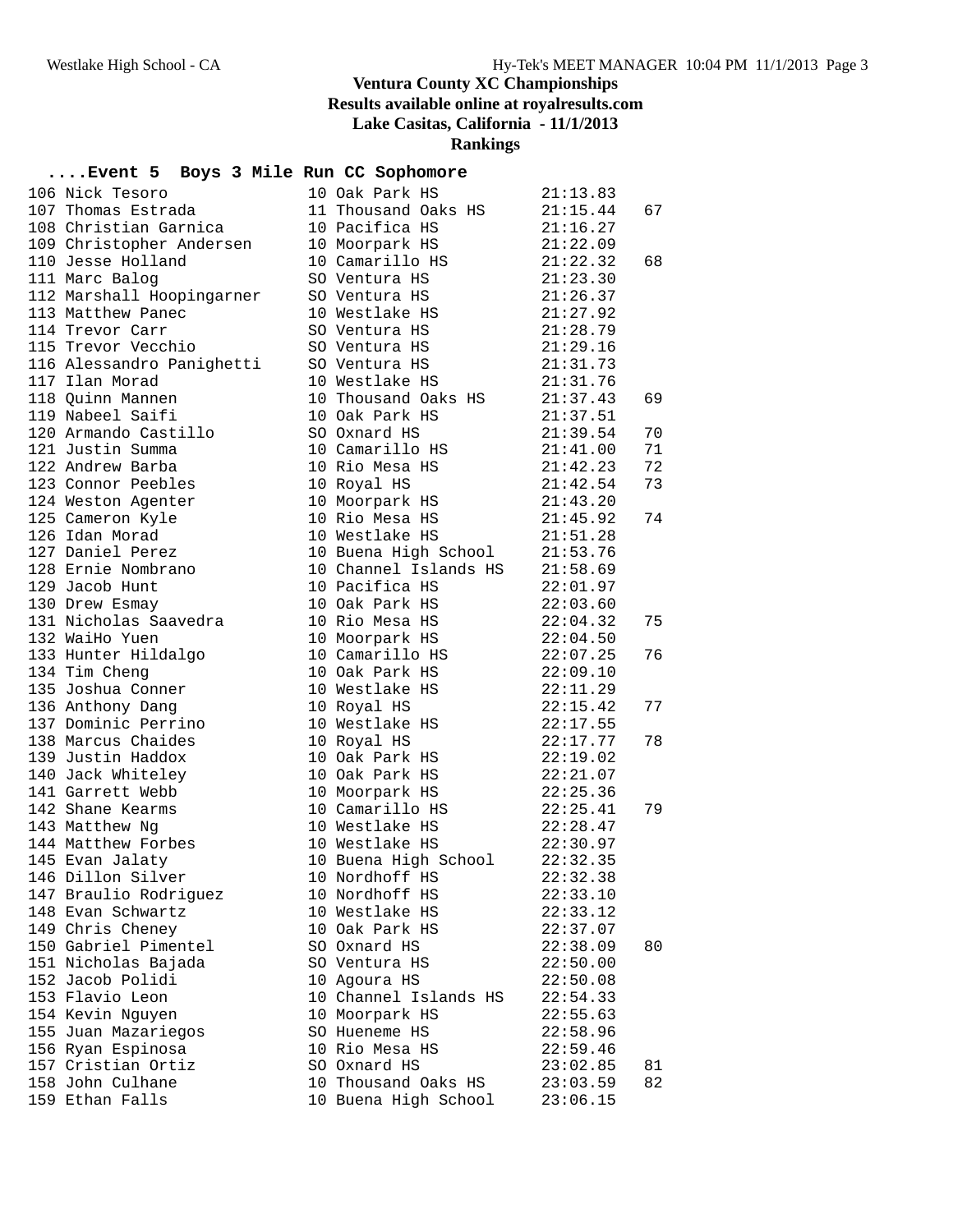### **Rankings**

#### **....Event 5 Boys 3 Mile Run CC Sophomore**

| 160 William Alday 10 Buena High School 23:07.41                                                                                         |                               |    |
|-----------------------------------------------------------------------------------------------------------------------------------------|-------------------------------|----|
| 161 William Hartono 10 Moorpark HS 23:07.86                                                                                             |                               |    |
| 162 Cliff Danza 10 Buena High School 23:09.17<br>163 Jake Tackett 10 Camarillo HS 23:10.83<br>164 Marco Ramirez 9 Camarillo HS 23:11.16 |                               |    |
|                                                                                                                                         |                               |    |
|                                                                                                                                         |                               |    |
| 165 Michael Satumba Jr SO Oxnard HS 23:22.83                                                                                            |                               | 83 |
| 166 Connor Stephens 10 Agoura HS 23:24.76<br>167 Mikale Suttner 10 Royal HS 23:25.77                                                    |                               |    |
|                                                                                                                                         |                               | 84 |
| 168 Timothy Lin SO Ventura HS 23:49.95                                                                                                  |                               |    |
|                                                                                                                                         |                               | 85 |
|                                                                                                                                         |                               |    |
| 171 Noah Pearson 10 Rio Mesa HS 24:11.20                                                                                                |                               |    |
| 172 David Murillo SO Oxnard HS 24:14.80                                                                                                 |                               | 86 |
| 173 Dean Valle                                                                                                                          | 10 St Bonaventure HS 24:16.69 |    |
|                                                                                                                                         |                               |    |
|                                                                                                                                         |                               |    |
| 176 Javier Rivera $10$ Rio Mesa HS $24:37.55$                                                                                           |                               |    |
| 177 Ryan Interrante 10 Moorpark HS 24:42.52                                                                                             |                               |    |
|                                                                                                                                         |                               |    |
|                                                                                                                                         |                               |    |
| 178 Peter Watanabe 10 Moorpark HS 24:50.35<br>179 Nate Young 10 Westlake HS 24:55.94<br>180 Nicolas Robles SO Oxnard HS 25:07.90        |                               | 87 |
| 181 Jonathan Hernandez $10$ Buena High School $25:26.28$                                                                                |                               |    |
|                                                                                                                                         |                               |    |
|                                                                                                                                         |                               |    |
| 184 Jake Stephens 10 Westlake HS 28:59.88                                                                                               |                               |    |
| 185 Gabe Castaneda 10 Buena High School 30:56.26                                                                                        |                               |    |
| 186 Ryan Whiteford                                                                                                                      | 10 Buena High School 31:37.75 |    |

| Team Scores                                  |                        |       |                   |                 |    |    |    |      |      |      |      |
|----------------------------------------------|------------------------|-------|-------------------|-----------------|----|----|----|------|------|------|------|
| Rank Team                                    |                        | Total | $\mathbf{1}$      | 2               | 3  | 4  | 5  | $*6$ | $*7$ | $*8$ | $*9$ |
| 1 Agoura HS<br>Total Time:<br>Average:       | 1:24:57.34<br>16:59.47 | 18    | $\mathbf{1}$      | 2               | 3  | 4  | 8  | 33   | 35   |      |      |
| 2 Newbury Park HS<br>Total Time:<br>Average: | 1:30:15.11<br>18:03.03 | 71    | 9                 | 11              | 16 | 17 | 18 | 34   | 42   |      |      |
| 3 Ventura HS<br>Total Time:<br>Average:      | 1:31:08.94<br>18:13.79 | 92    | $12 \overline{ }$ | 14              | 15 | 25 | 26 | 28   | 32   |      |      |
| 4 Moorpark HS<br>Total Time:<br>Average:     | 1:32:03.97<br>18:24.80 | 122   | 10                | 13              | 23 | 31 | 45 | 48   | 53   |      |      |
| 5 Oak Park HS<br>Total Time:<br>Average:     | 1:32:32.15<br>18:30.43 | 145   | 5                 | $7\overline{ }$ | 41 | 43 | 49 | 51   | 55   |      |      |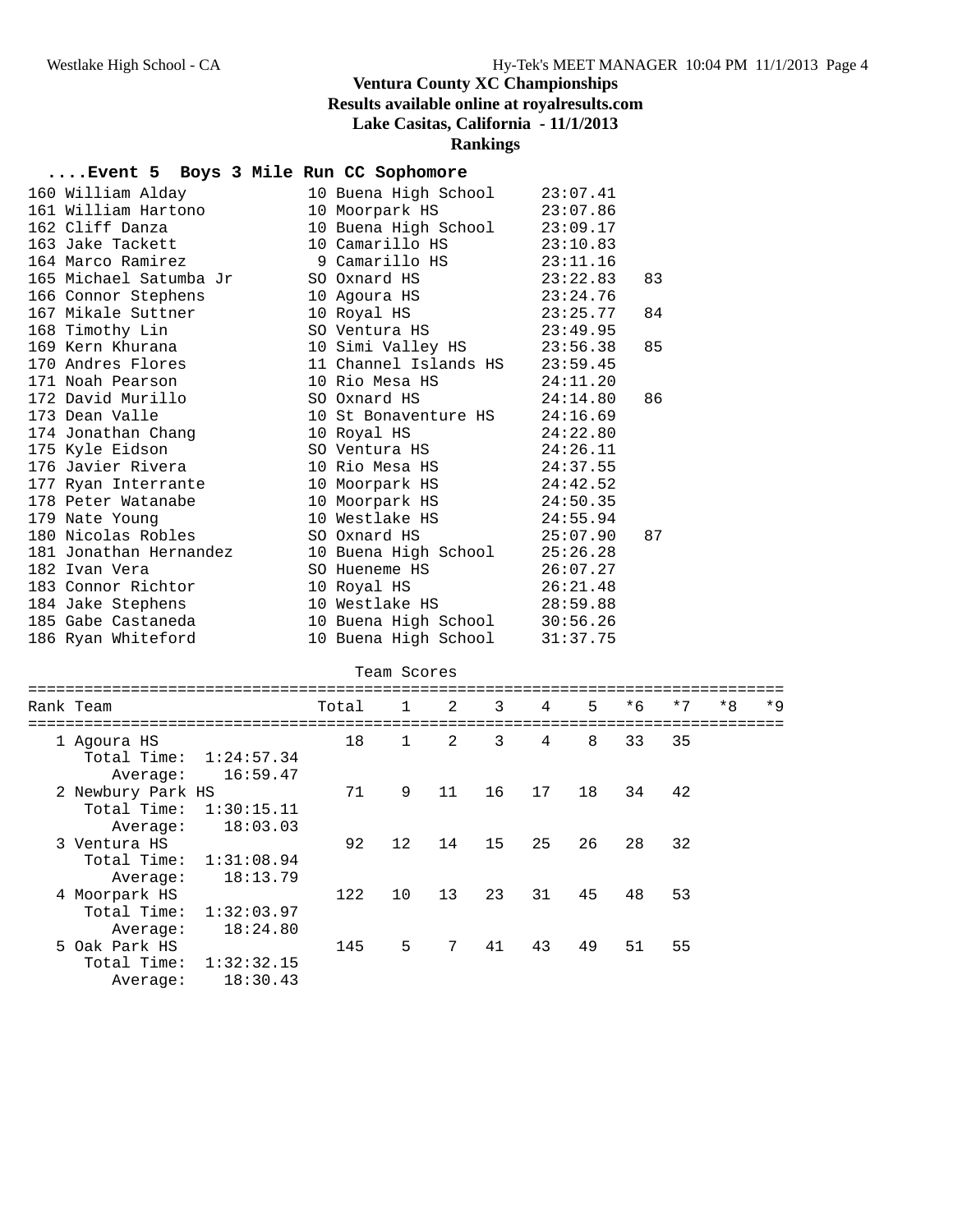**Rankings**

| Event 5 Boys 3 Mile Run CC Sophomore |            |            |     |    |    |    |    |    |    |    |
|--------------------------------------|------------|------------|-----|----|----|----|----|----|----|----|
| 6 Simi Valley HS                     |            |            | 161 | 6  | 21 | 22 | 27 | 85 |    |    |
| Total Time: 1:36:42.47               |            |            |     |    |    |    |    |    |    |    |
| Average:                             |            | 19:20.50   |     |    |    |    |    |    |    |    |
| 7 Westlake HS                        |            |            | 175 | 24 | 29 | 37 | 38 | 47 | 56 | 57 |
| Total Time:                          | 1:34:38.36 |            |     |    |    |    |    |    |    |    |
| Average:                             |            | 18:55.68   |     |    |    |    |    |    |    |    |
| 8 Buena High School                  |            |            | 223 | 20 | 44 | 46 | 52 | 61 | 65 | 66 |
| Total Time:                          |            | 1:37:03.86 |     |    |    |    |    |    |    |    |
| Average:                             |            | 19:24.78   |     |    |    |    |    |    |    |    |
| 9 Thousand Oaks HS                   |            |            | 276 | 19 | 39 | 67 | 69 | 82 |    |    |
| Total Time:                          |            | 1:43:28.28 |     |    |    |    |    |    |    |    |
| Average:                             |            | 20:41.66   |     |    |    |    |    |    |    |    |
| 10 Camarillo HS                      |            |            | 277 | 30 | 50 | 58 | 68 | 71 | 76 | 79 |
| Total Time:                          |            | 1:41:21.09 |     |    |    |    |    |    |    |    |
| Average:                             |            | 20:16.22   |     |    |    |    |    |    |    |    |
| 11 Royal HS                          |            |            | 290 | 36 | 40 | 64 | 73 | 77 | 78 | 84 |
| Total Time:                          |            | 1:42:54.39 |     |    |    |    |    |    |    |    |
| Average:                             |            | 20:34.88   |     |    |    |    |    |    |    |    |
| 12 Rio Mesa HS                       |            |            | 311 | 54 | 60 | 62 | 63 | 72 | 74 | 75 |
| Total Time:                          |            | 1:42:53.16 |     |    |    |    |    |    |    |    |
| Average:                             |            | 20:34.64   |     |    |    |    |    |    |    |    |
| 13 Oxnard HS                         |            |            | 373 | 59 | 70 | 80 | 81 | 83 | 86 | 87 |
| Total Time:                          |            | 1:50:57.88 |     |    |    |    |    |    |    |    |
| Average:                             |            | 22:11.58   |     |    |    |    |    |    |    |    |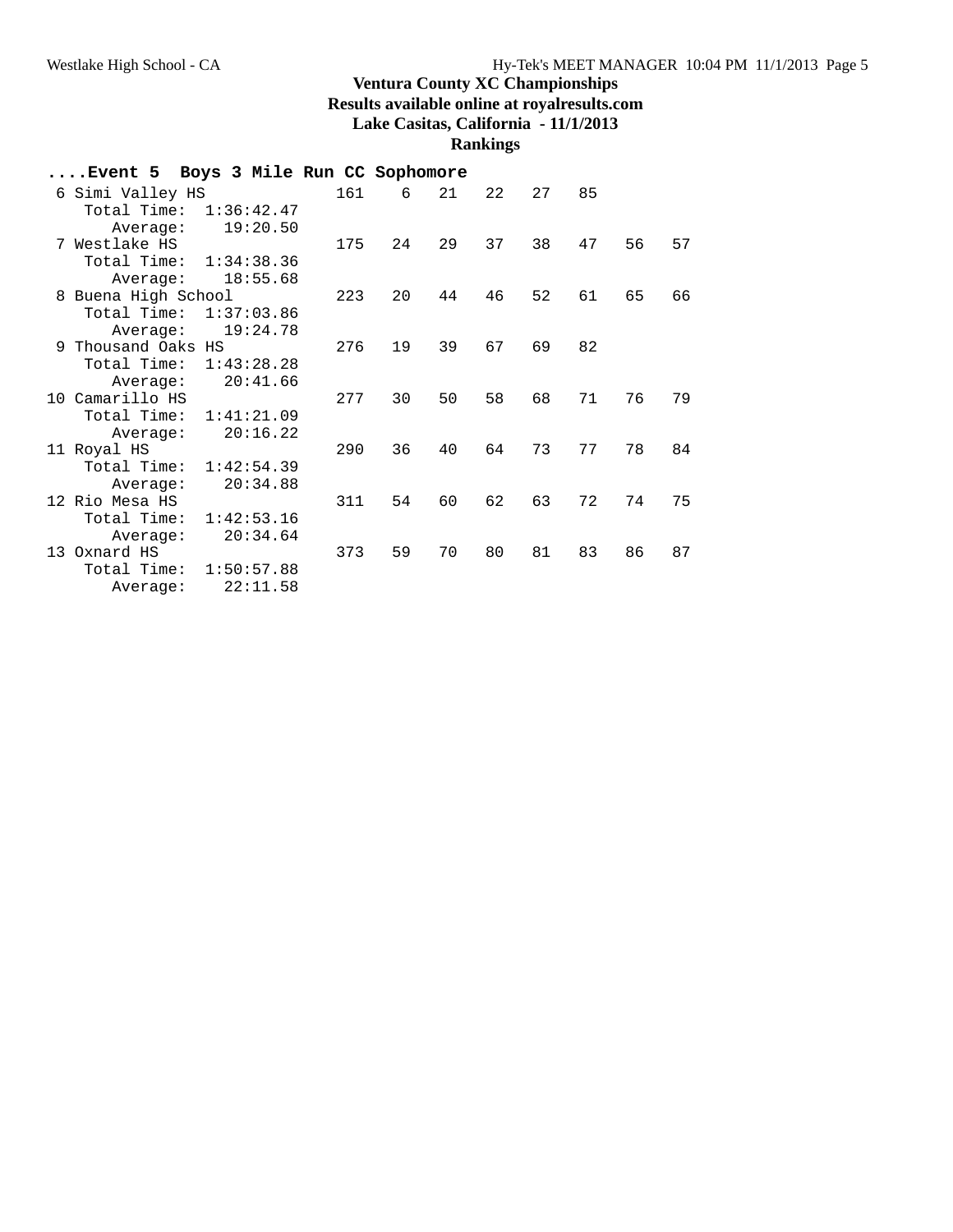#### **Event 4 Girls 3 Mile Run CC Frosh/Soph**

| Name                  | Year School          | Finals   | Points         |
|-----------------------|----------------------|----------|----------------|
|                       |                      |          |                |
| 1 Molly Mulay         | 10 Simi Valley HS    | 20:16.41 | 1              |
| 2 Greta Jursch        | 9 Agoura HS          | 20:34.10 | $\overline{a}$ |
| 3 Erin Shipstead      | 10 Agoura HS         | 20:40.04 | 3              |
| 4 Michelle Magnani    | 10 Moorpark HS       | 20:40.71 | 4              |
| 5 Marissa Gonzales    | 10 Camarillo HS      | 20:50.98 | 5              |
| 6 Christine Robins    | 9 Camarillo HS       | 20:51.00 | 6              |
| 7 Isabella Diesfeld   | 10 St Bonaventure HS | 21:16.25 |                |
| 8 Hannah Kurowski     | 10 Camarillo HS      | 21:18.53 | 7              |
| 9 Connie Ochoa        | SO Ventura HS        | 21:20.55 | 8              |
| 10 Gabrielle Garrison | 10 Agoura HS         | 21:21.06 | 9              |
| 11 Mayte Pacheco      | 10 Moorpark HS       | 21:21.72 | 10             |
| 12 Tatiana Garcia     | FR Ventura HS        | 21:21.96 | 11             |
| 13 Elizabeth Fedde    | FR Ventura HS        | 21:22.37 | 12             |
| 14 Danielle Calderon  | 9 Royal HS           | 21:29.34 | 13             |
| 15 Madison McLaughlin | 9 Westlake HS        | 21:29.49 | 14             |
| 16 Grace Ye           | 10 Oak Park HS       | 21:39.62 | 15             |
| 17 Korryn Henderson   | 9 Moorpark HS        | 21:43.91 | 16             |
| 18 Rachel Brown       | 9 Newbury Park HS    | 21:51.67 | 17             |
| 19 Rebecca Schuberg   | 10 Moorpark HS       | 21:53.83 | 18             |
| 20 Delaney Locke      | 9 Royal HS           | 21:56.79 | 19             |
| 21 Amy Marshall       | 9 Simi Valley HS     | 21:56.98 | 20             |
| 22 Taylor Walsh       | 9 Simi Valley HS     | 21:57.10 | 21             |
| 23 Alix Byrd          | 10 Moorpark HS       | 21:57.60 | 22             |
| 24 Silvia Flores      | 10 Royal HS          | 21:59.06 | 23             |
| 25 Sonali Mayer       | 9 Camarillo HS       | 21:59.64 | 24             |
| 26 Danielle Askar     | FR Ventura HS        | 22:00.00 | 25             |
| 27 Catherine Masatani | 9 Simi Valley HS     | 22:00.47 | 26             |
| 28 Jennifer Swieca    | 10 Moorpark HS       | 22:01.27 | 27             |
| 29 Kara Hewson        | SO Ventura HS        | 22:07.27 | 28             |
| 30 Sophie Dicesare    | 9 Newbury Park HS    | 22:09.54 | 29             |
| 31 Vanessa Tran       | 9 Camarillo HS       | 22:10.36 | 30             |
| 32 Haley Garcia       | SO Ventura HS        | 22:18.16 | 31             |
| 33 Samantha Paul      | 9 Camarillo HS       | 22:19.71 | 32             |
| 34 Brenda Garcia      | 10 Camarillo HS      | 22:20.46 | 33             |
| 35 Brooke Higa        | 10 Agoura HS         | 22:25.46 | 34             |
| 36 Ali Quezada        | JR Ventura HS        | 22:26.80 | 35             |
| 37 Rachel Witt        | 10 Buena High School | 22:27.60 | 36             |
| 38 Victoria Loeffler  | 10 Agoura HS         | 22:34.59 | 37             |
| 39 Paige Creason      | 09 Oak Park HS       | 22:37.20 | 38             |
| 40 Nicole Pommerening | 9 Thousand Oaks HS   | 22:38.78 | 39             |
| 41 Caitlyn Fastenau   | SO Ventura HS        | 22:43.31 |                |
| 42 Rachel Lou         | 9 Agoura HS          | 22:44.87 | 40             |
| 43 Aaliyah Abarca     | 9 Moorpark HS        | 22:47.93 | 41             |
| 44 Kyra Watters       | 09 Oak Park HS       | 22:48.42 | 42             |
| 45 Amy Holt           | 10 Thousand Oaks HS  | 22:55.06 | 43             |
| 46 Jenny Chang        | 9 Buena High School  | 23:02.59 | 44             |
| 47 Morgan McLaughlin  | 10 Westlake HS       | 23:07.03 | 45             |
| 48 Ruhi Patel         | 10 La Reina HS       | 23:08.85 | 46             |
| 49 Caitlin Culhane    | 9 Thousand Oaks HS   | 23:08.97 | 47             |
| 50 Olivia Diliberti   | 9 Newbury Park HS    | 23:10.69 | 48             |
| 51 Iris Shim          | 9 Camarillo HS       | 23:11.60 |                |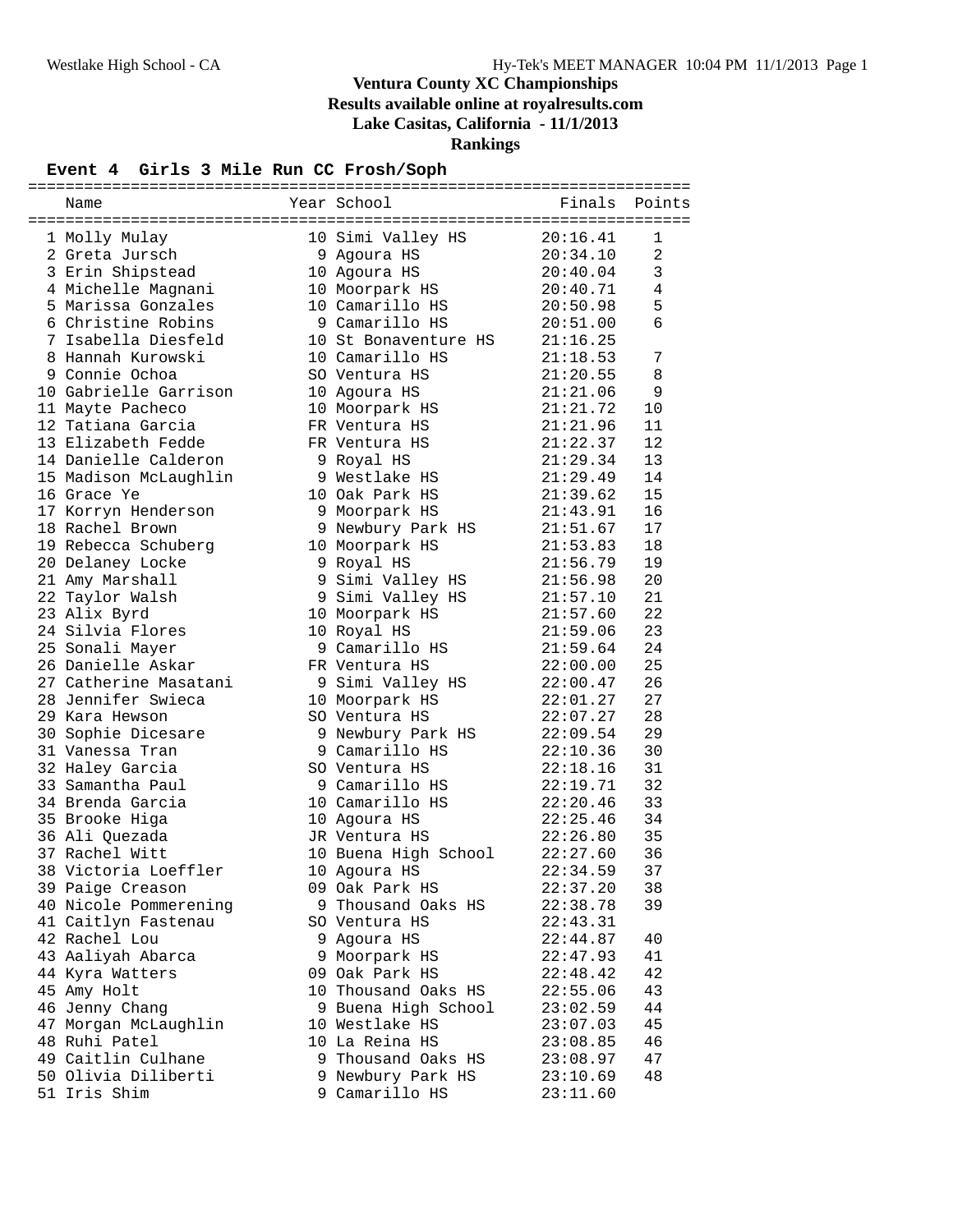**Rankings**

#### **....Event 4 Girls 3 Mile Run CC Frosh/Soph**

| 52 Sarah Apostolof          | 10 Simi Valley HS     | 23:11.91 | 49 |
|-----------------------------|-----------------------|----------|----|
| 53 Amanda Schatz            | 10 Westlake HS        | 23:12.65 | 50 |
| 54 Missy Marquis            | 9 Newbury Park HS     | 23:12.71 | 51 |
| 55 Camryn Webb              | FR Oxnard HS          | 23:14.01 | 52 |
| 56 Rebekah Kaiser           | 10 St Bonaventure HS  | 23:17.60 |    |
| 57 Michaela Wall            | 10 Oak Park HS        | 23:18.47 | 53 |
| 58 Emily Markarian          | 10 Oak Park HS        | 23:19.73 | 54 |
| 59 Gabrielle Magpantay      | 10 Calabasas HS       | 23:22.70 |    |
| 60 Julia Jones              | 10 Oak Park HS        | 23:27.41 | 55 |
| 61 Nicole Rodriguez         | 10 Royal HS           | 23:28.10 | 56 |
| 62 Heather Neuman           | 9 Simi Valley HS      | 23:31.96 | 57 |
| 63 Jolee Nieberding-Swanber | 9 Buena High School   | 23:33.29 | 58 |
| 64 Brittney Novak           | 10 Oak Park HS        | 23:38.07 | 59 |
| 65 Molly Garcia             | 9 Rio Mesa HS         | 23:40.64 | 60 |
| 66 Karley Jungo             | 10 Nordhoff HS        | 23:42.72 |    |
| 67 Jillian Smiley           | 10 Thousand Oaks HS   | 23:44.96 | 61 |
| 68 Lizzie Bugtai            | 10 Thousand Oaks HS   | 23:47.36 | 62 |
| 69 Lindsey Austin           | 9 Royal HS            | 23:51.88 | 63 |
| 70 Kelly McNicoll           | 9 La Reina HS         | 23:53.80 | 64 |
| 71 Kamryn Jones             | 10 Royal HS           | 24:04.09 | 65 |
| 72 Clara Liu                | 10 Westlake HS        | 24:05.32 | 66 |
| 73 Hannah Chang             | 10 Simi Valley HS     | 24:10.69 | 67 |
| 74 Lilly Christenson        | 9 Buena High School   | 24:22.66 | 68 |
| 75 Lauren Morreale          | 10 Thousand Oaks HS   | 24:23.51 | 69 |
| 76 Maria Armenta            | 10 Channel Islands HS | 24:25.80 | 70 |
| 77 Kezia Suwandhaputr       | 9 Calabasas HS        | 24:30.63 |    |
| 78 Nicole Schwartz          | 10 Oak Park HS        | 24:34.50 |    |
| 79 Esther Wang              | 9 Westlake HS         | 24:36.24 | 71 |
| 80 Coral Young              | 9 Buena High School   | 24:38.28 | 72 |
| 81 Scarlett Rojas           | 10 Royal HS           | 24:55.91 | 73 |
| 82 Annie Keene              | 9 Thousand Oaks HS    | 24:56.38 | 74 |
| 83 Spenser Vigeland         | 9 Westlake HS         | 24:56.82 | 75 |
| 84 Katie Johnson            | 10 Westlake HS        | 24:58.20 | 76 |
| 85 Alexa Cogan              | 10 Rio Mesa HS        | 25:10.75 | 77 |
| 86 Caleigh Jensen           | 9 Newbury Park HS     | 25:19.33 | 78 |
| 87 Meredith Honig           | 10 La Reina HS        | 25:28.93 | 79 |
| 88 Jackelyn Casarrubias     | SO Hueneme HS         | 25:33.21 | 80 |
| 89 Victoria Lopez           | 10 Channel Islands HS | 25:54.73 | 81 |
| 90 Jessica Aragon           | 9 Pacifica HS         | 26:23.20 |    |
| 91 Alejandra Rodas          | 9 Calabasas HS        | 26:34.11 |    |
| 92 Liana Soto               | SO Oxnard HS          | 26:50.47 | 82 |
| 93 Madison McIlwain         | 9 La Reina HS         | 26:50.70 | 83 |
| 94 Brittany Yeager          | 9 La Reina HS         | 26:56.36 | 84 |
| 95 Melissa Yee              | 9 Thousand Oaks HS    | 26:56.94 |    |
| 96 Celeste Cheverez         | 10 Nordhoff HS        | 26:57.27 |    |
| 97 Cecily Avelino           | 9 Rio Mesa HS         | 26:57.79 | 85 |
| 98 Alyssa Ramirez           | 9 Fillmore HS         | 26:58.86 |    |
| 99 Stephanie Zhu            | 10 Calabasas HS       | 27:22.83 |    |
| 100 Ashley Brown            | 9 La Reina HS         | 27:40.50 | 86 |
| 101 Camille Spittle         | 10 Buena High School  | 27:41.49 | 87 |
| 102 Arisve Ordaz            | SO Oxnard HS          | 27:44.04 | 88 |
| 103 Erika Ruiz              | 10 Fillmore HS        | 27:45.02 |    |
| 104 Kaeli Almaguer          | 10 Fillmore HS        | 27:47.22 |    |
| 105 Lizzy Martinez          | 10 Pacifica HS        | 27:54.82 |    |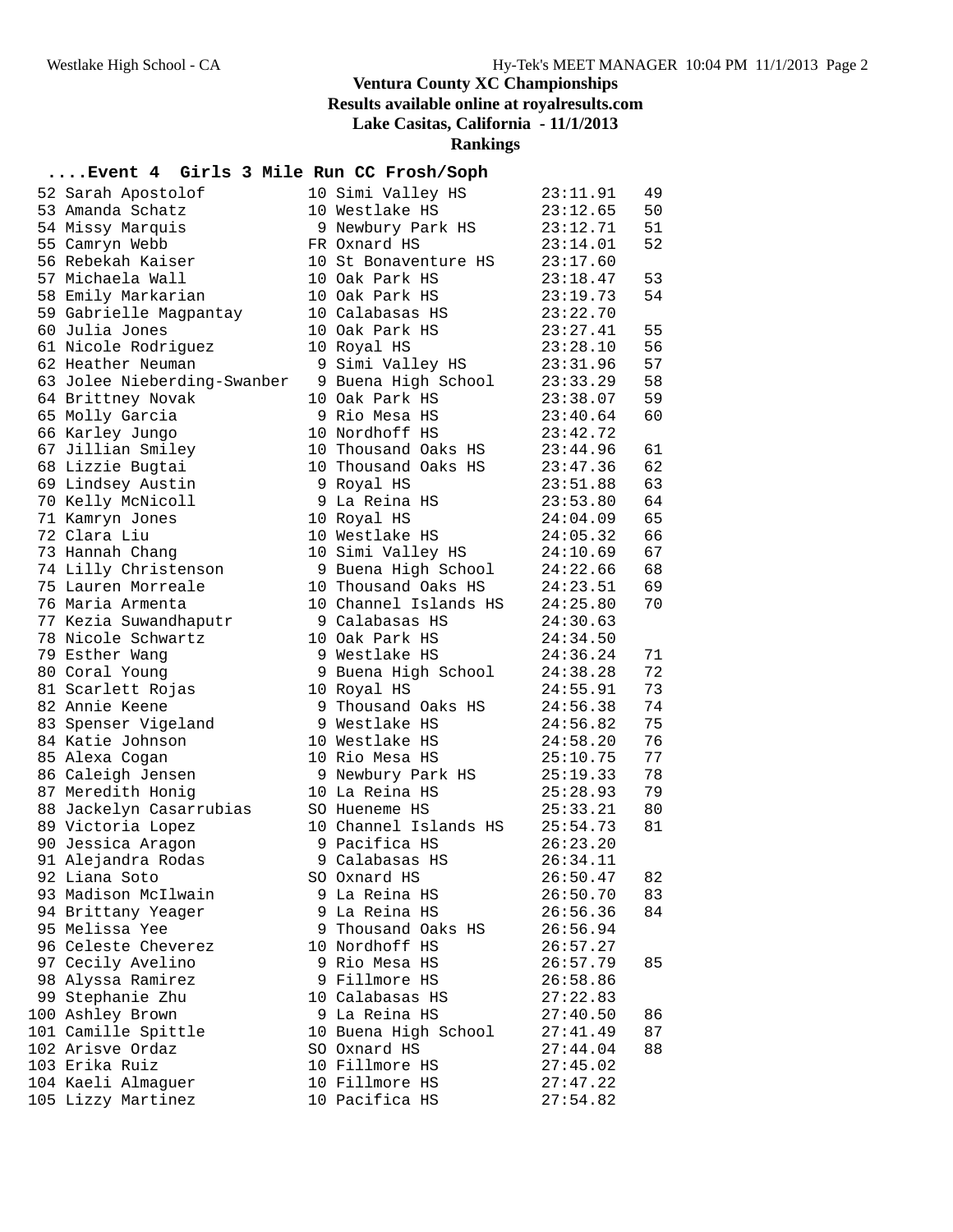#### **....Event 4 Girls 3 Mile Run CC Frosh/Soph**

| 106 Amariza Almaquer       | 10 Fillmore HS        | 27:57.05      |     |
|----------------------------|-----------------------|---------------|-----|
| 107 Briana Moralesa-Wesley | 10 Rio Mesa HS        | 28:10.76      | 89  |
| 108 Joseline Vasquez       | SO Hueneme HS         | 28:12.08      | 90  |
| 109 Kryzz Del Manzano      | 10 Nordhoff HS        | 28:29.37      |     |
| 110 Kacie Westbrooks       | 10 Rio Mesa HS        | 28:32.99      | 91  |
| 111 Jailene Pina           | 9 Channel Islands HS  | 28:46.72      | 92  |
| 112 Jass Santiago          | SO Hueneme HS         | 29:01.53      | 93  |
| 113 Esmeralda Estrada      | 10 Channel Islands HS | 29:11.44      | 94  |
| 114 Alliyah Diaz           | 10 Channel Islands HS | 29:28.52      | 95  |
| 115 Paola Villegas         | 10 Channel Islands HS | 29:29.34      | 96  |
| 116 Fiona Sereboff         | 10 La Reina HS        | 29:37.68      | 97  |
| 117 Tania Chacon           | SO Hueneme HS         | $30:04.06$ 98 |     |
| 118 Stephanie Ramirez      | SO Hueneme HS         | 30:43.23      | 99  |
| 119 Jacqueline Gonzalez    | SO Hueneme HS         | 33:26.54      | 100 |
| 120 Stephanie Ouero        | SO Oxnard HS          | 35:50.23      | 101 |
| 121 Genesis Alejo          | FR Oxnard HS          | 35:52.91      | 102 |
| 122 Jessica Prado          | 10 Channel Islands HS | 36:56.47      | 103 |

|  | Team Scores |
|--|-------------|
|--|-------------|

| Rank Team                                              |                        | Total | $\overline{1}$ | 2              | 3  | $\overline{4}$ | 5  | $*6$ | $*7$ | $*8$ | $*9$ |
|--------------------------------------------------------|------------------------|-------|----------------|----------------|----|----------------|----|------|------|------|------|
| 1 Moorpark HS<br>Total Time:<br>Average:               | 1:47:37.77<br>21:31.56 | 70    | $\overline{4}$ | 10             | 16 | 18             | 22 | 27   | 41   |      |      |
| 2 Camarillo HS<br>Total Time:<br>Average:              | 1:47:10.51<br>21:26.11 | 72    | 5              | 6              | 7  | 24             | 30 | 32   | 33   |      |      |
| 3 Ventura HS<br>Total Time: 1:48:12.15<br>Average:     | 21:38.43               | 84    | 8              | 11             | 12 | 25             | 28 | 31   | 35   |      |      |
| 4 Agoura HS<br>Total Time: 1:47:35.25<br>Average:      | 21:31.05               | 85    | 2              | $\overline{3}$ | 9  | 34             | 37 | 40   |      |      |      |
| 5 Simi Valley HS<br>Total Time: 1:49:22.87<br>Average: | 21:52.58               | 117   | $\mathbf{1}$   | 20             | 21 | 26             | 49 | 57   | 67   |      |      |
| 6 Royal HS<br>Total Time: 1:52:45.17<br>Average:       | 22:33.04               | 174   | 13             | 19             | 23 | 56             | 63 | 65   | 73   |      |      |
| 7 Oak Park HS<br>Total Time:<br>Average:               | 1:53:43.44<br>22:44.69 | 202   | 15             | 38             | 42 | 53             | 54 | 55   | 59   |      |      |
| 8 Newbury Park HS<br>Total Time:<br>Average:           | 1:55:43.94<br>23:08.79 | 223   | 17             | 29             | 48 | 51             | 78 |      |      |      |      |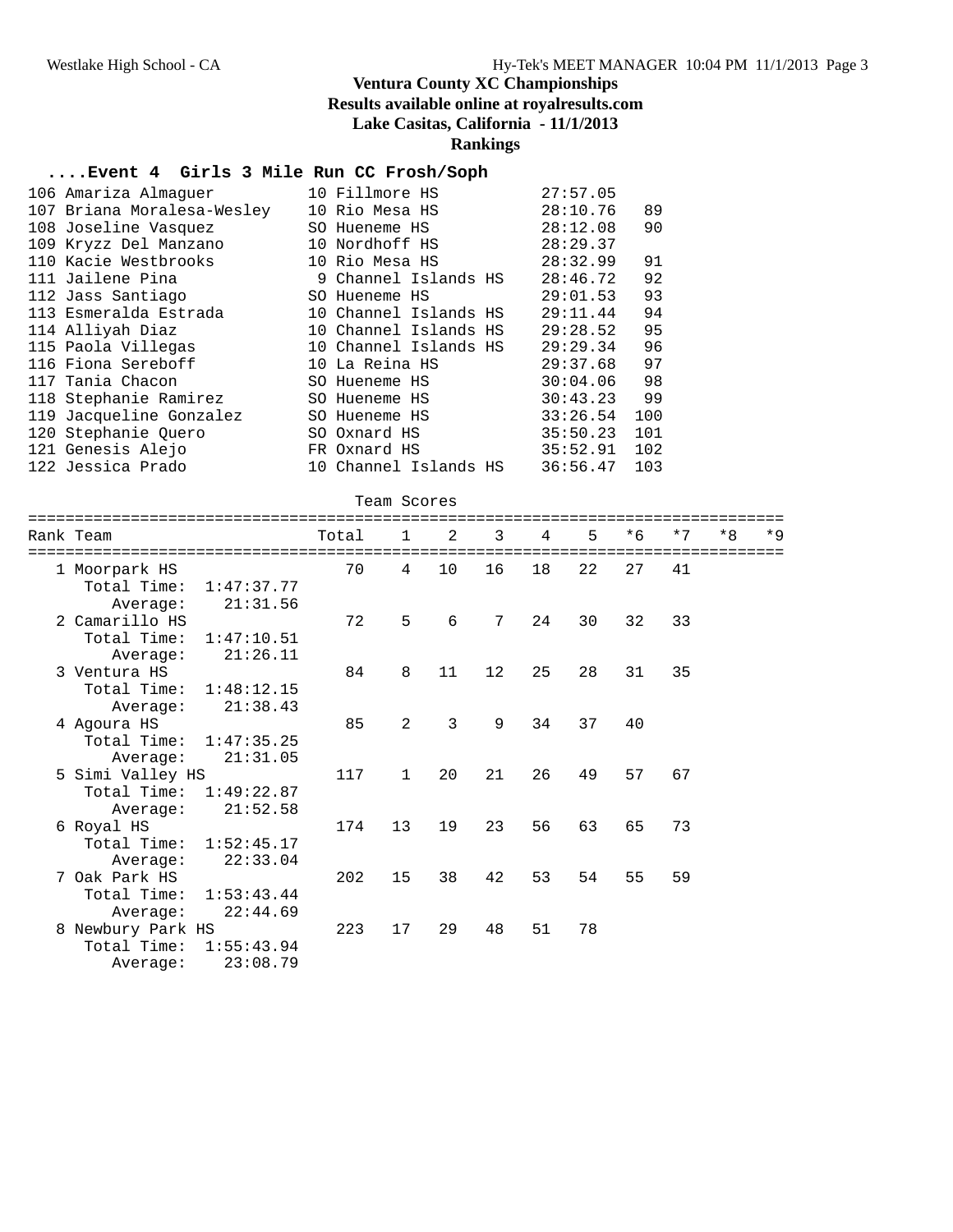# **....Event 4 Girls 3 Mile Run CC Frosh/Soph**

| 9 Westlake HS             | 246 | 14 | 45 | 50 | 66  | 71  | 75  | 76  |
|---------------------------|-----|----|----|----|-----|-----|-----|-----|
| 1:56:30.73<br>Total Time: |     |    |    |    |     |     |     |     |
| 23:18.15<br>Average:      |     |    |    |    |     |     |     |     |
| 10 Thousand Oaks HS       | 252 | 39 | 43 | 47 | 61  | 62  | 69  | 74  |
| Total Time:<br>1:56:15.13 |     |    |    |    |     |     |     |     |
| 23:15.03<br>Average:      |     |    |    |    |     |     |     |     |
| 11 Buena High School      | 278 | 36 | 44 | 58 | 68  | 72  | 87  |     |
| Total Time:<br>1:58:04.42 |     |    |    |    |     |     |     |     |
| 23:36.89<br>Average:      |     |    |    |    |     |     |     |     |
| 12 La Reina HS            | 356 | 46 | 64 | 79 | 83  | 84  | 86  | 97  |
| 2:06:18.64<br>Total Time: |     |    |    |    |     |     |     |     |
| 25:15.73<br>Average:      |     |    |    |    |     |     |     |     |
| 13 Rio Mesa HS            | 402 | 60 | 77 | 85 | 89  | 91  |     |     |
| Total Time:<br>2:12:32.94 |     |    |    |    |     |     |     |     |
| 26:30.59<br>Average:      |     |    |    |    |     |     |     |     |
| 14 Oxnard HS              | 425 | 52 | 82 | 88 | 101 | 102 |     |     |
| Total Time:<br>2:29:31.66 |     |    |    |    |     |     |     |     |
| 29:54.34<br>Average:      |     |    |    |    |     |     |     |     |
| 15 Channel Islands HS     | 432 | 70 | 81 | 92 | 94  | 95  | 96  | 103 |
| Total Time:<br>2:17:47.21 |     |    |    |    |     |     |     |     |
| 27:33.45<br>Average:      |     |    |    |    |     |     |     |     |
| 16 Hueneme HS             | 460 | 80 | 90 | 93 | 98  | 99  | 100 |     |
| Total Time:<br>2:23:34.11 |     |    |    |    |     |     |     |     |
| 28:42.83<br>Average:      |     |    |    |    |     |     |     |     |
|                           |     |    |    |    |     |     |     |     |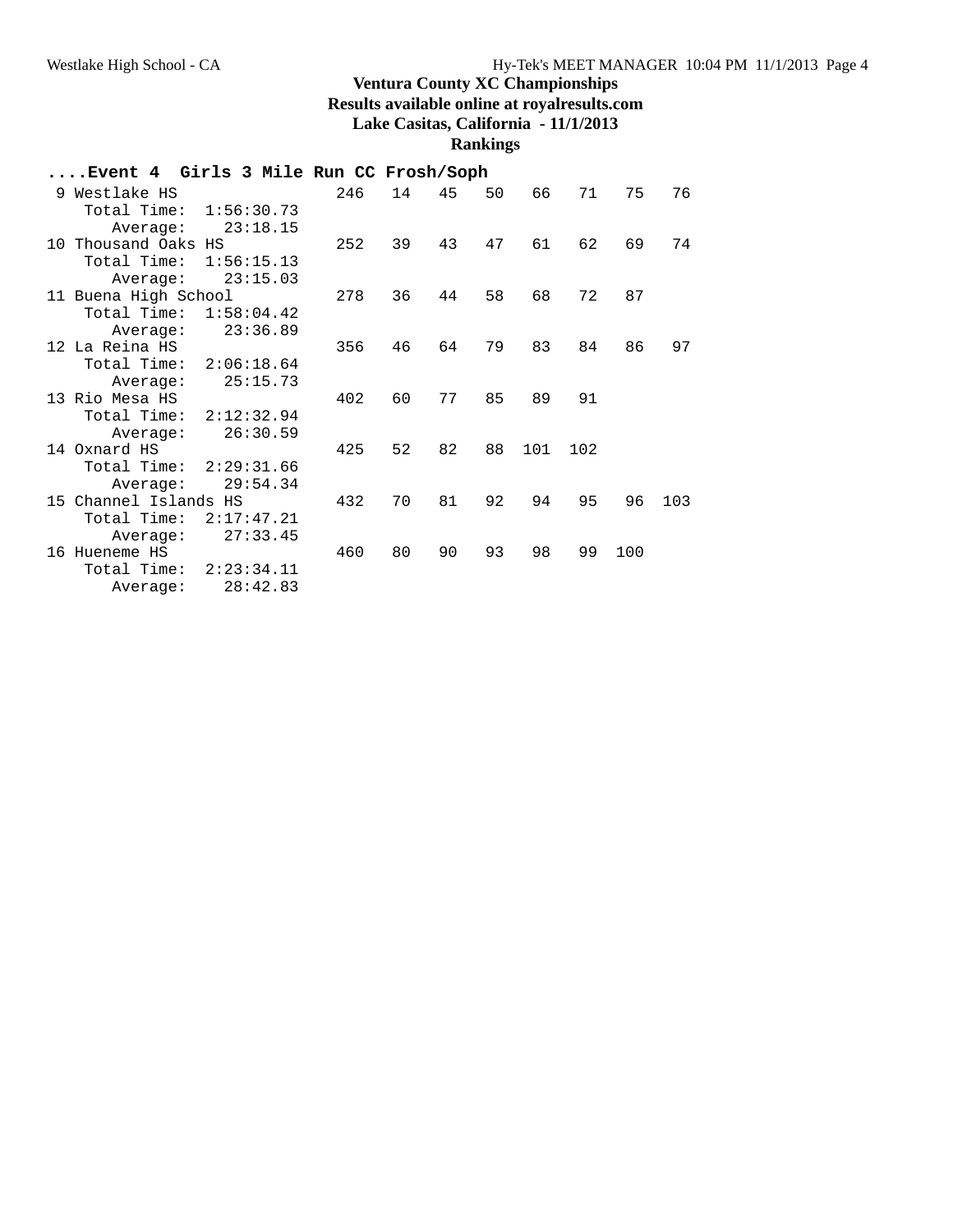#### **Event 3 Boys 3 Mile Run CC Freshman**

| Name                                 | Year School                   | Finals   | Points |
|--------------------------------------|-------------------------------|----------|--------|
|                                      |                               |          |        |
| 1 Jordan Olson                       | FR Ventura HS                 | 17:01.23 | 1      |
| 2 Bjorn Slattum                      | 9 Thousand Oaks $HS$ 17:27.19 |          | 2      |
| 3 Dylan Majerus                      | 9 Agoura HS                   | 17:38.70 | 3      |
| 4 Ethan Duffy                        | 9 Newbury Park HS             | 17:42.46 | 4      |
| 5 Nick Abbinanti                     | 9 Simi Valley HS              | 17:55.73 |        |
| 6 Jonathan Lee                       | 9 Agoura HS                   | 18:08.66 | 5      |
| 7 Juan Martinez                      | FR Hueneme HS                 | 18:08.91 | 6      |
| 8 John Marcoux                       | FR Ventura HS                 | 18:10.13 | 7      |
| 9 Jacob Harrington                   | 9 Buena High School           | 18:10.86 | 8      |
| 10 Jacob Hernandez                   | FR Ventura HS                 | 18:15.73 | 9      |
| 11 Nicholas Randazzo                 | FR Ventura HS                 | 18:16.16 | 10     |
| 12 Sam Dennis                        | 9 Agoura HS                   | 18:21.18 | 11     |
| 13 Andre Gocke                       | 9 Newbury Park HS             | 18:28.14 | 12     |
| 14 Fabian Roselis                    | 9 Newbury Park HS             | 18:29.56 | 13     |
| 15 Vincent Perillo                   | 9 Rio Mesa HS                 | 19:01.48 | 14     |
| 16 Shiv Shankar                      | 9 Westlake HS                 | 19:07.80 | 15     |
| 17 Zach Sherin                       | 09 Oak Park HS                | 19:08.91 | 16     |
| 18 Jake Schoenneman                  | 9 Thousand Oaks HS            | 19:09.47 | 17     |
| 19 Alejandro Vieyra                  | FR Hueneme HS                 | 19:10.97 | 18     |
| 20 Joseph Flatt                      | 9 Westlake HS                 | 19:11.63 | 19     |
| 21 Wyatt McLean                      | 9 Westlake HS                 | 19:12.40 | 20     |
| 22 Franklin Reitzas                  | 9 Agoura HS                   | 19:21.26 | 21     |
| 23 Jack Selby                        | FR Ventura HS                 | 19:24.96 | 22     |
| 24 Sam Pechter                       | 9 Newbury Park HS             | 19:27.37 | 23     |
| 25 Trevor Odell                      | 9 Westlake HS                 | 19:31.90 | 24     |
| 26 Quinn Jones                       | 9 Westlake HS                 | 19:38.41 | 25     |
| 27 Collin McCarthy                   | 09 Oak Park HS                | 19:39.89 | 26     |
| 28 Amery Pagan                       | 09 Oak Park HS                | 19:42.96 | 27     |
| 29 Denver Simmons                    | 9 Thousand Oaks HS            | 19:48.16 | 28     |
| 30 Juan Vega                         | 9 Channel Islands HS          | 19:48.93 |        |
| 31 Bradley Imhof                     | 9 Moorpark HS                 | 19:52.93 | 29     |
| 32 Luis Barriga                      | FR Hueneme HS                 | 19:53.51 | 30     |
| 33 Thorin Rosten                     | 9 St Bonaventure HS           | 19:54.70 |        |
| 34 Trevor Sode                       | 9 Agoura HS                   | 19:54.75 | 31     |
| 35 Clay Nishi                        | 9 Newbury Park HS             | 19:55.58 | 32     |
| 36 Derek Medrano                     | FR Ventura HS                 | 20:00.74 | 33     |
| 37 Evan Kramer                       | 9 Camarillo HS                | 20:01.10 | 34     |
| 38 Luke Calubayan                    | 9 Westlake HS                 | 20:09.27 | 35     |
| 39 Jack Estrada                      | 9 Rio Mesa HS                 | 20:14.32 | 36     |
| 40 Blake Schaffner                   | 09 Oak Park HS                | 20:23.70 | 37     |
| 41 Jack Wulf                         | 09 Oak Park HS                | 20:27.23 | 38     |
| 42 Shubham Sharma                    | 9 Moorpark HS                 | 20:29.92 | 39     |
| 43 Bryce de los Reyes                | 9 Westlake HS                 | 20:34.63 | 40     |
| 44 Lucas Schultz                     | 9 Buena High School           | 20:39.69 | 41     |
| 45 Joshua Nadigoo                    | 9 Westlake HS                 | 20:40.86 |        |
| 46 Cole Smith                        | 9 Newbury Park HS             | 20:41.49 | 42     |
| 47 Spencer Cefalu                    | FR Ventura HS                 | 20:42.87 | 43     |
|                                      | 9 Camarillo HS                |          | 44     |
| 48 Bryce Dearden                     | 09 Oak Park HS                | 20:43.69 | 45     |
| 49 Austin Gilbert<br>50 Ethan Andrew |                               | 20:45.18 |        |
|                                      | 9 Agoura HS                   | 20:47.20 | 46     |
| 51 Dylan Flora                       | 9 Thousand Oaks HS            | 20:51.18 | 47     |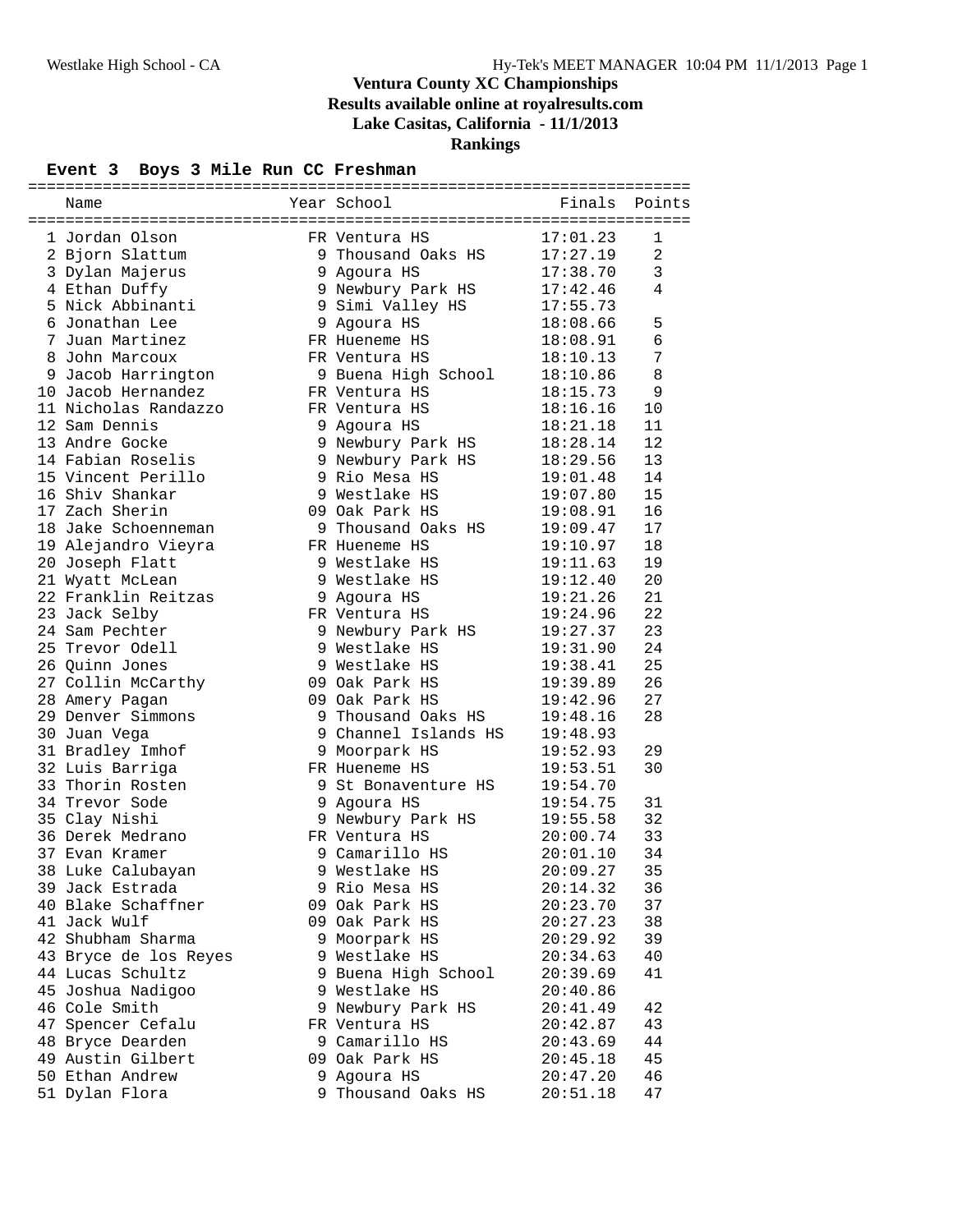**Rankings**

# **....Event 3 Boys 3 Mile Run CC Freshman**

| 52 Zachary Derse         | 9 Rio Mesa HS       | 20:51.96 | 48 |
|--------------------------|---------------------|----------|----|
| 53 Colby Friedl          | 9 Westlake HS       | 20:52.74 |    |
| 54 Mason McElvain        | 9 Westlake HS       | 20:55.33 |    |
| 55 Jack Tingley          | 9 Camarillo HS      | 20:55.38 | 49 |
| 56 Johnny Garcia         | 9 St Bonaventure HS | 20:59.49 |    |
| 57 Bradley Writz         | 9 Simi Valley HS    | 20:59.85 |    |
| 58 Jason Flittie         | 9 Camarillo HS      | 21:00.62 | 50 |
| 59 Quinten Caldwell      | 9 Moorpark HS       | 21:02.24 | 51 |
| 60 Parker Green          | 09 Oak Park HS      | 21:03.54 | 52 |
| 61 Gavin Williams        | 9 Moorpark HS       | 21:08.07 | 53 |
| 62 Patrick Bacon         | FR Ventura HS       | 21:09.91 |    |
| 63 Max Abele             | FR Ventura HS       | 21:10.70 |    |
| 64 Jonathan Castellon    | 9 Rio Mesa HS       | 21:12.53 | 54 |
| 65 Camden Davis          | 09 Oak Park HS      | 21:14.32 |    |
| 66 Daniel Kelley         | FR Ventura HS       | 21:17.91 |    |
| 67 Austin Holloman       | 9 Simi Valley HS    | 21:19.22 |    |
| 68 Spencer Espara        | 9 Camarillo HS      | 21:30.05 | 55 |
| 69 Spencer Brockett      | 9 Camarillo HS      | 21:32.57 | 56 |
| 70 Nathan Illerhaus      | FR Ventura HS       | 21:33.81 |    |
| 71 Gino Aparicio         | 9 Camarillo HS      | 21:33.92 | 57 |
| 72 Jacob Hammond         | 9 Rio Mesa HS       | 21:35.70 | 58 |
| 73 Elijah Daniels        | FR Oxnard HS        | 21:40.64 |    |
| 74 Jorge Lara            | FR Ventura HS       | 21:45.57 |    |
| 75 Reuben Levinson-Holly | 9 Nordhoff HS       | 21:49.24 |    |
| 76 Austin O'Fallon       | 9 Royal HS          | 21:50.39 |    |
| 77 Sahil Sood            | 9 Calabasas HS      | 21:54.53 | 59 |
| 78 Jonah Bufford         | 9 Buena High School | 21:55.13 | 60 |
| 79 Noah Garfinkel        | 09 Oak Park HS      | 21:56.12 |    |
| 80 Shaun Merritt         | 09 Oak Park HS      | 22:03.34 |    |
| 81 Marquis Moreno        | 9 Buena High School | 22:04.95 | 61 |
| 82 Patrick Huntsinger    | 9 Camarillo HS      | 22:09.63 |    |
| 83 Ryan Brown            | 9 Rio Mesa HS       | 22:09.98 | 62 |
| 84 Andres Godinez        | 9 Thousand Oaks HS  | 22:10.80 | 63 |
| 85 Noah Alviz            | 9 Rio Mesa HS       | 22:15.11 | 64 |
| 86 Ira Sehati            | FR Ventura HS       | 22:16.19 |    |
| 87 Michael Sanchez       | 9 Buena High School | 22:18.07 | 65 |
| 88 Damian Armenta        | FR Hueneme HS       | 22:21.03 | 66 |
| 89 Andrew Doody          | 9 Moorpark HS       | 22:25.94 | 67 |
| 90 Tristrian Anderson    | FR Ventura HS       | 22:28.32 |    |
| 91 Mark Pineda           | 9 Pacifica HS       | 22:30.92 | 68 |
| 92 Daniel Mendoza        | 9 Thousand Oaks HS  | 22:32.71 | 69 |
| 93 Michael Asher         | 09 Oak Park HS      | 22:33.63 |    |
| 94 Chandler Nelson       | FR Ventura HS       | 22:34.18 |    |
| 95 Jacob Schachter       | 9 Calabasas HS      | 22:34.37 | 70 |
| 96 Gil Dominguez         | 9 Camarillo HS      | 22:35.46 |    |
| 97 Layden Cole           | 9 Westlake HS       | 22:40.05 |    |
| 98 Gonzalo Chavez        | 9 Pacifica HS       | 22:46.59 | 71 |
| 99 Cristian Candelario   | 9 Fillmore HS       | 22:49.57 |    |
| 100 Austin Wiens         | FR Ventura HS       | 22:59.72 |    |
| 101 Brendan Faigenblat   | 9 Calabasas HS      | 23:00.32 | 72 |
| 102 Donnell Ito          | 9 Moorpark HS       | 23:05.88 | 73 |
| 103 Jimmy Borchard       | 9 Camarillo HS      | 23:13.66 |    |
| 104 Kyle McDonald        | 9 Buena High School | 23:17.49 | 74 |
| 105 Cooper Miller        | 09 Oak Park HS      | 23:21.67 |    |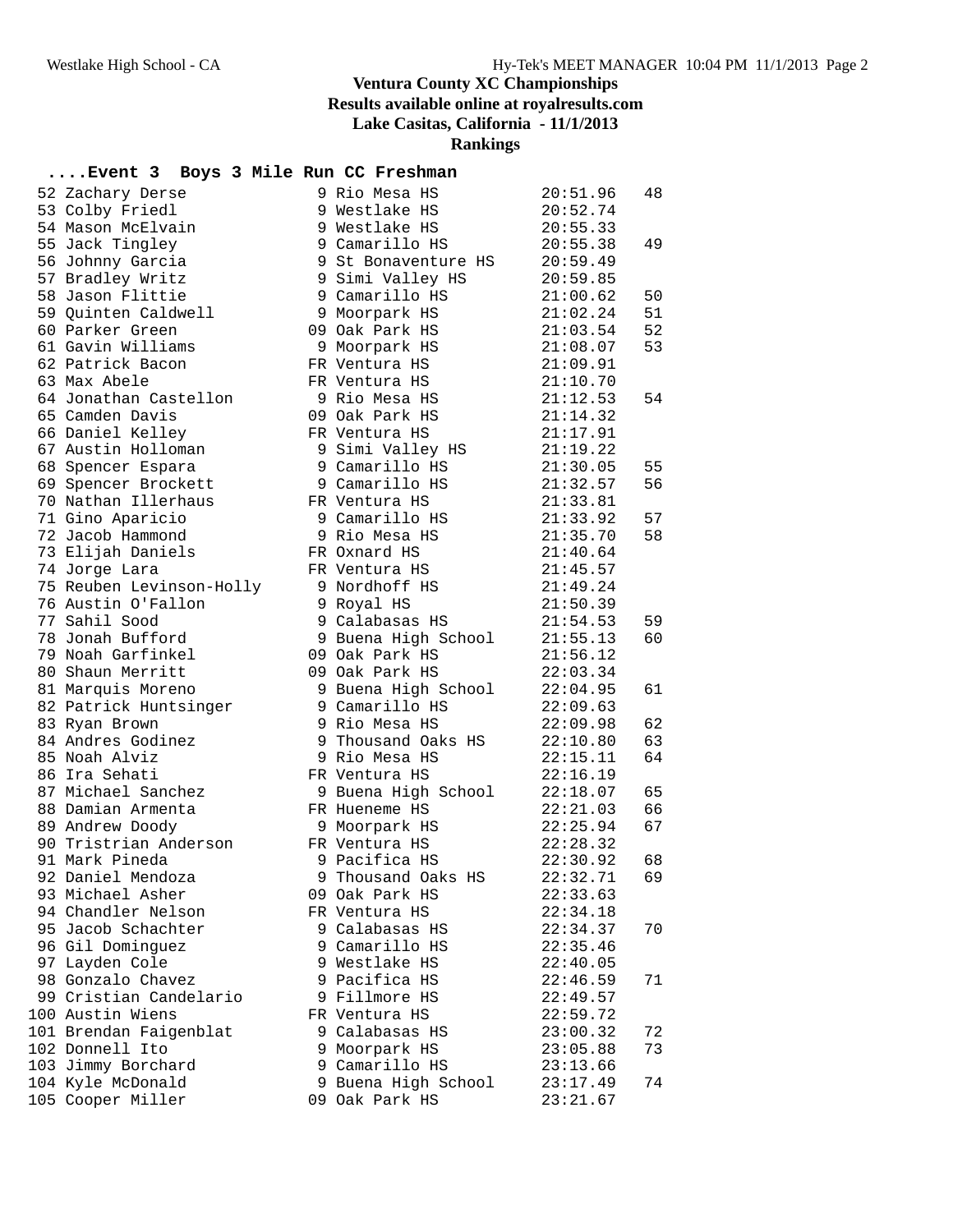**Rankings**

# **....Event 3 Boys 3 Mile Run CC Freshman**

| 106 Chase Standage      |   | 9 Moorpark HS        | 23:23.03             | 75 |
|-------------------------|---|----------------------|----------------------|----|
| 107 Brayan Cuin         |   | FR Hueneme HS        | 23:25.35             | 76 |
| 108 Robert Ziegler      |   | 09 Oak Park HS       | 23:32.69             |    |
| 109 Alexander Zuzick    |   | 9 Moorpark HS        | 23:35.21             |    |
| 110 Michael Pillado     |   | 9 Camarillo HS       | 23:39.73             |    |
| 111 Tyler Boss          |   | 09 Oak Park HS       | 23:41.28             |    |
| 112 Josh Movich         |   | 09 Oak Park HS       | 23:45.83             |    |
| 113 Vivek Thiyagarajan  |   | 9 Moorpark HS        | 23:52.76             |    |
| 114 Caleb Watson        |   | FR Ventura HS        | 23:57.12             |    |
| 115 David Loya          |   | 9 Moorpark HS        | 23:57.60             |    |
| 116 Kyle Kennedy        |   | FR Hueneme HS        | 23:58.61             | 77 |
| 117 Jae Won In          |   | 9 Calabasas HS       | 24:03.76             | 78 |
| 118 Tyler Maa           |   | 9 Moorpark HS        | 24:06.42             |    |
| 119 John Chavez         |   | 9 Fillmore HS        | 24:06.74             |    |
| 120 Neftali Guerrero    |   | 9 Pacifica HS        | 24:08.64             | 79 |
| 121 Brian Nguyen        |   | 9 Rio Mesa HS        | 24:14.45             |    |
| 122 Erick Chavez        |   | 9 Pacifica HS        | 24:22.49             | 80 |
| 123 Nicholas Caballero  |   | 9 Camarillo HS       | 24:24.47             |    |
| 124 Matthew Pennington  |   | 9 Camarillo HS       | 24:37.33             |    |
| 125 Hans Lassen         |   | 9 Rio Mesa HS        | 24:40.16             |    |
| 126 Tyler Robinson      |   | 9 Rio Mesa HS        | 24:40.65             |    |
| 127 Andrew Stuebing     |   | 9 Camarillo HS       | 24:41.25             |    |
| 128 Sean Gaskins        |   | 9 Calabasas HS       | 24:46.97             | 81 |
| 129 Adam Smeltzer       |   | 9 Newbury Park HS    |                      | 82 |
| 130 Sairanjith Thalanki |   | 9 Westlake HS        | 24:59.67<br>25:01.36 |    |
| 131 Koa Johnson         |   | 9 Calabasas HS       | 25:06.28             |    |
|                         |   |                      |                      | 83 |
| 132 Jesse Ramirez       |   | 9 Rio Mesa HS        | 25:13.09             |    |
| 133 Ricardo Cisneros    |   | FR Hueneme HS        | 25:19.68             | 84 |
| 134 Harshiel Desai      |   | 09 Oak Park HS       | 25:35.84             |    |
| 135 Clark DeVol         |   | 9 Moorpark HS        | 25:41.59             |    |
| 136 Dylan Garcia        |   | FR Ventura HS        | 25:45.84             |    |
| 137 Kangchen Tsering    |   | 9 Nordhoff HS        | 25:52.03             |    |
| 138 Jasen Bonilla       |   | FR Ventura HS        | 26:05.17             |    |
| 139 Joseph Dahl         |   | 9 Moorpark HS        | 26:09.89             |    |
| 140 Albert Zeng         |   | 9 Calabasas HS       | 26:17.08             | 85 |
| 141 James Wachsman      |   | FR Ventura HS        | 26:37.79             |    |
| 142 Michael Ferguson    |   | FR Oxnard HS         | 26:37.90             |    |
| 143 Tristan Lau         |   | 9 Calabasas HS       | 26:54.70             |    |
| 144 Elias Curry         |   | 9 Moorpark HS        | 27:00.66             |    |
| 145 David Aguilar       |   | 9 Pacifica HS        | 27:09.07             | 86 |
| 146 Herman Zheng        |   | 9 Nordhoff HS        | 27:28.75             |    |
| 147 John Ayala          |   | 9 Thousand Oaks HS   | 27:34.31             | 87 |
| 148 Andrew Specker      |   | 09 Oak Park HS       | 27:57.11             |    |
| 149 Jake Del Castillo   |   | 9 Pacifica HS        | 28:04.39             | 88 |
| 150 Jordan Toll         | 9 | Moorpark HS          | 28:11.31             |    |
| 151 Michael Halk        |   | 9 Buena High School  | 28:15.27             | 89 |
| 152 Erminio Armenta     |   | 9 Channel Islands HS | 28:16.33             |    |
| 153 Harrison Wang       |   | 9 Calabasas HS       | 28:19.26             |    |
| 154 Joe Coronodo        |   | 9 Pacifica HS        | 29:09.55             | 90 |
| 155 Steven Kolinsky     |   | 9 Calabasas HS       | 29:10.59             |    |
| 156 Eugene Kim          |   | 9 Camarillo HS       | 30:07.38             |    |
| 157 Kyle Brauer         |   | 9 Moorpark HS        | 31:07.25             |    |
| 158 Michael Spivey      |   | 9 Moorpark HS        | 31:10.56             |    |
| 159 Aaron MacLean       |   | 9 Moorpark HS        | 31:45.39             |    |
|                         |   |                      |                      |    |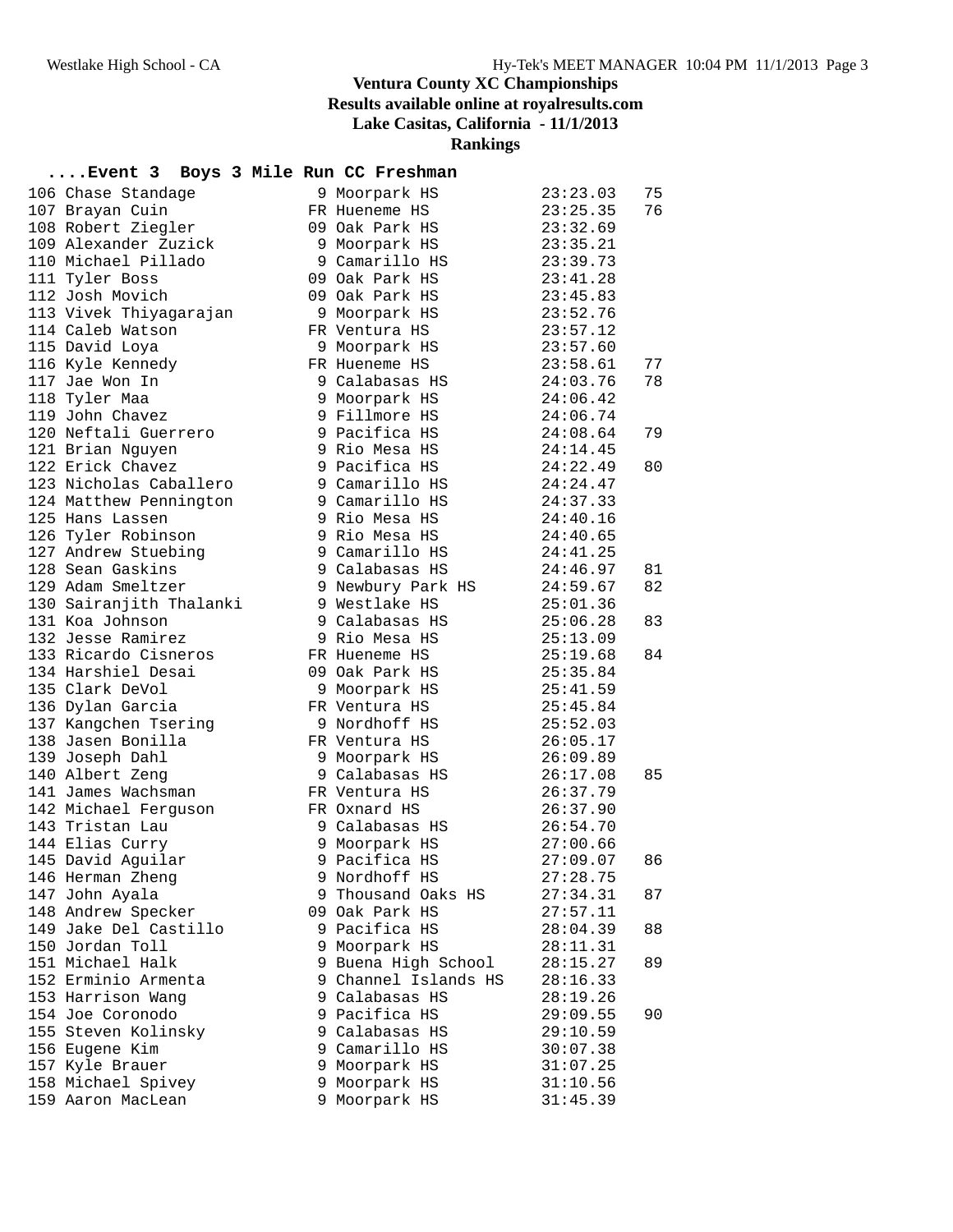#### **Ventura County XC Championships Results available online at royalresults.com**

**Lake Casitas, California - 11/1/2013**

### **Rankings**

|                      | Event 3 Boys 3 Mile Run CC Freshman<br>160 George Hardy<br>161 Victor Zhang |            | 9 Camarillo HS<br>9 Moorpark HS |              |    |    |    | 31:53.30<br>35:22.21 |      |      |      |       |
|----------------------|-----------------------------------------------------------------------------|------------|---------------------------------|--------------|----|----|----|----------------------|------|------|------|-------|
|                      |                                                                             |            |                                 | Team Scores  |    |    |    |                      |      |      |      |       |
| Rank Team            |                                                                             |            | Total                           | 1            | 2  | 3  | 4  | 5                    | $*6$ | $*7$ | $*8$ | $*$ Q |
| 1 Ventura HS         |                                                                             |            | 49                              | $\mathbf{1}$ | 7  | 9  | 10 | 22                   | 33   | 43   |      |       |
| Total Time:          |                                                                             | 1:31:08.21 |                                 |              |    |    |    |                      |      |      |      |       |
|                      | Average:                                                                    | 18:13.65   |                                 |              |    |    |    |                      |      |      |      |       |
| 2 Agoura HS          |                                                                             |            | 71                              | 3            | 5  | 11 | 21 | 31                   | 46   |      |      |       |
| Total Time:          |                                                                             | 1:33:24.55 |                                 |              |    |    |    |                      |      |      |      |       |
|                      | Average:                                                                    | 18:40.91   |                                 |              |    |    |    |                      |      |      |      |       |
| 3 Newbury Park HS    |                                                                             |            | 84                              | 4            | 12 | 13 | 23 | 32                   | 42   | 82   |      |       |
| Total Time:          |                                                                             | 1:34:03.11 |                                 |              |    |    |    |                      |      |      |      |       |
|                      | Average:                                                                    | 18:48.63   |                                 |              |    |    |    |                      |      |      |      |       |
| 4 Westlake HS        |                                                                             |            | 103                             | 15           | 19 | 20 | 24 | 25                   | 35   | 40   |      |       |
| Total Time:          |                                                                             | 1:36:42.14 |                                 |              |    |    |    |                      |      |      |      |       |
|                      | Average:                                                                    | 19:20.43   |                                 |              |    |    |    |                      |      |      |      |       |
| 5 Oak Park HS        |                                                                             |            | 144                             | 16           | 26 | 27 | 37 | 38                   | 45   | 52   |      |       |
| Total Time:          |                                                                             | 1:39:22.69 |                                 |              |    |    |    |                      |      |      |      |       |
|                      | Average:                                                                    | 19:52.54   |                                 |              |    |    |    |                      |      |      |      |       |
| 6 Thousand Oaks HS   |                                                                             |            | 157                             | 2            | 17 | 28 | 47 | 63                   | 69   | 87   |      |       |
| Total Time:          |                                                                             | 1:39:26.80 |                                 |              |    |    |    |                      |      |      |      |       |
|                      | Average:                                                                    | 19:53.36   |                                 |              |    |    |    |                      |      |      |      |       |
| 7 Hueneme HS         |                                                                             |            | 196                             | 6            | 18 | 30 | 66 | 76                   | 77   | 84   |      |       |
| Total Time:          |                                                                             | 1:42:59.77 |                                 |              |    |    |    |                      |      |      |      |       |
|                      | Average:                                                                    | 20:35.96   |                                 |              |    |    |    |                      |      |      |      |       |
| 8 Rio Mesa HS        |                                                                             |            | 210                             | 14           | 36 | 48 | 54 | 58                   | 62   | 64   |      |       |
| Total Time:          |                                                                             | 1:42:55.99 |                                 |              |    |    |    |                      |      |      |      |       |
|                      | Average:                                                                    | 20:35.20   |                                 |              |    |    |    |                      |      |      |      |       |
| 9 Camarillo HS       |                                                                             |            | 232                             | 34           | 44 | 49 | 50 | 55                   | 56   | 57   |      |       |
| Total Time:          |                                                                             | 1:44:10.84 |                                 |              |    |    |    |                      |      |      |      |       |
|                      | Average:                                                                    | 20:50.17   |                                 |              |    |    |    |                      |      |      |      |       |
| 10 Buena High School |                                                                             |            | 235                             | 8            | 41 | 60 | 61 | 65                   | 74   | 89   |      |       |
| Total Time:          |                                                                             | 1:45:08.70 |                                 |              |    |    |    |                      |      |      |      |       |
|                      | Average:                                                                    | 21:01.74   |                                 |              |    |    |    |                      |      |      |      |       |
| 11 Moorpark HS       |                                                                             |            | 239                             | 29           | 39 | 51 | 53 | 67                   | 73   | 75   |      |       |
| Total Time:          |                                                                             | 1:44:59.10 |                                 |              |    |    |    |                      |      |      |      |       |
|                      | Average:                                                                    | 20:59.82   |                                 |              |    |    |    |                      |      |      |      |       |
| 12 Calabasas HS      |                                                                             |            | 360                             | 59           | 70 | 72 | 78 | 81                   | 83   | 85   |      |       |
| Total Time:          |                                                                             | 1:56:19.95 |                                 |              |    |    |    |                      |      |      |      |       |
|                      | Average:                                                                    | 23:15.99   |                                 |              |    |    |    |                      |      |      |      |       |
| 13 Pacifica HS       |                                                                             |            | 384                             | 68           | 71 | 79 | 80 | 86                   | 88   | 90   |      |       |
| Total Time:          |                                                                             | 2:00:57.71 |                                 |              |    |    |    |                      |      |      |      |       |
|                      | Average:                                                                    | 24:11.55   |                                 |              |    |    |    |                      |      |      |      |       |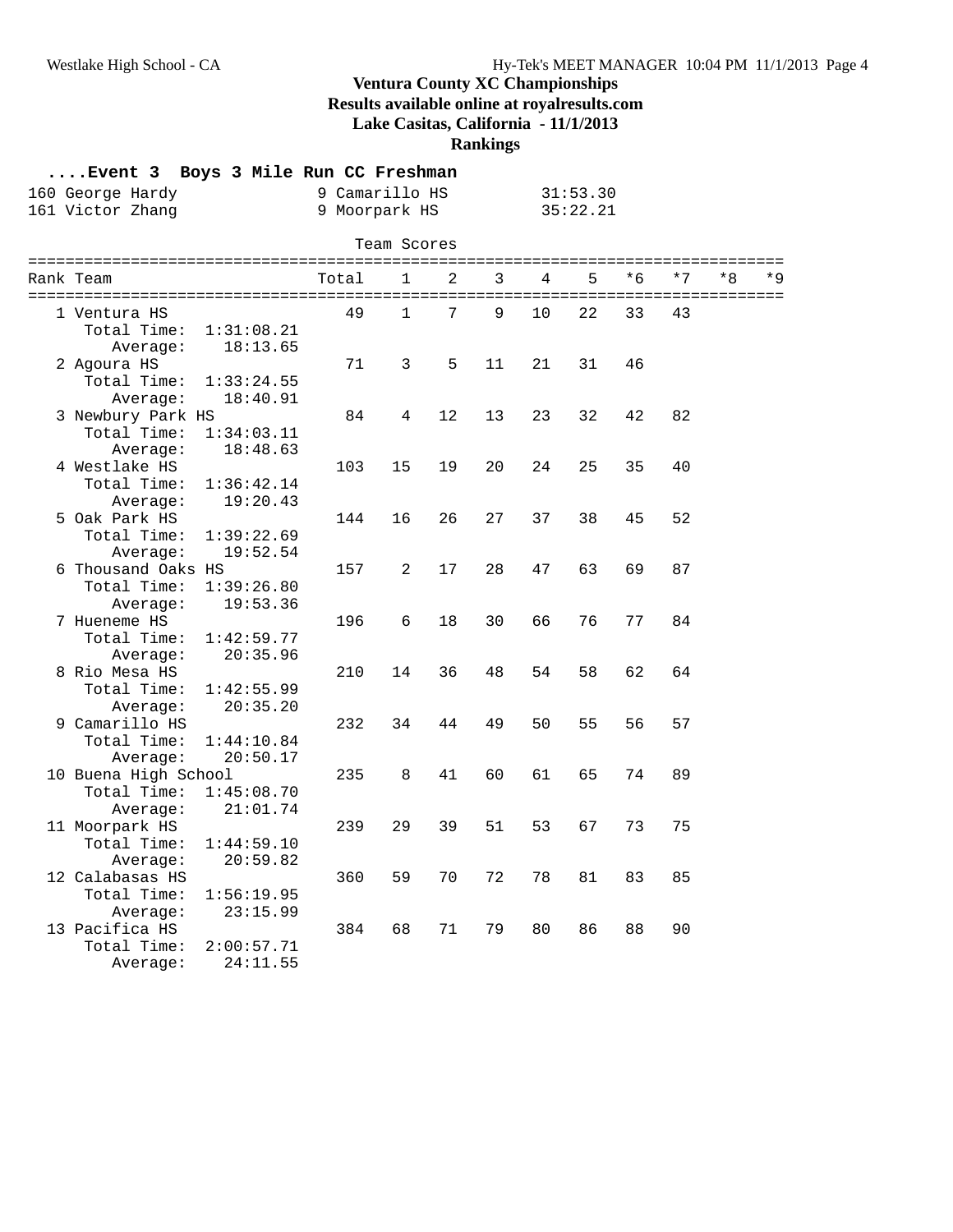| Year School<br>Finals<br>Points<br>Name<br>1 Madelyn Vorgitch<br>12 Simi Valley HS<br>20:04.76<br>1<br>$\overline{a}$<br>2 Melissa Gonzalez<br>12 Simi Valley HS<br>21:19.00<br>21:30.84<br>12 Simi Valley HS<br>$\mathbf{3}$<br>3 Cindy Lanuza<br>21:48.75<br>4<br>4 Megan Carey<br>SR Ventura HS<br>5<br>5 Paris Beauregard<br>22:16.08<br>SR Ventura HS<br>$\epsilon$<br>12 Oak Park HS<br>6 Katy Hoerman<br>22:18.62<br>7 Nicole Ehlers<br>$7\phantom{.0}$<br>11 Simi Valley HS<br>22:24.53<br>8<br>8 Jennifer Bitterly<br>12 La Reina HS<br>22:26.29<br>9 Jianna Zeolla<br>11 Oak Park HS<br>22:39.87<br>9<br>10 Rachael Penchoen-Lin<br>12 Simi Valley HS<br>22:41.57<br>10<br>11 Melissa Chadwick<br>SR Ventura HS<br>22:43.90<br>11<br>12 Monica Boedigheimer<br>11 Newbury Park HS<br>12<br>22:45.40<br>13 Christina Torigian<br>13<br>11 Oak Park HS<br>22:49.38<br>14 Thomson Elizabeth<br>14<br>22:58.35<br>JR Ventura HS<br>22:59.52<br>15 Kelly Colwell<br>15<br>12 Westlake HS<br>16 Heather Bradfield<br>16<br>12 Moorpark HS<br>23:06.33<br>17 Julie Elboth<br>23:09.17<br>17<br>SR Ventura HS<br>18<br>18 Taylor Ristau<br>11 Moorpark HS<br>23:09.75<br>19 Alondra Castillo<br>19<br>JR Ventura HS<br>23:11.53<br>20<br>20 Jeannette Hann<br>11 Thousand Oaks HS<br>23:12.22<br>21<br>21 Keira Buchheit-Parker<br>10 Camarillo HS<br>23:12.28<br>22<br>22 Kristine Magorien<br>12 Camarillo HS<br>23:14.24<br>23<br>23 Vivanna Martinez<br>12 Buena High School<br>23:15.34<br>24<br>24 Breonna Kephart<br>10 Moorpark HS<br>23:15.87<br>25<br>25 Allyn Tolosa<br>JR Ventura HS<br>23:17.65<br>26 Brianna Sedeno<br>26<br>12 Pacifica HS<br>23:18.09<br>27<br>27 Clara Schussman<br>23:22.54<br>11 Royal HS<br>28<br>28 Emily Schmitt<br>12 Royal HS<br>23:24.71<br>29<br>29 Raqi Bonilla<br>12 Royal HS<br>23:25.19<br>30 katey Gould<br>11 Newbury Park HS<br>30<br>23:26.40<br>31 Chloe Munoz<br>SR Ventura HS<br>23:29.34<br>32 Jessica Toll<br>23:30.55<br>31<br>11 Moorpark HS<br>32<br>33 Sarah Serrano<br>23:33.18<br>12 Buena High School<br>33<br>34 Alexa Ashley<br>10 Westlake HS<br>23:33.72<br>35 Alicia Sanchez<br>10 Camarillo HS<br>23:34.52<br>34<br>35<br>36 Madison Burgess<br>11 Moorpark HS<br>23:35.38<br>37 Nina Nozzi<br>36<br>12 Buena High School<br>23:35.92<br>38 Domonique Morales<br>37<br>12 Buena High School<br>23:38.70<br>11 Thousand Oaks HS<br>23:41.97<br>39 Sally Deng<br>38<br>40 Daniela Aguilar<br>11 Pacifica HS<br>39<br>23:43.78<br>41 Hannah Schofield<br>40<br>9 Moorpark HS<br>23:48.74<br>42 Paighton Alberts<br>FR Ventura HS<br>23:49.89<br>43 Estefany Figueroa<br>SO Ventura HS<br>23:52.28<br>11 Moorpark HS<br>44 Kelsey Rouse<br>23:58.04<br>41<br>45 Lexi Ruth<br>11 Buena High School<br>42<br>23:58.34<br>46 Sara Heller<br>SO Ventura HS<br>24:02.25<br>11 Pacifica HS<br>47 Chavely Avendano<br>24:04.16<br>43<br>48 Emily Hammond<br>11 Simi Valley HS<br>44<br>24:06.21<br>49 Taylor Corpuz<br>10 Westlake HS<br>45<br>24:06.67<br>50 Mikayla Fernandez<br>10 Royal HS<br>46<br>24:07.70<br>51 Amber Suchich<br>11 Simi Valley HS |  |  |          |    |
|----------------------------------------------------------------------------------------------------------------------------------------------------------------------------------------------------------------------------------------------------------------------------------------------------------------------------------------------------------------------------------------------------------------------------------------------------------------------------------------------------------------------------------------------------------------------------------------------------------------------------------------------------------------------------------------------------------------------------------------------------------------------------------------------------------------------------------------------------------------------------------------------------------------------------------------------------------------------------------------------------------------------------------------------------------------------------------------------------------------------------------------------------------------------------------------------------------------------------------------------------------------------------------------------------------------------------------------------------------------------------------------------------------------------------------------------------------------------------------------------------------------------------------------------------------------------------------------------------------------------------------------------------------------------------------------------------------------------------------------------------------------------------------------------------------------------------------------------------------------------------------------------------------------------------------------------------------------------------------------------------------------------------------------------------------------------------------------------------------------------------------------------------------------------------------------------------------------------------------------------------------------------------------------------------------------------------------------------------------------------------------------------------------------------------------------------------------------------------------------------------------------------------------------------------------------------------------------------------------------------------------------------------------------------------------------------------------------------------------------------------------------------------------------------------------------------------------------------------------------------------------------------------------------------------------------------------------------------------------------------------------------------------------------------------------------------------------------------------------------------|--|--|----------|----|
|                                                                                                                                                                                                                                                                                                                                                                                                                                                                                                                                                                                                                                                                                                                                                                                                                                                                                                                                                                                                                                                                                                                                                                                                                                                                                                                                                                                                                                                                                                                                                                                                                                                                                                                                                                                                                                                                                                                                                                                                                                                                                                                                                                                                                                                                                                                                                                                                                                                                                                                                                                                                                                                                                                                                                                                                                                                                                                                                                                                                                                                                                                                      |  |  |          |    |
|                                                                                                                                                                                                                                                                                                                                                                                                                                                                                                                                                                                                                                                                                                                                                                                                                                                                                                                                                                                                                                                                                                                                                                                                                                                                                                                                                                                                                                                                                                                                                                                                                                                                                                                                                                                                                                                                                                                                                                                                                                                                                                                                                                                                                                                                                                                                                                                                                                                                                                                                                                                                                                                                                                                                                                                                                                                                                                                                                                                                                                                                                                                      |  |  |          |    |
|                                                                                                                                                                                                                                                                                                                                                                                                                                                                                                                                                                                                                                                                                                                                                                                                                                                                                                                                                                                                                                                                                                                                                                                                                                                                                                                                                                                                                                                                                                                                                                                                                                                                                                                                                                                                                                                                                                                                                                                                                                                                                                                                                                                                                                                                                                                                                                                                                                                                                                                                                                                                                                                                                                                                                                                                                                                                                                                                                                                                                                                                                                                      |  |  |          |    |
|                                                                                                                                                                                                                                                                                                                                                                                                                                                                                                                                                                                                                                                                                                                                                                                                                                                                                                                                                                                                                                                                                                                                                                                                                                                                                                                                                                                                                                                                                                                                                                                                                                                                                                                                                                                                                                                                                                                                                                                                                                                                                                                                                                                                                                                                                                                                                                                                                                                                                                                                                                                                                                                                                                                                                                                                                                                                                                                                                                                                                                                                                                                      |  |  |          |    |
|                                                                                                                                                                                                                                                                                                                                                                                                                                                                                                                                                                                                                                                                                                                                                                                                                                                                                                                                                                                                                                                                                                                                                                                                                                                                                                                                                                                                                                                                                                                                                                                                                                                                                                                                                                                                                                                                                                                                                                                                                                                                                                                                                                                                                                                                                                                                                                                                                                                                                                                                                                                                                                                                                                                                                                                                                                                                                                                                                                                                                                                                                                                      |  |  |          |    |
|                                                                                                                                                                                                                                                                                                                                                                                                                                                                                                                                                                                                                                                                                                                                                                                                                                                                                                                                                                                                                                                                                                                                                                                                                                                                                                                                                                                                                                                                                                                                                                                                                                                                                                                                                                                                                                                                                                                                                                                                                                                                                                                                                                                                                                                                                                                                                                                                                                                                                                                                                                                                                                                                                                                                                                                                                                                                                                                                                                                                                                                                                                                      |  |  |          |    |
|                                                                                                                                                                                                                                                                                                                                                                                                                                                                                                                                                                                                                                                                                                                                                                                                                                                                                                                                                                                                                                                                                                                                                                                                                                                                                                                                                                                                                                                                                                                                                                                                                                                                                                                                                                                                                                                                                                                                                                                                                                                                                                                                                                                                                                                                                                                                                                                                                                                                                                                                                                                                                                                                                                                                                                                                                                                                                                                                                                                                                                                                                                                      |  |  |          |    |
|                                                                                                                                                                                                                                                                                                                                                                                                                                                                                                                                                                                                                                                                                                                                                                                                                                                                                                                                                                                                                                                                                                                                                                                                                                                                                                                                                                                                                                                                                                                                                                                                                                                                                                                                                                                                                                                                                                                                                                                                                                                                                                                                                                                                                                                                                                                                                                                                                                                                                                                                                                                                                                                                                                                                                                                                                                                                                                                                                                                                                                                                                                                      |  |  |          |    |
|                                                                                                                                                                                                                                                                                                                                                                                                                                                                                                                                                                                                                                                                                                                                                                                                                                                                                                                                                                                                                                                                                                                                                                                                                                                                                                                                                                                                                                                                                                                                                                                                                                                                                                                                                                                                                                                                                                                                                                                                                                                                                                                                                                                                                                                                                                                                                                                                                                                                                                                                                                                                                                                                                                                                                                                                                                                                                                                                                                                                                                                                                                                      |  |  |          |    |
|                                                                                                                                                                                                                                                                                                                                                                                                                                                                                                                                                                                                                                                                                                                                                                                                                                                                                                                                                                                                                                                                                                                                                                                                                                                                                                                                                                                                                                                                                                                                                                                                                                                                                                                                                                                                                                                                                                                                                                                                                                                                                                                                                                                                                                                                                                                                                                                                                                                                                                                                                                                                                                                                                                                                                                                                                                                                                                                                                                                                                                                                                                                      |  |  |          |    |
|                                                                                                                                                                                                                                                                                                                                                                                                                                                                                                                                                                                                                                                                                                                                                                                                                                                                                                                                                                                                                                                                                                                                                                                                                                                                                                                                                                                                                                                                                                                                                                                                                                                                                                                                                                                                                                                                                                                                                                                                                                                                                                                                                                                                                                                                                                                                                                                                                                                                                                                                                                                                                                                                                                                                                                                                                                                                                                                                                                                                                                                                                                                      |  |  |          |    |
|                                                                                                                                                                                                                                                                                                                                                                                                                                                                                                                                                                                                                                                                                                                                                                                                                                                                                                                                                                                                                                                                                                                                                                                                                                                                                                                                                                                                                                                                                                                                                                                                                                                                                                                                                                                                                                                                                                                                                                                                                                                                                                                                                                                                                                                                                                                                                                                                                                                                                                                                                                                                                                                                                                                                                                                                                                                                                                                                                                                                                                                                                                                      |  |  |          |    |
|                                                                                                                                                                                                                                                                                                                                                                                                                                                                                                                                                                                                                                                                                                                                                                                                                                                                                                                                                                                                                                                                                                                                                                                                                                                                                                                                                                                                                                                                                                                                                                                                                                                                                                                                                                                                                                                                                                                                                                                                                                                                                                                                                                                                                                                                                                                                                                                                                                                                                                                                                                                                                                                                                                                                                                                                                                                                                                                                                                                                                                                                                                                      |  |  |          |    |
|                                                                                                                                                                                                                                                                                                                                                                                                                                                                                                                                                                                                                                                                                                                                                                                                                                                                                                                                                                                                                                                                                                                                                                                                                                                                                                                                                                                                                                                                                                                                                                                                                                                                                                                                                                                                                                                                                                                                                                                                                                                                                                                                                                                                                                                                                                                                                                                                                                                                                                                                                                                                                                                                                                                                                                                                                                                                                                                                                                                                                                                                                                                      |  |  |          |    |
|                                                                                                                                                                                                                                                                                                                                                                                                                                                                                                                                                                                                                                                                                                                                                                                                                                                                                                                                                                                                                                                                                                                                                                                                                                                                                                                                                                                                                                                                                                                                                                                                                                                                                                                                                                                                                                                                                                                                                                                                                                                                                                                                                                                                                                                                                                                                                                                                                                                                                                                                                                                                                                                                                                                                                                                                                                                                                                                                                                                                                                                                                                                      |  |  |          |    |
|                                                                                                                                                                                                                                                                                                                                                                                                                                                                                                                                                                                                                                                                                                                                                                                                                                                                                                                                                                                                                                                                                                                                                                                                                                                                                                                                                                                                                                                                                                                                                                                                                                                                                                                                                                                                                                                                                                                                                                                                                                                                                                                                                                                                                                                                                                                                                                                                                                                                                                                                                                                                                                                                                                                                                                                                                                                                                                                                                                                                                                                                                                                      |  |  |          |    |
|                                                                                                                                                                                                                                                                                                                                                                                                                                                                                                                                                                                                                                                                                                                                                                                                                                                                                                                                                                                                                                                                                                                                                                                                                                                                                                                                                                                                                                                                                                                                                                                                                                                                                                                                                                                                                                                                                                                                                                                                                                                                                                                                                                                                                                                                                                                                                                                                                                                                                                                                                                                                                                                                                                                                                                                                                                                                                                                                                                                                                                                                                                                      |  |  |          |    |
|                                                                                                                                                                                                                                                                                                                                                                                                                                                                                                                                                                                                                                                                                                                                                                                                                                                                                                                                                                                                                                                                                                                                                                                                                                                                                                                                                                                                                                                                                                                                                                                                                                                                                                                                                                                                                                                                                                                                                                                                                                                                                                                                                                                                                                                                                                                                                                                                                                                                                                                                                                                                                                                                                                                                                                                                                                                                                                                                                                                                                                                                                                                      |  |  |          |    |
|                                                                                                                                                                                                                                                                                                                                                                                                                                                                                                                                                                                                                                                                                                                                                                                                                                                                                                                                                                                                                                                                                                                                                                                                                                                                                                                                                                                                                                                                                                                                                                                                                                                                                                                                                                                                                                                                                                                                                                                                                                                                                                                                                                                                                                                                                                                                                                                                                                                                                                                                                                                                                                                                                                                                                                                                                                                                                                                                                                                                                                                                                                                      |  |  |          |    |
|                                                                                                                                                                                                                                                                                                                                                                                                                                                                                                                                                                                                                                                                                                                                                                                                                                                                                                                                                                                                                                                                                                                                                                                                                                                                                                                                                                                                                                                                                                                                                                                                                                                                                                                                                                                                                                                                                                                                                                                                                                                                                                                                                                                                                                                                                                                                                                                                                                                                                                                                                                                                                                                                                                                                                                                                                                                                                                                                                                                                                                                                                                                      |  |  |          |    |
|                                                                                                                                                                                                                                                                                                                                                                                                                                                                                                                                                                                                                                                                                                                                                                                                                                                                                                                                                                                                                                                                                                                                                                                                                                                                                                                                                                                                                                                                                                                                                                                                                                                                                                                                                                                                                                                                                                                                                                                                                                                                                                                                                                                                                                                                                                                                                                                                                                                                                                                                                                                                                                                                                                                                                                                                                                                                                                                                                                                                                                                                                                                      |  |  |          |    |
|                                                                                                                                                                                                                                                                                                                                                                                                                                                                                                                                                                                                                                                                                                                                                                                                                                                                                                                                                                                                                                                                                                                                                                                                                                                                                                                                                                                                                                                                                                                                                                                                                                                                                                                                                                                                                                                                                                                                                                                                                                                                                                                                                                                                                                                                                                                                                                                                                                                                                                                                                                                                                                                                                                                                                                                                                                                                                                                                                                                                                                                                                                                      |  |  |          |    |
|                                                                                                                                                                                                                                                                                                                                                                                                                                                                                                                                                                                                                                                                                                                                                                                                                                                                                                                                                                                                                                                                                                                                                                                                                                                                                                                                                                                                                                                                                                                                                                                                                                                                                                                                                                                                                                                                                                                                                                                                                                                                                                                                                                                                                                                                                                                                                                                                                                                                                                                                                                                                                                                                                                                                                                                                                                                                                                                                                                                                                                                                                                                      |  |  |          |    |
|                                                                                                                                                                                                                                                                                                                                                                                                                                                                                                                                                                                                                                                                                                                                                                                                                                                                                                                                                                                                                                                                                                                                                                                                                                                                                                                                                                                                                                                                                                                                                                                                                                                                                                                                                                                                                                                                                                                                                                                                                                                                                                                                                                                                                                                                                                                                                                                                                                                                                                                                                                                                                                                                                                                                                                                                                                                                                                                                                                                                                                                                                                                      |  |  |          |    |
|                                                                                                                                                                                                                                                                                                                                                                                                                                                                                                                                                                                                                                                                                                                                                                                                                                                                                                                                                                                                                                                                                                                                                                                                                                                                                                                                                                                                                                                                                                                                                                                                                                                                                                                                                                                                                                                                                                                                                                                                                                                                                                                                                                                                                                                                                                                                                                                                                                                                                                                                                                                                                                                                                                                                                                                                                                                                                                                                                                                                                                                                                                                      |  |  |          |    |
|                                                                                                                                                                                                                                                                                                                                                                                                                                                                                                                                                                                                                                                                                                                                                                                                                                                                                                                                                                                                                                                                                                                                                                                                                                                                                                                                                                                                                                                                                                                                                                                                                                                                                                                                                                                                                                                                                                                                                                                                                                                                                                                                                                                                                                                                                                                                                                                                                                                                                                                                                                                                                                                                                                                                                                                                                                                                                                                                                                                                                                                                                                                      |  |  |          |    |
|                                                                                                                                                                                                                                                                                                                                                                                                                                                                                                                                                                                                                                                                                                                                                                                                                                                                                                                                                                                                                                                                                                                                                                                                                                                                                                                                                                                                                                                                                                                                                                                                                                                                                                                                                                                                                                                                                                                                                                                                                                                                                                                                                                                                                                                                                                                                                                                                                                                                                                                                                                                                                                                                                                                                                                                                                                                                                                                                                                                                                                                                                                                      |  |  |          |    |
|                                                                                                                                                                                                                                                                                                                                                                                                                                                                                                                                                                                                                                                                                                                                                                                                                                                                                                                                                                                                                                                                                                                                                                                                                                                                                                                                                                                                                                                                                                                                                                                                                                                                                                                                                                                                                                                                                                                                                                                                                                                                                                                                                                                                                                                                                                                                                                                                                                                                                                                                                                                                                                                                                                                                                                                                                                                                                                                                                                                                                                                                                                                      |  |  |          |    |
|                                                                                                                                                                                                                                                                                                                                                                                                                                                                                                                                                                                                                                                                                                                                                                                                                                                                                                                                                                                                                                                                                                                                                                                                                                                                                                                                                                                                                                                                                                                                                                                                                                                                                                                                                                                                                                                                                                                                                                                                                                                                                                                                                                                                                                                                                                                                                                                                                                                                                                                                                                                                                                                                                                                                                                                                                                                                                                                                                                                                                                                                                                                      |  |  |          |    |
|                                                                                                                                                                                                                                                                                                                                                                                                                                                                                                                                                                                                                                                                                                                                                                                                                                                                                                                                                                                                                                                                                                                                                                                                                                                                                                                                                                                                                                                                                                                                                                                                                                                                                                                                                                                                                                                                                                                                                                                                                                                                                                                                                                                                                                                                                                                                                                                                                                                                                                                                                                                                                                                                                                                                                                                                                                                                                                                                                                                                                                                                                                                      |  |  |          |    |
|                                                                                                                                                                                                                                                                                                                                                                                                                                                                                                                                                                                                                                                                                                                                                                                                                                                                                                                                                                                                                                                                                                                                                                                                                                                                                                                                                                                                                                                                                                                                                                                                                                                                                                                                                                                                                                                                                                                                                                                                                                                                                                                                                                                                                                                                                                                                                                                                                                                                                                                                                                                                                                                                                                                                                                                                                                                                                                                                                                                                                                                                                                                      |  |  |          |    |
|                                                                                                                                                                                                                                                                                                                                                                                                                                                                                                                                                                                                                                                                                                                                                                                                                                                                                                                                                                                                                                                                                                                                                                                                                                                                                                                                                                                                                                                                                                                                                                                                                                                                                                                                                                                                                                                                                                                                                                                                                                                                                                                                                                                                                                                                                                                                                                                                                                                                                                                                                                                                                                                                                                                                                                                                                                                                                                                                                                                                                                                                                                                      |  |  |          |    |
|                                                                                                                                                                                                                                                                                                                                                                                                                                                                                                                                                                                                                                                                                                                                                                                                                                                                                                                                                                                                                                                                                                                                                                                                                                                                                                                                                                                                                                                                                                                                                                                                                                                                                                                                                                                                                                                                                                                                                                                                                                                                                                                                                                                                                                                                                                                                                                                                                                                                                                                                                                                                                                                                                                                                                                                                                                                                                                                                                                                                                                                                                                                      |  |  |          |    |
|                                                                                                                                                                                                                                                                                                                                                                                                                                                                                                                                                                                                                                                                                                                                                                                                                                                                                                                                                                                                                                                                                                                                                                                                                                                                                                                                                                                                                                                                                                                                                                                                                                                                                                                                                                                                                                                                                                                                                                                                                                                                                                                                                                                                                                                                                                                                                                                                                                                                                                                                                                                                                                                                                                                                                                                                                                                                                                                                                                                                                                                                                                                      |  |  |          |    |
|                                                                                                                                                                                                                                                                                                                                                                                                                                                                                                                                                                                                                                                                                                                                                                                                                                                                                                                                                                                                                                                                                                                                                                                                                                                                                                                                                                                                                                                                                                                                                                                                                                                                                                                                                                                                                                                                                                                                                                                                                                                                                                                                                                                                                                                                                                                                                                                                                                                                                                                                                                                                                                                                                                                                                                                                                                                                                                                                                                                                                                                                                                                      |  |  |          |    |
|                                                                                                                                                                                                                                                                                                                                                                                                                                                                                                                                                                                                                                                                                                                                                                                                                                                                                                                                                                                                                                                                                                                                                                                                                                                                                                                                                                                                                                                                                                                                                                                                                                                                                                                                                                                                                                                                                                                                                                                                                                                                                                                                                                                                                                                                                                                                                                                                                                                                                                                                                                                                                                                                                                                                                                                                                                                                                                                                                                                                                                                                                                                      |  |  |          |    |
|                                                                                                                                                                                                                                                                                                                                                                                                                                                                                                                                                                                                                                                                                                                                                                                                                                                                                                                                                                                                                                                                                                                                                                                                                                                                                                                                                                                                                                                                                                                                                                                                                                                                                                                                                                                                                                                                                                                                                                                                                                                                                                                                                                                                                                                                                                                                                                                                                                                                                                                                                                                                                                                                                                                                                                                                                                                                                                                                                                                                                                                                                                                      |  |  |          |    |
|                                                                                                                                                                                                                                                                                                                                                                                                                                                                                                                                                                                                                                                                                                                                                                                                                                                                                                                                                                                                                                                                                                                                                                                                                                                                                                                                                                                                                                                                                                                                                                                                                                                                                                                                                                                                                                                                                                                                                                                                                                                                                                                                                                                                                                                                                                                                                                                                                                                                                                                                                                                                                                                                                                                                                                                                                                                                                                                                                                                                                                                                                                                      |  |  |          |    |
|                                                                                                                                                                                                                                                                                                                                                                                                                                                                                                                                                                                                                                                                                                                                                                                                                                                                                                                                                                                                                                                                                                                                                                                                                                                                                                                                                                                                                                                                                                                                                                                                                                                                                                                                                                                                                                                                                                                                                                                                                                                                                                                                                                                                                                                                                                                                                                                                                                                                                                                                                                                                                                                                                                                                                                                                                                                                                                                                                                                                                                                                                                                      |  |  |          |    |
|                                                                                                                                                                                                                                                                                                                                                                                                                                                                                                                                                                                                                                                                                                                                                                                                                                                                                                                                                                                                                                                                                                                                                                                                                                                                                                                                                                                                                                                                                                                                                                                                                                                                                                                                                                                                                                                                                                                                                                                                                                                                                                                                                                                                                                                                                                                                                                                                                                                                                                                                                                                                                                                                                                                                                                                                                                                                                                                                                                                                                                                                                                                      |  |  |          |    |
|                                                                                                                                                                                                                                                                                                                                                                                                                                                                                                                                                                                                                                                                                                                                                                                                                                                                                                                                                                                                                                                                                                                                                                                                                                                                                                                                                                                                                                                                                                                                                                                                                                                                                                                                                                                                                                                                                                                                                                                                                                                                                                                                                                                                                                                                                                                                                                                                                                                                                                                                                                                                                                                                                                                                                                                                                                                                                                                                                                                                                                                                                                                      |  |  |          |    |
|                                                                                                                                                                                                                                                                                                                                                                                                                                                                                                                                                                                                                                                                                                                                                                                                                                                                                                                                                                                                                                                                                                                                                                                                                                                                                                                                                                                                                                                                                                                                                                                                                                                                                                                                                                                                                                                                                                                                                                                                                                                                                                                                                                                                                                                                                                                                                                                                                                                                                                                                                                                                                                                                                                                                                                                                                                                                                                                                                                                                                                                                                                                      |  |  |          |    |
|                                                                                                                                                                                                                                                                                                                                                                                                                                                                                                                                                                                                                                                                                                                                                                                                                                                                                                                                                                                                                                                                                                                                                                                                                                                                                                                                                                                                                                                                                                                                                                                                                                                                                                                                                                                                                                                                                                                                                                                                                                                                                                                                                                                                                                                                                                                                                                                                                                                                                                                                                                                                                                                                                                                                                                                                                                                                                                                                                                                                                                                                                                                      |  |  |          |    |
|                                                                                                                                                                                                                                                                                                                                                                                                                                                                                                                                                                                                                                                                                                                                                                                                                                                                                                                                                                                                                                                                                                                                                                                                                                                                                                                                                                                                                                                                                                                                                                                                                                                                                                                                                                                                                                                                                                                                                                                                                                                                                                                                                                                                                                                                                                                                                                                                                                                                                                                                                                                                                                                                                                                                                                                                                                                                                                                                                                                                                                                                                                                      |  |  |          |    |
|                                                                                                                                                                                                                                                                                                                                                                                                                                                                                                                                                                                                                                                                                                                                                                                                                                                                                                                                                                                                                                                                                                                                                                                                                                                                                                                                                                                                                                                                                                                                                                                                                                                                                                                                                                                                                                                                                                                                                                                                                                                                                                                                                                                                                                                                                                                                                                                                                                                                                                                                                                                                                                                                                                                                                                                                                                                                                                                                                                                                                                                                                                                      |  |  |          |    |
|                                                                                                                                                                                                                                                                                                                                                                                                                                                                                                                                                                                                                                                                                                                                                                                                                                                                                                                                                                                                                                                                                                                                                                                                                                                                                                                                                                                                                                                                                                                                                                                                                                                                                                                                                                                                                                                                                                                                                                                                                                                                                                                                                                                                                                                                                                                                                                                                                                                                                                                                                                                                                                                                                                                                                                                                                                                                                                                                                                                                                                                                                                                      |  |  |          |    |
|                                                                                                                                                                                                                                                                                                                                                                                                                                                                                                                                                                                                                                                                                                                                                                                                                                                                                                                                                                                                                                                                                                                                                                                                                                                                                                                                                                                                                                                                                                                                                                                                                                                                                                                                                                                                                                                                                                                                                                                                                                                                                                                                                                                                                                                                                                                                                                                                                                                                                                                                                                                                                                                                                                                                                                                                                                                                                                                                                                                                                                                                                                                      |  |  |          |    |
|                                                                                                                                                                                                                                                                                                                                                                                                                                                                                                                                                                                                                                                                                                                                                                                                                                                                                                                                                                                                                                                                                                                                                                                                                                                                                                                                                                                                                                                                                                                                                                                                                                                                                                                                                                                                                                                                                                                                                                                                                                                                                                                                                                                                                                                                                                                                                                                                                                                                                                                                                                                                                                                                                                                                                                                                                                                                                                                                                                                                                                                                                                                      |  |  |          |    |
|                                                                                                                                                                                                                                                                                                                                                                                                                                                                                                                                                                                                                                                                                                                                                                                                                                                                                                                                                                                                                                                                                                                                                                                                                                                                                                                                                                                                                                                                                                                                                                                                                                                                                                                                                                                                                                                                                                                                                                                                                                                                                                                                                                                                                                                                                                                                                                                                                                                                                                                                                                                                                                                                                                                                                                                                                                                                                                                                                                                                                                                                                                                      |  |  |          |    |
|                                                                                                                                                                                                                                                                                                                                                                                                                                                                                                                                                                                                                                                                                                                                                                                                                                                                                                                                                                                                                                                                                                                                                                                                                                                                                                                                                                                                                                                                                                                                                                                                                                                                                                                                                                                                                                                                                                                                                                                                                                                                                                                                                                                                                                                                                                                                                                                                                                                                                                                                                                                                                                                                                                                                                                                                                                                                                                                                                                                                                                                                                                                      |  |  |          |    |
|                                                                                                                                                                                                                                                                                                                                                                                                                                                                                                                                                                                                                                                                                                                                                                                                                                                                                                                                                                                                                                                                                                                                                                                                                                                                                                                                                                                                                                                                                                                                                                                                                                                                                                                                                                                                                                                                                                                                                                                                                                                                                                                                                                                                                                                                                                                                                                                                                                                                                                                                                                                                                                                                                                                                                                                                                                                                                                                                                                                                                                                                                                                      |  |  |          |    |
|                                                                                                                                                                                                                                                                                                                                                                                                                                                                                                                                                                                                                                                                                                                                                                                                                                                                                                                                                                                                                                                                                                                                                                                                                                                                                                                                                                                                                                                                                                                                                                                                                                                                                                                                                                                                                                                                                                                                                                                                                                                                                                                                                                                                                                                                                                                                                                                                                                                                                                                                                                                                                                                                                                                                                                                                                                                                                                                                                                                                                                                                                                                      |  |  |          |    |
|                                                                                                                                                                                                                                                                                                                                                                                                                                                                                                                                                                                                                                                                                                                                                                                                                                                                                                                                                                                                                                                                                                                                                                                                                                                                                                                                                                                                                                                                                                                                                                                                                                                                                                                                                                                                                                                                                                                                                                                                                                                                                                                                                                                                                                                                                                                                                                                                                                                                                                                                                                                                                                                                                                                                                                                                                                                                                                                                                                                                                                                                                                                      |  |  | 24:12.07 | 47 |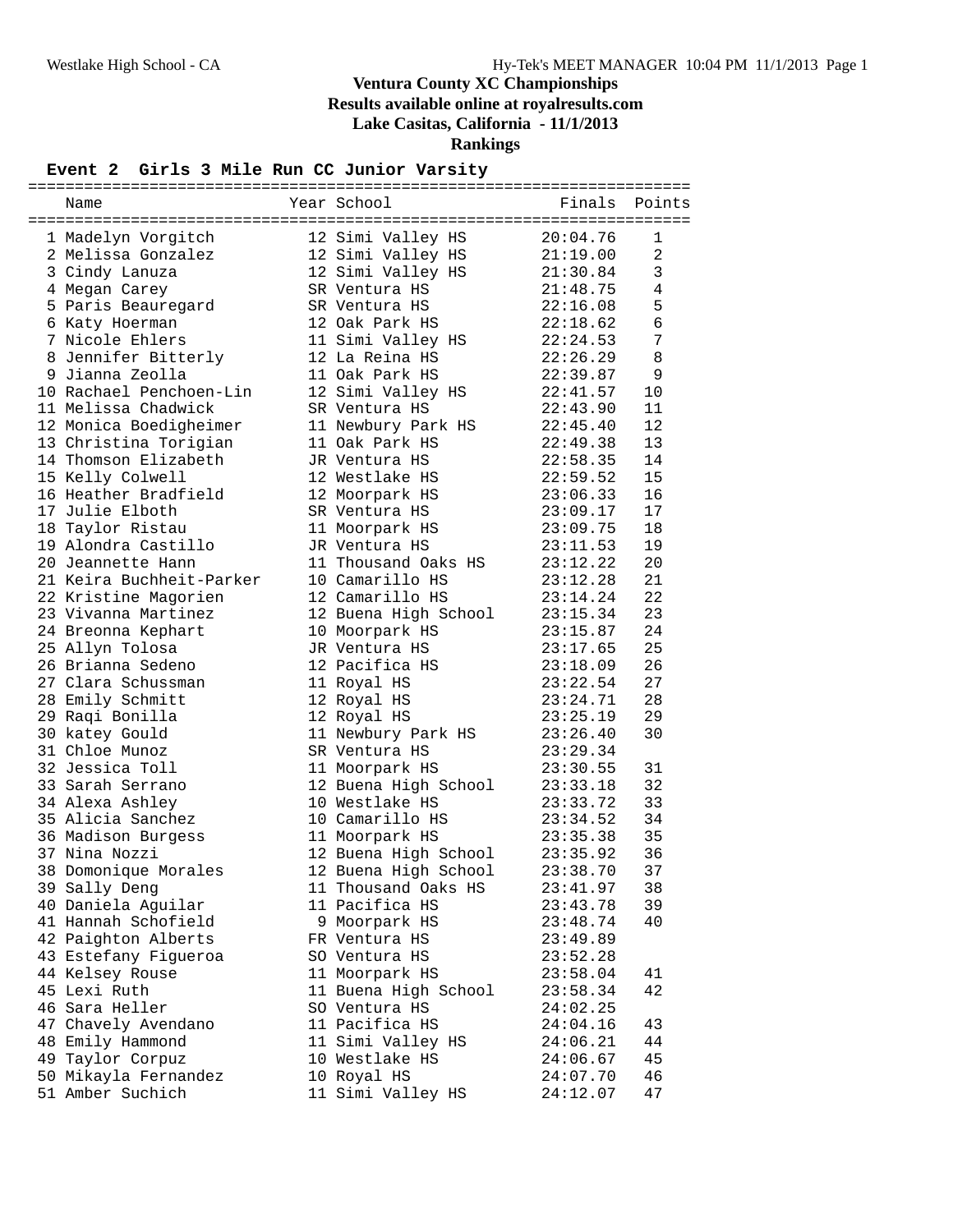| 52 Meghan O'Connell    | 11 Camarillo HS      | 24:13.62 | 48 |
|------------------------|----------------------|----------|----|
| 53 Allison Nawroth     | 11 Simi Valley HS    | 24:14.82 |    |
| 54 Karli Christenson   | 11 Buena High School | 24:15.92 | 49 |
| 55 Brenda Cortes       | 9 Camarillo HS       | 24:18.01 | 50 |
| 56 Paulina Kane        | 9 Agoura HS          | 24:18.60 | 51 |
| 57 Angelina Ortiz      | 11 Oak Park HS       | 24:23.43 | 52 |
| 58 Rachel Swanson      | 12 La Reina HS       | 24:26.88 | 53 |
| 59 Amy Felix           | FR Ventura HS        | 24:28.15 |    |
| 60 Ingrid Morales      | 10 Royal HS          | 24:28.56 | 54 |
| 61 Brianna Curiel      | FR Ventura HS        | 24:29.02 |    |
| 62 Ashley Munoz        | 12 Rio Mesa HS       | 24:32.48 | 55 |
| 63 Mariana Fonseca     | SR Ventura HS        | 24:33.74 |    |
| 64 Emma Lopez          | 10 Camarillo HS      | 24:40.06 | 56 |
| 65 Sarah Koberling     | 11 Simi Valley HS    | 24:42.36 |    |
| 66 Bijou De Jong       | 10 Agoura HS         | 24:47.72 | 57 |
| 67 Summer Shuskey      | 10 Royal HS          | 24:47.75 | 58 |
| 68 Sophie West         | 12 Rio Mesa HS       | 24:48.47 | 59 |
| 69 Danica Dickison     | 11 La Reina HS       | 24:49.31 | 60 |
| 70 Sami Watts          | 9 Simi Valley HS     | 24:54.38 |    |
| 71 Leslie Ambriz       | 11 Pacifica HS       | 24:54.43 | 61 |
| 72 Giselle Alcaraz     | 11 Pacifica HS       | 24:55.70 | 62 |
| 73 Brianna Mendoza     | 12 Thousand Oaks HS  | 24:56.94 | 63 |
| 74 Jackie Fiacco       | 10 Camarillo HS      | 25:07.04 | 64 |
| 75 Kelly Fahy          | 10 Westlake HS       | 25:08.19 | 65 |
| 76 Sherry Mou          | 11 Moorpark HS       | 25:10.17 |    |
| 77 Cristina Gonzales   | 11 Pacifica HS       | 25:11.64 | 66 |
| 78 Jane Waldron        | 12 Oak Park HS       | 25:14.28 | 67 |
| 79 Molly Bradford      | 9 Moorpark HS        | 25:15.63 |    |
| 80 Madison DeLuca      | 11 Thousand Oaks HS  | 25:19.76 | 68 |
| 81 Heather Longstaff   | 12 Agoura HS         | 25:22.66 | 69 |
| 82 Christina Pham      | 11 Newbury Park HS   | 25:24.83 | 70 |
| 83 Tami Curl           | SO Ventura HS        | 25:26.01 |    |
| 84 Katlin Hughes       | 11 Thousand Oaks HS  | 25:26.71 | 71 |
| 85 Elisabeth Doody     | 11 Moorpark HS       | 25:28.98 |    |
| 86 Lauren Duerfeldt    | 10 Oak Park HS       | 25:33.56 | 72 |
| 87 Faith Myles         | 10 Simi Valley HS    | 25:36.81 |    |
| 88 Amanda Reilly       | 10 Oak Park HS       | 25:36.84 | 73 |
| 89 Morgan Evans        | 10 Westlake HS       | 25:37.57 | 74 |
| 90 Amber Smith         | 12 Rio Mesa HS       | 25:41.34 | 75 |
| 91 Karina Aragon       | 12 Pacifica HS       | 25:43.35 | 76 |
| 92 Manuela Rodriques   | 10 Oak Park HS       | 25:45.47 |    |
| 93 Kristin Yniquez     | 12 Newbury Park HS   | 25:46.50 | 77 |
| 94 Liat Kedar          | 10 Oak Park HS       | 25:48.01 |    |
| 95 Sarah Reyes         | SR Ventura HS        | 25:51.78 |    |
| 96 Gabby Sones         | FR Ventura HS        | 25:55.05 |    |
| 97 Teal Helms          | 12 Simi Valley HS    | 25:55.43 |    |
| 98 Melissa Moors       | 10 Newbury Park HS   | 25:56.80 | 78 |
| 99 Charotte Cook       | FR Ventura HS        | 25:57.36 |    |
| 100 Jasmine Bixler     | 9 Moorpark HS        | 25:58.09 |    |
| 101 Desirae Cox        | 12 Nordhoff HS       | 25:59.10 | 79 |
| 102 Zoe Harrison       | 10 Westlake HS       | 26:03.33 | 80 |
| 103 Jeanette Hernandez | FR Ventura HS        | 26:07.03 |    |
| 104 Leslie Perez       | JR Hueneme HS        | 26:09.16 | 81 |
| 105 Amy DeLuca         | 12 Oak Park HS       | 26:11.01 |    |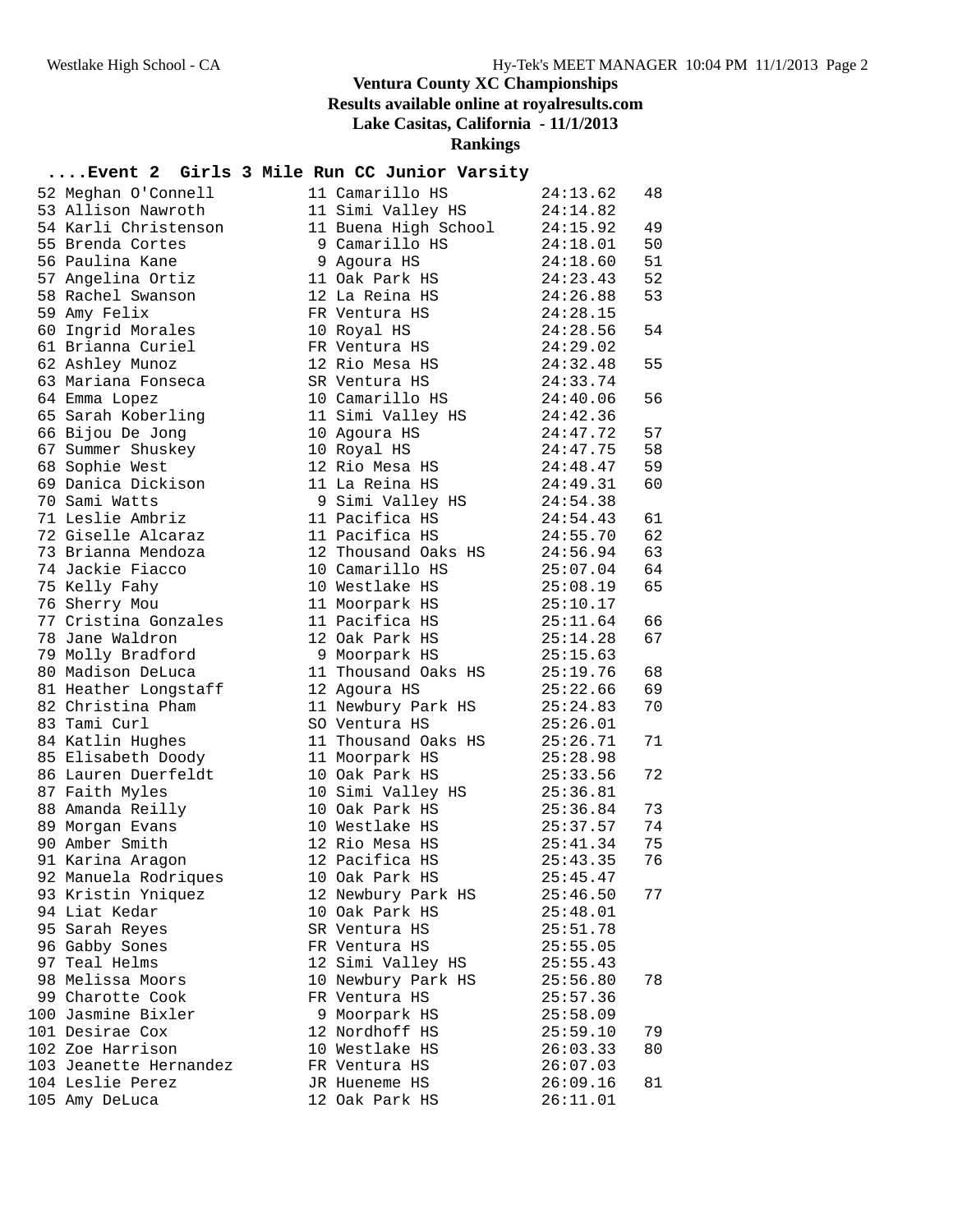| 106 Amber Toliver       | SR Oxnard HS                                                                                         | 26:11.14             | 82  |
|-------------------------|------------------------------------------------------------------------------------------------------|----------------------|-----|
| 107 Andrea Bendik       | 10 Simi Valley HS                                                                                    | 26:13.04             |     |
| 108 Zoe Chittick        | 09 Oak Park HS                                                                                       | 26:15.48             |     |
| 109 Emily Jones         | 9 Moorpark HS                                                                                        | 26:20.74             |     |
| 110 Summer Lugo         | 10 Simi Valley HS                                                                                    | 26:23.01             |     |
| 111 Sienna Stevens      | 12 Simi Valley HS                                                                                    | 26:25.72             |     |
| 112 Molly Gallagher     | 10 Malibu HS                                                                                         | 26:27.81             |     |
| 113 Sienna Robles       | FR Ventura HS                                                                                        | 26:28.92             |     |
| 114 Maleni Esquivel     | 11 Nordhoff HS                                                                                       | 26:28.94 83          |     |
| 115 Maria Soto          | 10 Nordhoff HS                                                                                       | 26:29.63             | 84  |
| 116 Brooke Stuart       | 12 La Reina HS                                                                                       | 26:30.30             | 85  |
| 117 Melanie Hottendorf  | JR Hueneme HS                                                                                        | 26:30.82             | 86  |
| 118 Karina Sermeno      | 9 Westlake HS                                                                                        | 26:33.71             | 87  |
| 119 Samira Bell         | 9 Westlake HS                                                                                        |                      |     |
| 120 Miriam Cisneros     | 12 Rio Mesa HS                                                                                       | 26:36.46<br>26:36.73 | 88  |
| 121 Anne Adachi         | 11 Moorpark HS                                                                                       | 26:37.46             |     |
| 122 Mackie Golub        | 12 Agoura HS                                                                                         | 26:37.98             | 89  |
| 123 Rebecca Stelman     | 10 Agoura HS                                                                                         | 26:38.12             | 90  |
| 124 Nicloe Kababt       | 9 Simi Valley HS                                                                                     | 26:40.14             |     |
| 125 Mary Ihrke          | JR Oxnard HS                                                                                         |                      | 91  |
| 126 Madison Toyama      | 10 Camarillo HS                                                                                      | 26:43.37<br>26:45.16 |     |
| 127 Natalie Cornejo     | 11 Nordhoff HS                                                                                       | 26:45.68             | 92  |
| 128 Laura Cervantes     | 12 Pacifica HS                                                                                       | 26:47.62             |     |
| 129 Olivia Frasher      | 11 La Reina HS                                                                                       | 26:50.10             | 93  |
| 130 Madison Hinz        | 10 Moorpark HS                                                                                       | 26:50.79             |     |
| 131 Kelly Albers        | SR Oxnard HS                                                                                         |                      | 94  |
| 132 Liliana Torres      | 10 Moorpark HS                                                                                       | 26:50.81<br>26:51.16 |     |
| 133 Brianna Jimenez     | 10 Moorpark HS                                                                                       | 26:53.17             |     |
| 134 Rebekah Dutter      | 9 Camarillo HS                                                                                       | 26:54.06             |     |
| 135 Karen Europa        | 12 Moorpark HS                                                                                       | 26:54.58             |     |
| 136 Danielle Berejikian | 9 Camarillo HS                                                                                       | 26:55.24             |     |
| 137 Carah Dorthalina    | 10 Thousand Oaks HS                                                                                  | 26:56.61             | 95  |
| 138 Brooke Miller       | 9 Royal HS                                                                                           | 26:56.80             | 96  |
| 139 Allison Weisenfeld  | 9 Westlake HS                                                                                        | 26:57.49             |     |
| 140 Kirsten Randall     | 12 Camarillo HS                                                                                      | 26:58.17             |     |
| 141 Cassidy Dickson     | 10 Moorpark HS 27:01.27                                                                              |                      |     |
| 142 Montana Panec       | 9 Westlake HS                                                                                        | 27:02.48             |     |
| 143 Emily Kinnaman      |                                                                                                      |                      | 97  |
| 144 Bailey McKenna      | 9 Buena High School 27:02.82<br>11 Rio Mesa HS 27:04.60<br>10 Oak Park HS 27:05.29<br>11 Rio Mesa HS |                      | 98  |
| 145 Amanda Mohabeer     | 10 Oak Park HS                                                                                       |                      |     |
| 146 Samantha Pedeferri  | 10 Camarillo HS                                                                                      | 27:05.33             |     |
| 147 Stephanie Rivera    | 10 Oak Park HS                                                                                       | 27:06.27             |     |
| 148 Alia Bastian        | 12 Simi Valley HS                                                                                    | 27:09.08             |     |
| 149 Andrea Vargas       | FR Ventura HS                                                                                        | 27:09.38             |     |
| 150 Viviana Najera      | 9 Camarillo HS                                                                                       | 27:09.97             |     |
| 151 Erika Texin         | 11 Fillmore HS                                                                                       | 27:11.20             |     |
| 152 Sarah White         | 10 Camarillo HS                                                                                      | 27:14.14             |     |
| 153 Hannah Vasquez      | 11 Fillmore HS                                                                                       | 27:16.83             |     |
| 154 Megan Schulze       | 10 Agoura HS                                                                                         | 27:19.16             | 99  |
| 155 Sydney Stenzel      | 9 Royal HS                                                                                           | 27:19.44             |     |
| 156 Danielle Zilberberg | 9 Calabasas HS                                                                                       | 27:21.62             | 100 |
| 157 Caitlyn Lauchner    | 10 Moorpark HS                                                                                       | 27:22.37             |     |
| 158 Emily Bouchard      | 11 Buena High School                                                                                 | 27:24.73             |     |
| 159 Tyler Smith         | 11 Oak Park HS                                                                                       | 27:25.89             |     |
|                         |                                                                                                      |                      |     |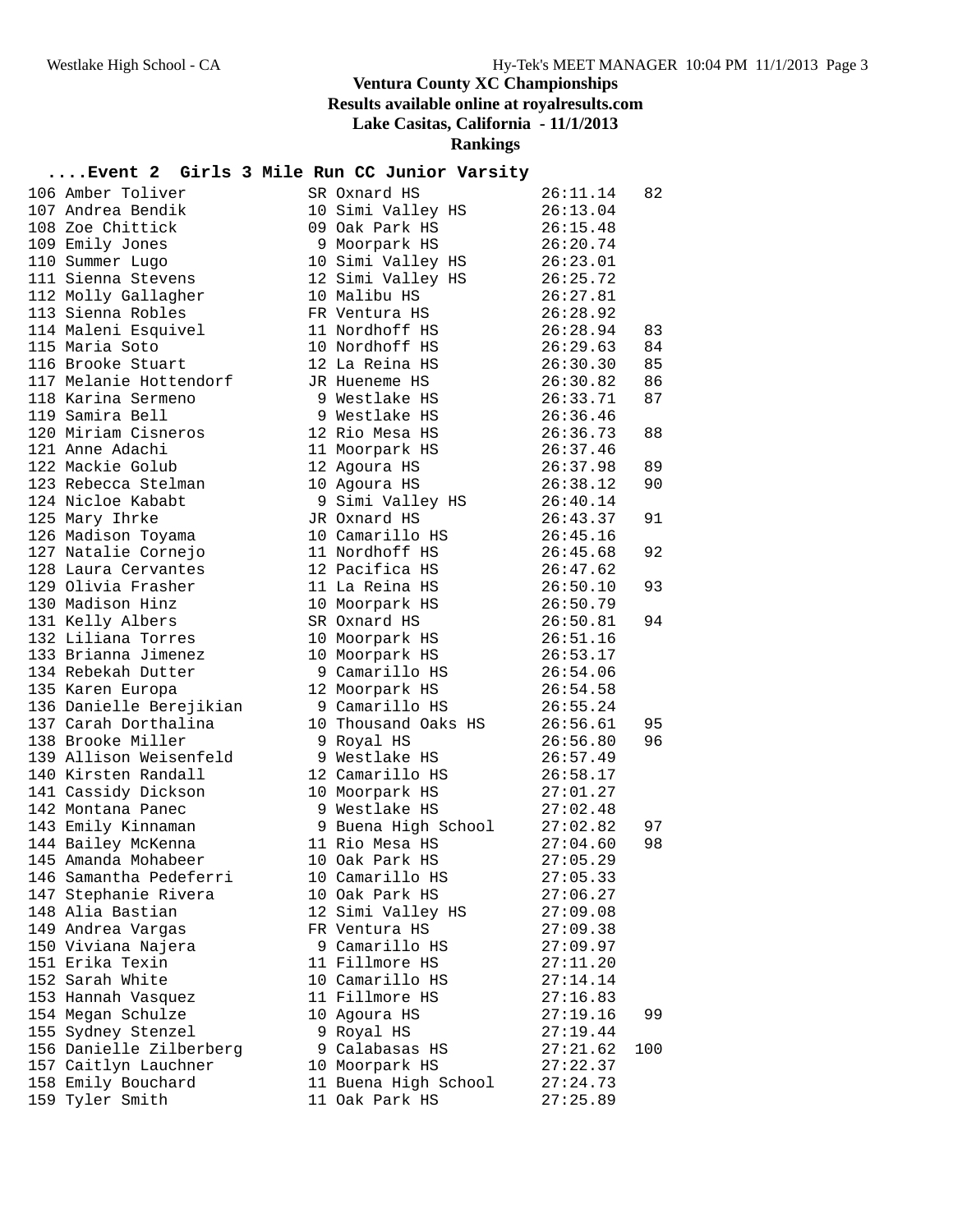| 160 Paola Navarro                            | JR Hueneme HS                         | 27:29.37             | 101 |
|----------------------------------------------|---------------------------------------|----------------------|-----|
| 161 Kailyn Shigematsu                        | 11 Royal HS                           | 27:29.76             |     |
| 162 Angelica Veyna                           | FR Ventura HS                         | 27:32.29             |     |
| 163 Sana Shah                                | 10 Moorpark HS                        | 27:34.75             |     |
| 164 Sophia Gigliotti                         | 10 Oak Park HS                        | 27:36.10             |     |
| 165 Lauren Ruffing                           | 9 Westlake HS                         | 27:37.91             |     |
| 166 Monique Almodovar                        | SR Ventura HS                         | 27:39.55             |     |
| 167 Grace Camenker                           | 12 La Reina HS                        | 27:40.26             | 102 |
| 168 Katelyn Bautista                         | 9 Calabasas HS                        | 27:41.17             | 103 |
| 169 Graciela Mendoza                         | 10 Simi Valley HS                     | 27:41.45             |     |
| 170 Anna Rajala                              | 9 Buena High School                   | 27:42.72             |     |
| 171 Kennedy Rose                             | 12 La Reina HS                        | 27:47.23             | 104 |
| 172 Leslie Sandoval                          | 12 Simi Valley HS                     | 27:47.77             |     |
| 173 Isabella Dake                            | 10 Westlake HS                        | 27:50.79             |     |
| 174 Itzel Garcia                             | SR Hueneme HS                         | 27:50.96             | 105 |
| 175 Alyssa Walike                            | 10 Oak Park HS                        | 27:54.89             |     |
| 176 Jasmin Carranza                          | 12 Pacifica HS                        | 27:57.67             |     |
| 177 Claire Sheller                           | 9 La Reina HS                         | 28:02.01             |     |
| 178 Raevyn Walker                            | 10 Newbury Park HS                    | 28:09.12             | 106 |
| 179 Emily Thiele                             | 10 Moorpark HS                        | 28:23.57             |     |
| 180 Jasmine Robinson                         | 9 Westlake HS                         | 28:26.79             |     |
| 181 Jackie Mellring                          | SO Ventura HS                         | 28:31.06             |     |
| 182 Sierra Brown                             | 10 Agoura HS                          | 28:34.70             | 107 |
| 183 MaKenna Brown                            | 11 Newbury Park HS                    | 28:40.62             | 108 |
| 184 Isabel Ortega                            | JR Oxnard HS                          | 28:43.02             | 109 |
| 185 Ryana Aguilera                           | FR Ventura HS                         | 28:44.28             |     |
| 186 Ashley Fabillaran                        | JR Oxnard HS                          | 28:46.48             | 110 |
| 187 Alondra Lopez                            | 11 Pacifica HS                        | 28:48.11             |     |
| 188 Deja Legato                              | 9 Calabasas HS                        | 28:53.96             | 111 |
| 189 Alexis White                             | 12 Rio Mesa HS                        | 28:54.90             | 112 |
| 190 Mariah Wilkie                            | 9 Camarillo HS                        | 28:55.65             |     |
| 191 Alisa Orlowsky                           | 9 Westlake HS                         | 28:59.78             |     |
| 192 Michelle Grunberg                        | 10 Oak Park HS                        | 29:01.96             |     |
| 193 Alianna Decastro                         | 11 Oak Park HS                        | 29:06.55             |     |
| 194 Sarah lee                                | 10 Oak Park HS                        | 29:09.61             |     |
| 195 Katherine Hill                           | 10 Westlake HS                        | 29:14.21             |     |
| 196 Cailan Ackerman<br>197 Eliana Schulner   | 9 Thousand Oaks HS                    | 29:16.15             | 113 |
|                                              | 11 Oak Park HS                        | 29:19.51<br>29:21.43 |     |
| 198 Sarah Frerer<br>199 Hayley Boomhower     | 9 Simi Valley HS<br>12 Simi Valley HS | 29:25.10             |     |
|                                              |                                       | 29:26.65             |     |
| 200 Elizabeth Ghattas<br>201 Karen Patterson | 10 Moorpark HS<br>JR Oxnard HS        | 29:33.20             | 114 |
| 202 Carolina Ramirez                         | 11 Pacifica HS                        | 29:37.02             |     |
| 203 Rachel Hu                                | 09 Oak Park HS                        | 29:37.05             |     |
| 204 Mia Schembri                             | 11 Nordhoff HS                        | 29:39.12             | 115 |
| 205 Christine Le                             | 9 Rio Mesa HS                         | 29:42.37             | 116 |
| 206 Breanna Villanueva                       | 11 Pacifica HS                        | 29:43.37             |     |
| 207 Angel Martinez                           | 9 Rio Mesa HS                         | 29:44.38             |     |
| 208 Danette Coronado                         | FR Ventura HS                         | 29:47.33             |     |
| 209 Melissa Sanchez                          | 10 Rio Mesa HS                        | 29:48.18             |     |
| 210 AnaKarina Andrade                        | 9 Royal HS                            | 29:52.26             |     |
| 211 Madeline Reznick                         | 10 Westlake HS                        | 29:54.84             |     |
| 212 Samantha Gong                            | SR Oxnard HS                          | 29:58.39             | 117 |
| 213 Anais Castellanos                        | 9 Camarillo HS                        | 30:07.46             |     |
|                                              |                                       |                      |     |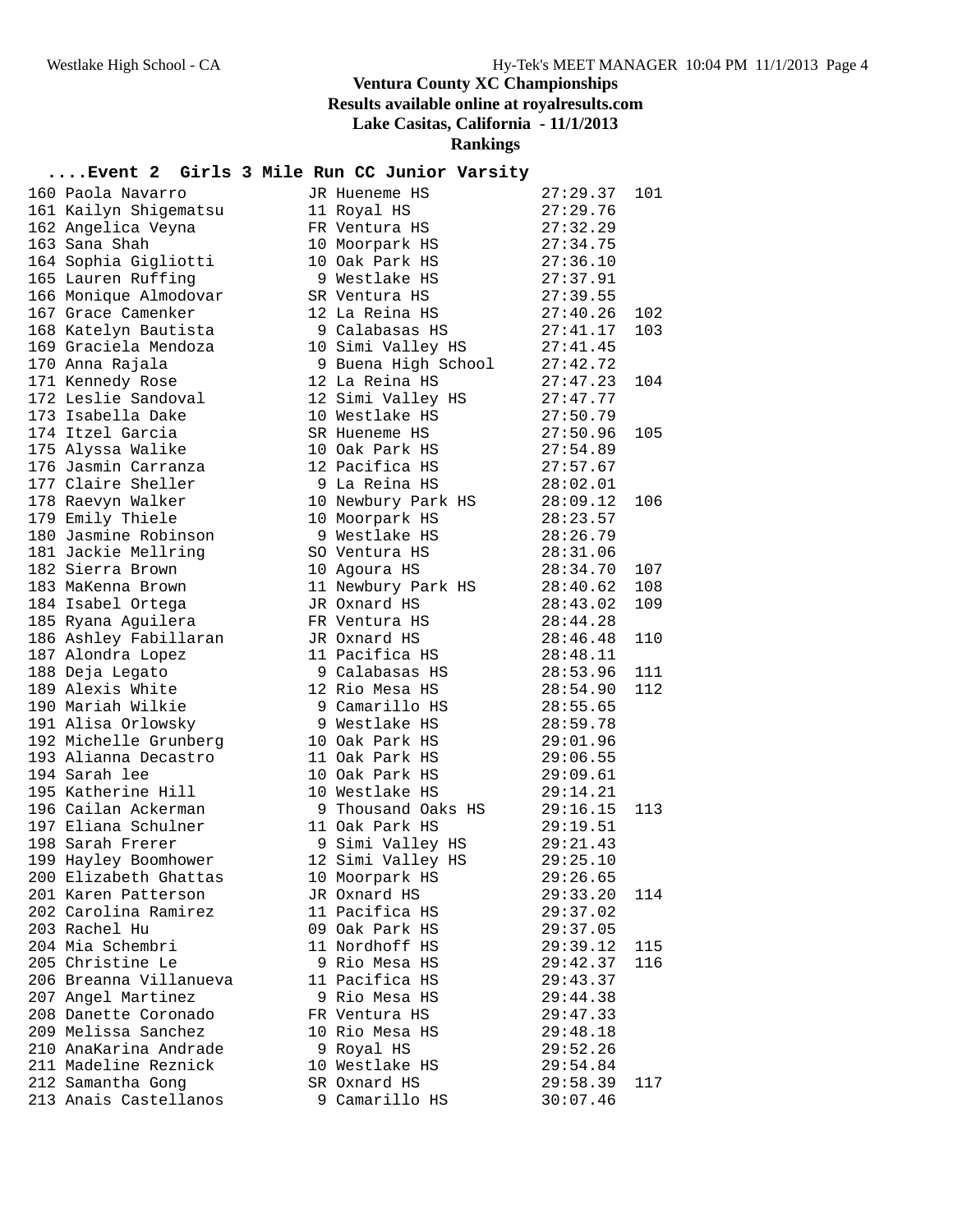| 214 Diana Perez                                                   | SR Hueneme HS                                                | 30:09.75                         | 118 |
|-------------------------------------------------------------------|--------------------------------------------------------------|----------------------------------|-----|
| 215 Samantha Fong                                                 | 10 Buena High School                                         | 30:15.30                         |     |
| 216 Lindsay Vieira                                                | 10 Rio Mesa HS                                               | 30:21.11                         |     |
| zıo ⊔ınasay Vıeira<br>217 Arielle Zvingler<br>218 Alexandra Gallo | 9 Calabasas HS                                               | 30:27.20                         | 119 |
|                                                                   | 9 Rio Mesa HS                                                | 30:29.03                         |     |
| 219 Candice Perez                                                 | 9 Rio Mesa HS 30:39.60                                       |                                  |     |
| 220 Theresia Schoenhoff                                           | 11 Moorpark HS<br>30:43.48                                   |                                  |     |
| 221 Sidney Schroeder                                              | 10 Buena High School 30:45.30                                |                                  |     |
| 222 Mayra Sanchez                                                 | JR Oxnard HS                                                 | 30:46.71                         |     |
| 223 Kirby Simpson                                                 | 9 Westlake HS<br>9 Westlake HS                               | 30:47.85                         |     |
| 224 Goretti De Jesus                                              | JR Oxnard HS                                                 | 30:53.95                         |     |
| 225 Makenzie Mullens                                              | 10 Moorpark HS 31:08.14                                      |                                  |     |
| 226 Ashley Fontanille                                             | 10 Camarillo HS                                              | 31:12.11                         |     |
| 227 Julianne Juarez                                               | 12 Rio Mesa HS                                               | 31:20.70                         |     |
| 228 Taylor Mooney                                                 | 10 Camarillo HS                                              | 31:21.03                         |     |
| 229 Aimee Campbell                                                | SR Oxnard HS                                                 | 31:23.29                         |     |
| 230 Cristina Sanchez                                              | JR Hueneme HS                                                | 31:26.90                         | 120 |
| 231 Brianna Betancourt                                            | 10 Rio Mesa HS 31:36.22                                      |                                  |     |
| 232 Emily Darrow                                                  | 9 Calabasas HS                                               | 31:36.51                         | 121 |
| 233 Charlie Bruton                                                | 9 Camarillo HS 31:41.50                                      |                                  |     |
| 234 Ellile Queen                                                  | JA ventura HS<br>12 Rio Mesa HS<br>JR Hueneme HS<br>11 Mel'' | 31:42.26<br>31:42.89             |     |
| 235 Angelica Tapia<br>236 Karely Santiago                         |                                                              | 31:43.74                         |     |
|                                                                   |                                                              |                                  | 122 |
| 237 Jena Weinberger<br>238 Joie Cosentino                         | 11 Malibu HS                                                 | 31:45.39                         |     |
|                                                                   | 10 Malibu HS                                                 | 31:49.50                         |     |
| 239 Alex Lopez                                                    | 12 Oak Park HS                                               | 31:54.78                         |     |
| 240 Jennifer Mayemura                                             | 12 Oak Park HS                                               | 31:56.33<br>32:06 75             |     |
| 241 Alejandra Heredia<br>010 Iulia Gales                          | JR Hueneme HS                                                | 32:06.75<br>32:11.97             |     |
| 242 Julia Salas                                                   | 9 Camarillo HS                                               | 32:16.11                         |     |
| 243 Maria Orellana                                                | 10 Westlake HS<br>FR Ventura HS                              |                                  |     |
| 244 Kamryn Stewart<br>245 Martha Gonzales                         | 12 Pacifica HS                                               | 32:25.42<br>32:30.99             |     |
|                                                                   |                                                              | 32:38.91                         |     |
| 246 Grace Carey                                                   | 9 Buena High School                                          | 32:40.47                         |     |
| 247 Alyssa Thompson<br>248 Annie Parrone                          | 10 Moorpark HS<br>10 Oak Park HS                             | 32:58.10                         |     |
| 249 Marcela Andrade                                               | JR Hueneme HS 33:06.88                                       |                                  |     |
| 250 Michelle Golshani                                             | SR Oxnard HS                                                 | 33:27.21                         |     |
| 251 Jackie Guzman                                                 | 12 Pacifica HS                                               | 33:29.32                         |     |
| 252 Grace McBride                                                 | 11 Westlake HS                                               |                                  |     |
| 253 Mayte Guzman                                                  | 10 Nordhoff HS                                               | 33:59.03<br>34:29.24<br>34:29.24 | 123 |
| 254 Madeline Ortiz                                                | JR Hueneme HS                                                | 34:44.83                         |     |
| 255 Olivia Hill                                                   | 10 Rio Mesa HS                                               | 35:01.59                         |     |
| 256 Cecilia Garcia                                                | JR Oxnard HS                                                 | 35:09.97                         |     |
| 257 Vanessa Lopez                                                 | 12 Rio Mesa HS                                               | 35:19.23                         |     |
| 258 Camille Abare                                                 | 11 Moorpark HS                                               | 35:29.91                         |     |
| 259 Lizeth Castenada                                              | JR Hueneme HS                                                | 35:48.11                         |     |
| 260 Jasmin Martinez                                               | JR Hueneme HS                                                | 37:09.76                         |     |
| 261 Brittany Rabelo                                               | JR Hueneme HS                                                | 37:14.31                         |     |
| 262 Miriam Pastrana                                               | 10 Channel Islands HS                                        | 37:41.76                         |     |
| 263 Jazmine Garcia                                                | SR Hueneme HS                                                | 37:53.84                         |     |
| 264 Melanie Cruz                                                  | JR Hueneme HS                                                | 40:08.63                         |     |
| 265 Cindy Gallardo                                                | JR Hueneme HS                                                | 40:20.73                         |     |
| 266 Arleen Rangel                                                 | 12 Pacifica HS                                               | 43:12.00                         |     |
| 267 Maria Baez                                                    | 12 Moorpark HS                                               | 44:17.00                         |     |
|                                                                   |                                                              |                                  |     |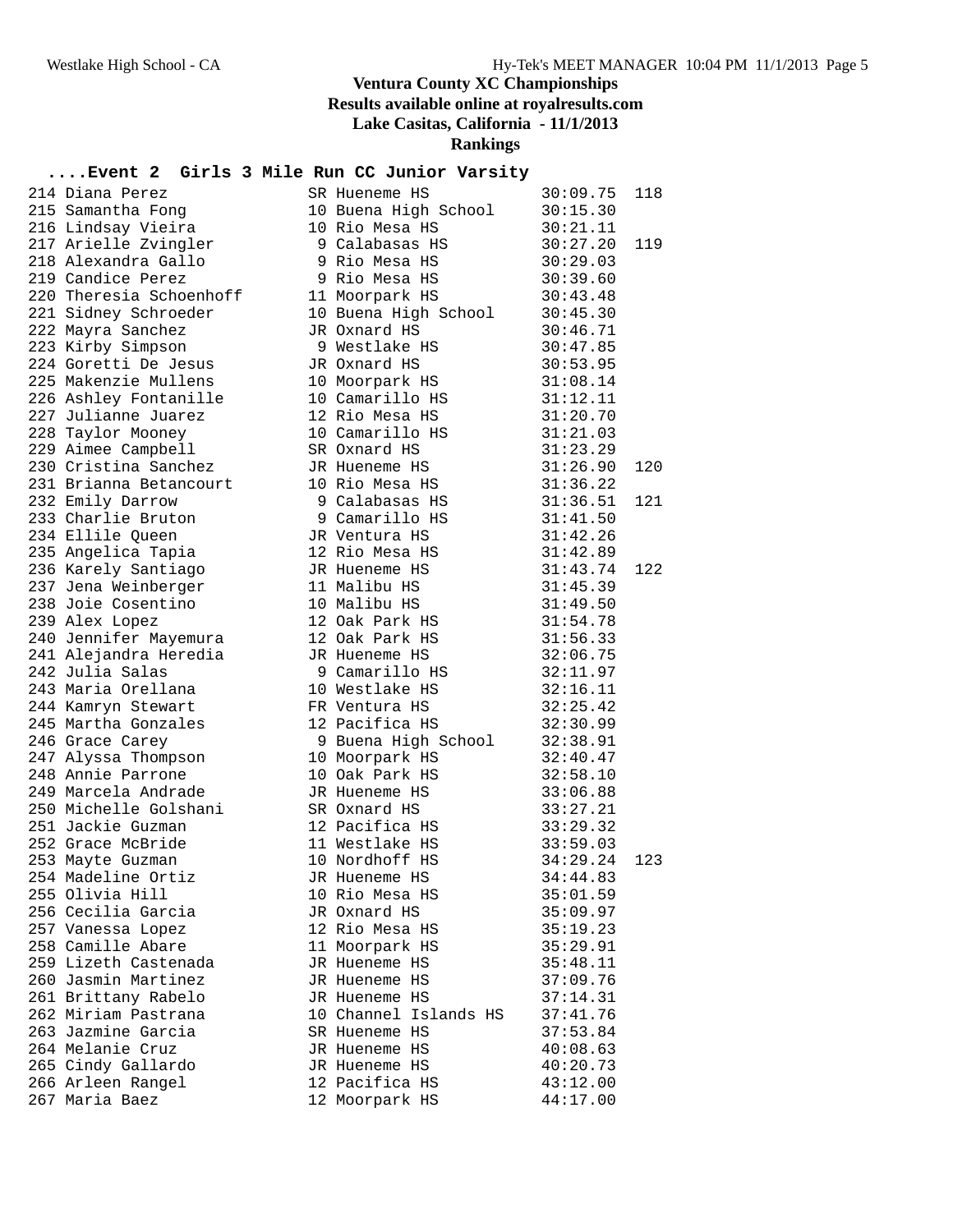#### **Rankings**

**....Event 2 Girls 3 Mile Run CC Junior Varsity**

268 Asley Gonzalez 12 Pacifica HS 44:43.00

| Team Scores               |       |              |                |    |    |    |      |      |    |     |
|---------------------------|-------|--------------|----------------|----|----|----|------|------|----|-----|
| Rank Team                 | Total | 1            | 2              | 3  | 4  | 5  | $*6$ | $*7$ | *8 | * 9 |
| 1 Simi Valley HS          | 23    | $\mathbf{1}$ | $\overline{2}$ | 3  | 7  | 10 | 44   | 47   |    |     |
| Total Time:<br>1:48:00.70 |       |              |                |    |    |    |      |      |    |     |
| Average:<br>21:36.14      |       |              |                |    |    |    |      |      |    |     |
| 2 Ventura HS              | 51    | 4            | 5              | 11 | 14 | 17 | 19   | 25   |    |     |
| Total Time:<br>1:52:56.25 |       |              |                |    |    |    |      |      |    |     |
| 22:35.25<br>Average:      |       |              |                |    |    |    |      |      |    |     |
| 3 Moorpark HS             | 124   | 16           | 18             | 24 | 31 | 35 | 40   | 41   |    |     |
| Total Time:<br>1:56:37.88 |       |              |                |    |    |    |      |      |    |     |
| 23:19.58<br>Average:      |       |              |                |    |    |    |      |      |    |     |
| 4 Oak Park HS             | 147   | 6            | 9              | 13 | 52 | 67 | 72   | 73   |    |     |
| Total Time:<br>1:57:25.58 |       |              |                |    |    |    |      |      |    |     |
| Average:<br>23:29.12      |       |              |                |    |    |    |      |      |    |     |
| 5 Buena High School       | 170   | 23           | 32             | 36 | 37 | 42 | 49   | 97   |    |     |
| Total Time:<br>1:58:01.48 |       |              |                |    |    |    |      |      |    |     |
| Average:<br>23:36.30      |       |              |                |    |    |    |      |      |    |     |
| 6 Camarillo HS            | 175   | 21           | 22             | 34 | 48 | 50 | 56   | 64   |    |     |
| Total Time:<br>1:58:32.67 |       |              |                |    |    |    |      |      |    |     |
| 23:42.54<br>Average:      |       |              |                |    |    |    |      |      |    |     |
| 7 Royal HS                | 184   | 27           | 28             | 29 | 46 | 54 | 58   | 96   |    |     |
| Total Time:<br>1:58:48.70 |       |              |                |    |    |    |      |      |    |     |
| Average:<br>23:45.74      |       |              |                |    |    |    |      |      |    |     |
| 8 Pacifica HS             | 231   | 26           | 39             | 43 | 61 | 62 | 66   | 76   |    |     |
| Total Time:<br>2:00:56.16 |       |              |                |    |    |    |      |      |    |     |
| 24:11.24<br>Average:      |       |              |                |    |    |    |      |      |    |     |
| 9 Westlake HS             | 232   | 15           | 33             | 45 | 65 | 74 | 80   | 87   |    |     |
| Total Time:<br>2:01:25.67 |       |              |                |    |    |    |      |      |    |     |
| 24:17.14<br>Average:      |       |              |                |    |    |    |      |      |    |     |
| 10 Thousand Oaks HS       | 260   | 20           | 38             | 63 | 68 | 71 | 95   | 113  |    |     |
| Total Time:<br>2:02:37.60 |       |              |                |    |    |    |      |      |    |     |
| Average:<br>24:31.52      |       |              |                |    |    |    |      |      |    |     |
| 11 Newbury Park HS        | 267   | 12           | 30             | 70 | 77 | 78 | 106  | 108  |    |     |
| Total Time:<br>2:03:19.93 |       |              |                |    |    |    |      |      |    |     |
| Average:<br>24:39.99      |       |              |                |    |    |    |      |      |    |     |
| 12 La Reina HS            | 299   | 8            | 53             | 60 | 85 | 93 | 102  | 104  |    |     |
| Total Time:<br>2:05:02.88 |       |              |                |    |    |    |      |      |    |     |
| 25:00.58<br>Average:      |       |              |                |    |    |    |      |      |    |     |
| 13 Agoura HS              | 356   | 51           | 57             | 69 | 89 | 90 | 99   | 107  |    |     |
| Total Time:<br>2:07:45.08 |       |              |                |    |    |    |      |      |    |     |
| Average:<br>25:33.02      |       |              |                |    |    |    |      |      |    |     |
| 14 Rio Mesa HS            | 375   | 55           | 59             | 75 | 88 | 98 | 112  | 116  |    |     |
| Total Time:<br>2:08:43.62 |       |              |                |    |    |    |      |      |    |     |
| 25:44.73<br>Average:      |       |              |                |    |    |    |      |      |    |     |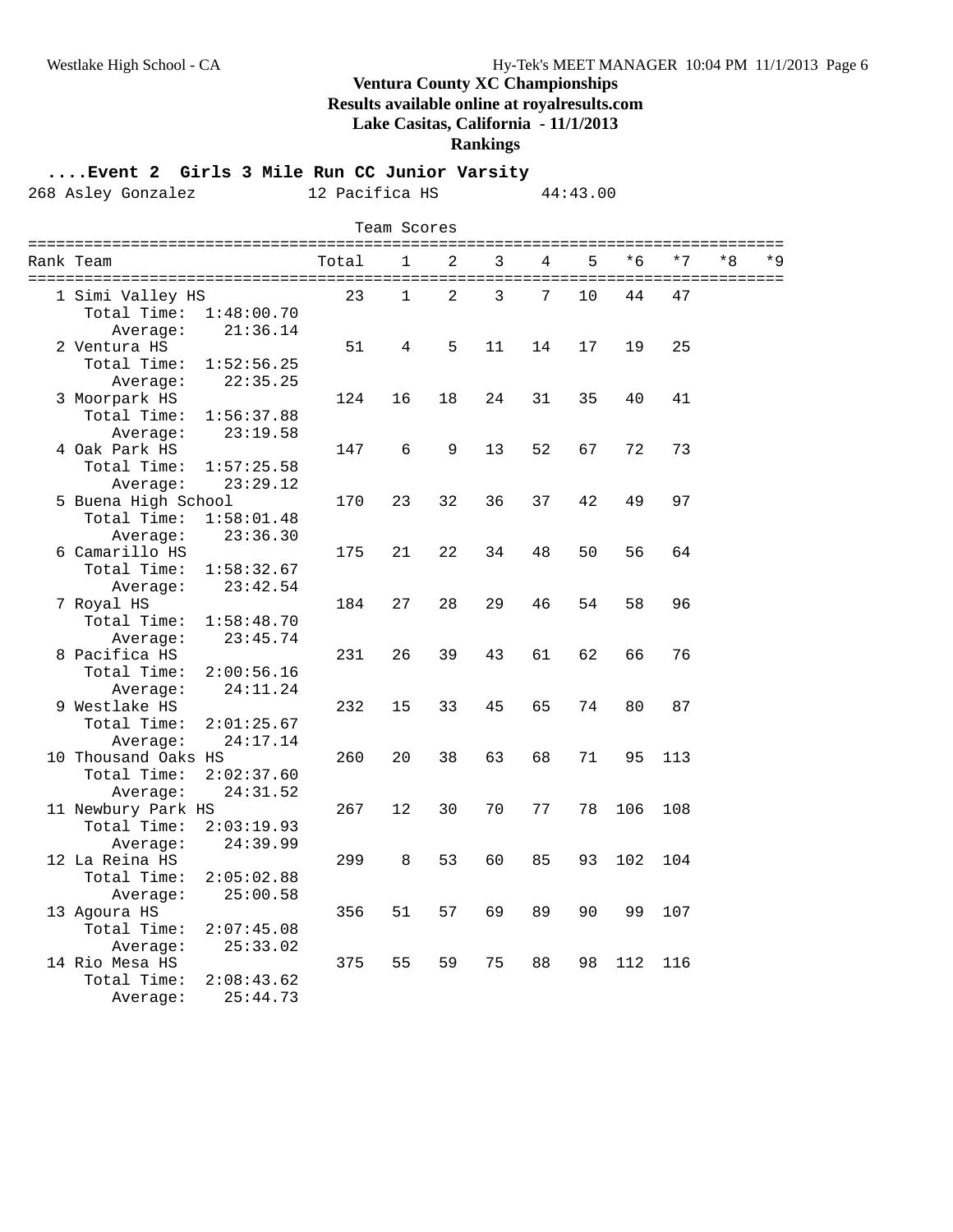| Event 2 Girls 3 Mile Run CC Junior Varsity |            |     |     |     |        |         |        |     |     |
|--------------------------------------------|------------|-----|-----|-----|--------|---------|--------|-----|-----|
| 15 Nordhoff HS                             |            | 453 | 79  | 83  | 84     |         | 92 115 | 123 |     |
| Total Time:                                | 2:15:22.47 |     |     |     |        |         |        |     |     |
| Average:                                   | 27:04.50   |     |     |     |        |         |        |     |     |
| 16 Oxnard HS                               |            | 486 | 82  | 91  | 94     | 109     | 110    | 114 | 117 |
| Total Time: $2:17:14.82$                   |            |     |     |     |        |         |        |     |     |
| Average:                                   | 27:26.97   |     |     |     |        |         |        |     |     |
| 17 Hueneme HS                              |            | 491 | 81  |     | 86 101 | 105 118 |        | 120 | 122 |
| Total Time:                                | 2:18:10.07 |     |     |     |        |         |        |     |     |
| Average:                                   | 27:38.02   |     |     |     |        |         |        |     |     |
| 18 Calabasas HS                            |            | 554 | 100 | 103 | 111    | 119     | 121    |     |     |
| Total Time:                                | 2:26:00.46 |     |     |     |        |         |        |     |     |
| Average:                                   | 29:12.10   |     |     |     |        |         |        |     |     |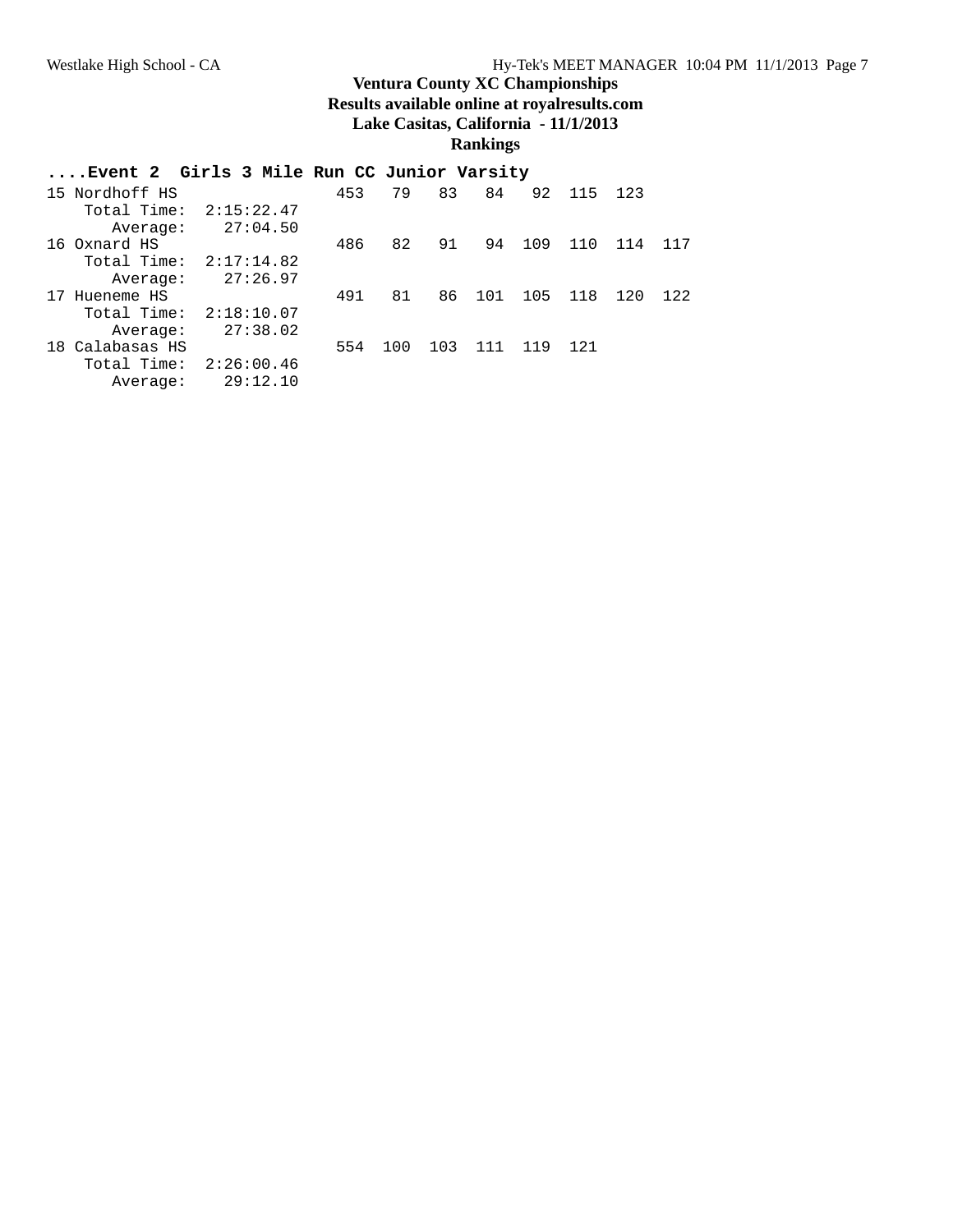| Name                     | Year School           | Finals   | Points         |
|--------------------------|-----------------------|----------|----------------|
|                          |                       |          |                |
| 1 Evangelista Francisco  | JR Ventura HS         | 16:57.31 | 1              |
| 2 Abhishek Bhutada       | 12 Oak Park HS        | 17:17.30 | $\overline{2}$ |
| 3 Tomas Snyder           | JR Ventura HS         | 17:22.53 | 3              |
| 4 Ryan Finch             | 11 Westlake HS        | 17:27.94 | 4              |
| 5 Ryker Wall             | 12 Newbury Park HS    | 17:28.87 | 5              |
| 6 Andrew Franke          | 12 Simi Valley HS     | 17:29.37 | $\epsilon$     |
| 7 Ricardo Cortes         | 11 Camarillo HS       | 17:34.28 | 7              |
| 8 Emerson Lindenlaub     | 11 Westlake HS        | 17:38.74 | 8              |
| 9 Chris Adams            | 11 Newbury Park HS    | 17:42.40 | 9              |
| 10 Ryan Morrissey        | 12 Oak Park HS        | 17:42.62 | 10             |
| 11 Gerardo Rodriguez     | 11 Fillmore HS        | 17:45.99 | 11             |
| 12 Jacob Ayala           | JR Ventura HS         | 17:46.45 | 12             |
| 13 Alex Fealy            | 11 Westlake HS        | 17:50.47 | 13             |
| 14 Nate Blonsky          | 12 Agoura HS          | 17:54.04 | 14             |
| 15 Connor Sullivan       | 11 Simi Valley HS     | 17:57.34 | 15             |
| 16 Tyler Quinn           | 12 Oak Park HS        | 17:58.52 | 16             |
| 17 Ferid Ruano           | 11 Moorpark HS        | 18:03.31 | 17             |
| 18 Derek Townsley        | 12 Oak Park HS        | 18:04.14 | 18             |
| 19 Elliot Johnston       | 11 Camarillo HS       | 18:05.60 | 19             |
| 20 Cole Triebold         | 12 Camarillo HS       | 18:08.21 | 20             |
| 21 Damien Antonio        | 11 Camarillo HS       | 18:10.34 | 21             |
| 22 Jesus Armenta         | SR Ventura HS         | 18:12.61 | 22             |
| 23 Paul Gillis-Smith     | 11 Moorpark HS        | 18:16.71 | 23             |
| 24 Bryan Byrd            | 12 Agoura HS          | 18:18.22 | 24             |
| 25 John Arndt            | 12 Thousand Oaks HS   | 18:18.95 | 25             |
| 26 Julian Rios           | 11 Pacifica HS        | 18:21.28 | 26             |
| 27 Spencer Halsema       | 12 Moorpark HS        | 18:21.52 | 27             |
| 28 Rune Reimertz         | 12 Oak Park HS        | 18:22.70 | 28             |
| 29 Tyler Smith           | 12 Newbury Park HS    | 18:23.63 | 29             |
| 30 Ammon Forston         | 12 Agoura HS          | 18:23.97 | 30             |
| 31 Nathan Malinowski     | 11 Camarillo HS       | 18:24.74 | 31             |
| 32 Nick Merrell          | 12 Camarillo HS       | 18:24.83 | 32             |
| 33 Edward Si             | 11 Thousand Oaks HS   | 18:26.10 | 33             |
| 34 Brendan Miles         | 12 St Bonaventure HS  | 18:27.95 | 34             |
| 35 Brett Rietveld        | 11 Simi Valley HS     | 18:29.07 | 35             |
| 36 Arjun Viray           | 12 Simi Valley HS     | 18:29.95 | 36             |
| 37 Brian Gaul            | 11 Agoura HS          | 18:31.37 | 37             |
| 38 Nikolas VanKeersbilck | 11 Camarillo HS       | 18:31.50 | 38             |
| 39 Michael Mayper        | 11 Camarillo HS       | 18:32.75 |                |
| 40 Rene Duenas           | 12 Pacifica HS        | 18:33.25 | 39             |
| 41 Matthew Barrus        | 11 Newbury Park HS    | 18:35.12 | 40             |
| 42 Joel Flores           | 11 Camarillo HS       | 18:35.88 |                |
| 43 Conrad Lightfoot      | 12 Oak Park HS        | 18:40.38 | 41             |
| 44 Cesar Fernandez       | 12 Channel Islands HS | 18:43.82 | 42             |
| 45 Peter Young           | SR Ventura HS         | 18:46.35 | 43             |
| 46 Hunter Jamison        | 12 Oak Park HS        | 18:50.73 | 44             |
| 47 Philip Astor          | 12 Westlake HS        | 18:52.54 | 45             |
| 48 Henry Mills           | 11 Camarillo HS       | 18:53.03 |                |
| 49 James Whiteley        | 11 Oak Park HS        | 18:57.84 |                |
| 50 Christopher Raum      | 11 Moorpark HS        | 18:58.16 | 46             |
| 51 Dante Gigliotti       | 12 Oak Park HS        | 18:58.34 |                |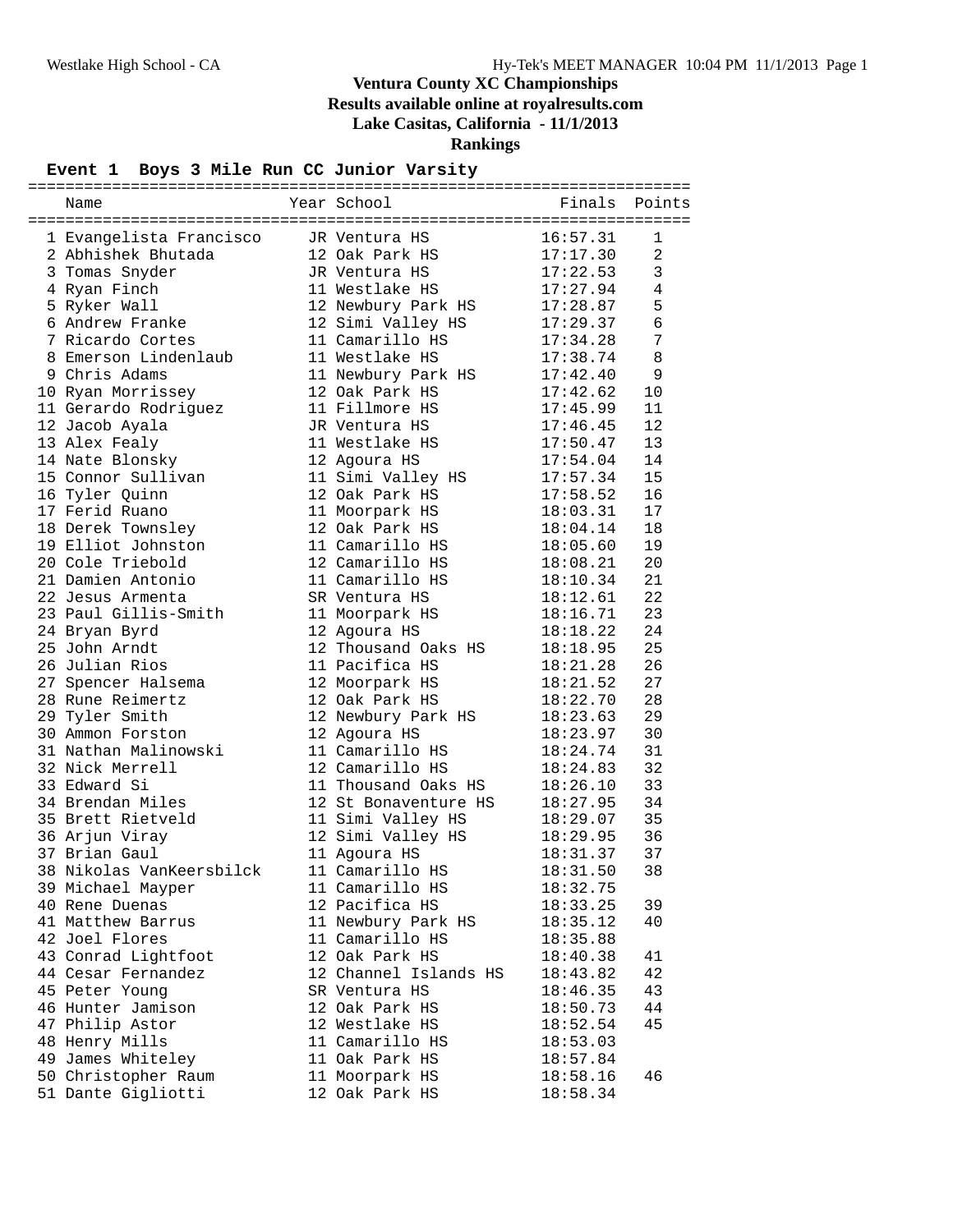| 52 Richard Mendoza       | 12 Simi Valley HS     | 19:00.28 | 47 |
|--------------------------|-----------------------|----------|----|
| 53 Alex Ramirez          | 11 Buena High School  | 19:00.78 | 48 |
| 54 Vincent Medina        | 11 Rio Mesa HS        | 19:01.54 | 49 |
| 55 Samuel Soltan         | 12 Rio Mesa HS        | 19:02.68 | 50 |
| 56 Michael Enriquez      | 12 Thousand Oaks HS   | 19:04.14 | 51 |
| 57 James Abarca          | 11 Moorpark HS        | 19:05.25 | 52 |
| 58 Joaquin Magpantay     | 11 Calabasas HS       | 19:05.60 | 53 |
| 59 David Wooley          | 11 Newbury Park HS    | 19:06.43 | 54 |
| 60 Zachary Bear          | 11 Oak Park HS        | 19:06.65 |    |
| 61 Ryan Harris           | 11 Oak Park HS        | 19:06.69 |    |
| 62 Kevin Norgaard        | 10 Newbury Park HS    | 19:06.92 | 55 |
| 63 Erik Flores           | 11 Channel Islands HS | 19:07.43 | 56 |
| 64 Timur Vural           | 11 Westlake HS        | 19:07.45 | 57 |
| 65 Kritin Karkare        | 11 Westlake HS        | 19:13.58 | 58 |
| 66 Ryan Barroso          | 12 Camarillo HS       | 19:15.22 |    |
| 67 Sante Aguirre         | 11 Westlake HS        | 19:17.65 | 59 |
| 68 Chris Kephart         | 11 Royal HS           | 19:17.97 |    |
| 69 Stefan Rodriguez      | 11 Simi Valley HS     | 19:24.97 | 60 |
| 70 Malco Magana          | 12 Fillmore HS        | 19:26.21 | 61 |
| 71 Andrew Gambon         | 11 Camarillo HS       | 19:28.44 |    |
| 72 Dustin Nunez          | 12 Channel Islands HS | 19:28.75 | 62 |
| 73 Brian. Schwartz       | 11 Oak Park HS        | 19:29.07 |    |
| 74 Julio C Chavez        | 12 Moorpark HS        | 19:29.56 | 63 |
| 75 Savino Avanes         | 12 Moorpark HS        | 19:34.27 | 64 |
| 76 Josh Eady             | 11 Newbury Park HS    | 19:40.50 | 65 |
| 77 Neil Reed             | 11 Thousand Oaks HS   | 19:43.22 | 66 |
| 78 Zachary Smith         | SR Ventura HS         | 19:43.90 | 67 |
| 79 Joseph Mendez         | 12 Buena High School  | 19:48.67 | 68 |
| 80 Jesse Hurtado         | 12 Channel Islands HS | 19:49.74 | 69 |
| 81 Marcus Herzog         | 11 Moorpark HS        | 19:50.24 |    |
| 82 Michael Frank         | 12 St Bonaventure HS  | 19:51.28 | 70 |
| 83 Lee Alvarez           | 11 Channel Islands HS | 19:51.74 | 71 |
| 84 Thomas Storetuedt     | 12 Oak Park HS        | 19:56.24 |    |
| 85 Shayne Sanchez        | 11 St Bonaventure HS  | 19:56.30 | 72 |
| 86 Jack Ito              | 12 Rio Mesa HS        | 19:57.90 | 73 |
| 87 Adan Sosa             | 12 Pacifica HS        | 20:00.35 | 74 |
| 88 Neil O'Bryan          | 12 Westlake HS        | 20:00.66 |    |
| 89 Oliver Sosa           | 11 Pacifica HS        | 20:01.71 | 75 |
| 90 Jason Ruiz            | 11 St Bonaventure HS  | 20:01.97 | 76 |
| 91 Matt Sauber           | 12 Thousand Oaks HS   | 20:04.08 | 77 |
| 92 Ryan Pitt             | 9 Calabasas HS        | 20:04.32 | 78 |
| 93 Aleksander Lie        | 12 Oak Park HS        | 20:04.97 |    |
| 94 Evan Velasco          | 12 Newbury Park HS    | 20:06.20 |    |
| 95 Brendon Lau           | 11 Calabasas HS       | 20:10.20 | 79 |
| 96 Benjamin Gurarie      | 11 Agoura HS          | 20:11.76 | 80 |
| 97 Tristan Todd          | 12 Agoura HS          | 20:12.63 | 81 |
| 98 Geovani Cruz          | SR Ventura HS         | 20:13.09 | 82 |
| 99 Bryan SantaCruz       | 12 Oak Park HS        | 20:14.25 |    |
| 100 Johnny Khaw          | 11 Oak Park HS        | 20:14.90 |    |
| 101 Alexander Barry      | 11 Calabasas HS       | 20:15.93 | 83 |
| 102 Jonathan Zybert      | 11 Moorpark HS        | 20:16.95 |    |
| 103 Christopher Meugniot | 11 Buena High School  | 20:19.76 | 84 |
| 104 Sergio Flores        | 11 Channel Islands HS | 20:20.65 | 85 |
| 105 Jesus Sandoval       | 11 Pacifica HS        | 20:21.33 | 86 |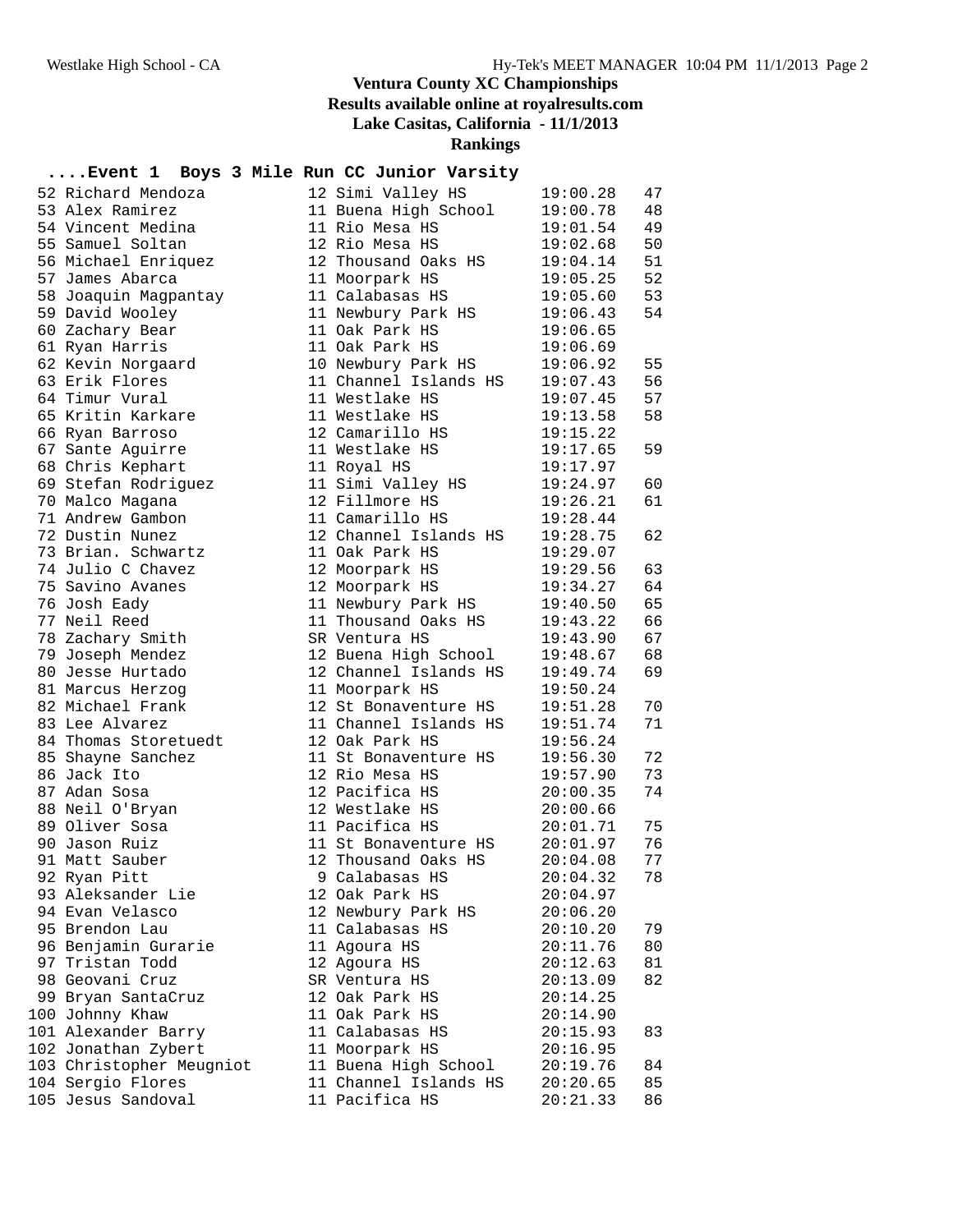| 106 Harrison Parks       | 11 Royal HS          | 20:21.67 |     |
|--------------------------|----------------------|----------|-----|
| 107 Christopher Fisher   | 12 Oak Park HS       | 20:22.36 |     |
| 108 Ross Edwards         | 11 Calabasas HS      | 20:25.70 | 87  |
| 109 Clayton Williams     | 11 Agoura HS         | 20:27.05 | 88  |
| 110 Nathan Le            | 11 Moorpark HS       | 20:27.74 |     |
| 111 Tal Roded            | 12 Oak Park HS       | 20:30.20 |     |
| 112 Alex Flynn           | 11 Newbury Park HS   | 20:31.00 |     |
| 113 John Kazen           | 12 Westlake HS       | 20:31.18 |     |
| 114 Makani Cartwright    | SR Ventura HS        | 20:32.95 |     |
| 115 Nick Martinez        | 12 Buena High School | 20:33.91 | 89  |
| 116 Mitchell Aronoff     | 10 Calabasas HS      | 20:37.11 | 90  |
| 117 Branden Dale         | JR Oxnard HS         | 20:38.26 | 91  |
| 118 Nick Hartke          | 11 Thousand Oaks HS  | 20:41.48 | 92  |
| 119 Kingston Willis      | JR Ventura HS        | 20:42.30 |     |
| 120 Jordan Epstein       | 12 Oak Park HS       | 20:43.13 |     |
| 121 Michael Adachi       | 11 Moorpark HS       | 20:43.83 |     |
| 122 Andrew Clear         | 11 Thousand Oaks HS  | 20:46.50 | 93  |
| 123 Michael Found-Looney | 12 Moorpark HS       | 20:47.50 |     |
| 124 Sean Fulham          | 12 Camarillo HS      | 20:48.33 |     |
| 125 Benjamin Too         | 11 Oak Park HS       | 20:50.89 |     |
| 126 Brent Kelly          | 10 Newbury Park HS   | 20:51.71 |     |
| 127 Cole Selby           | SR Ventura HS        | 20:52.12 |     |
| 128 Alec Forston         | 11 Agoura HS         | 20:53.73 |     |
| 129 Sean Plank           | 11 Moorpark HS       | 20:55.58 |     |
| 130 Gabriel Fajl         | 11 Oak Park HS       | 20:55.86 |     |
| 131 Andrew LaGuardia     | 12 Moorpark HS       | 21:01.92 |     |
| 132 Jaime Ramirez        | SR Ventura HS        | 21:03.31 |     |
| 133 Stephen Gerken       | 12 Westlake HS       | 21:04.87 |     |
| 134 Jordan Blair         | 11 Moorpark HS       | 21:05.33 |     |
| 135 Eric Navarette       | JR Hueneme HS        | 21:06.84 | 94  |
| 136 Marco Leyva          | JR Hueneme HS        | 21:09.30 | 95  |
| 137 Matthew Garcia       | 11 Camarillo HS      | 21:09.90 |     |
| 138 Zohair Mohidin       | 11 Moorpark HS       | 21:10.22 |     |
| 139 Tommy Fiacco         | 12 Camarillo HS      | 21:12.07 |     |
| 140 Zane Shires          | 12 Oak Park HS       | 21:12.22 |     |
| 141 Christian Rayfield   | 11 Calabasas HS      | 21:13.21 | 96  |
| 142 Arvind Gouttumukkala | 11 Moorpark HS       | 21:16.58 |     |
| 143 William Zolfaghari   | 11 Moorpark HS       | 21:19.05 |     |
| 144 Chris Coronado       | 12 Rio Mesa HS       | 21:20.61 | 97  |
| 145 Jaime Valdovinos     | 12 Fillmore HS       | 21:21.43 | 98  |
| 146 Angel Castaneda      | 12 Rio Mesa HS       | 21:21.78 | 99  |
| 147 Brian Schwartz       | 12 Oak Park HS       | 21:22.69 |     |
| 148 Carlos Mendoza       | 12 Buena High School | 21:24.41 | 100 |
| 149 Liam Faherty         | 11 Agoura HS         | 21:32.65 |     |
| 150 Joseph Gonzales      | 10 Newbury Park HS   | 21:33.16 |     |
| 151 James Gebhard        | 11 Oak Park HS       | 21:34.53 |     |
| 152 Mateos Jabbaz-Mouam  | 11 Calabasas HS      | 21:35.55 |     |
| 153 Austin Jelinski      | 11 Agoura HS         | 21:36.54 |     |
| 154 David Lai            | 12 Pacifica HS       | 21:37.42 | 101 |
| 155 Michael Mamigonian   | 11 Simi Valley HS    | 21:38.42 | 102 |
| 156 Kyle Rivera          | JR Oxnard HS         | 21:40.69 | 103 |
| 157 Adrian Carrasco      | JR Hueneme HS        | 21:42.93 | 104 |
| 158 Johnathan Sze        | 11 Moorpark HS       | 21:46.10 |     |
| 159 Alex Appelrouth      | 12 Oak Park HS       | 21:46.30 |     |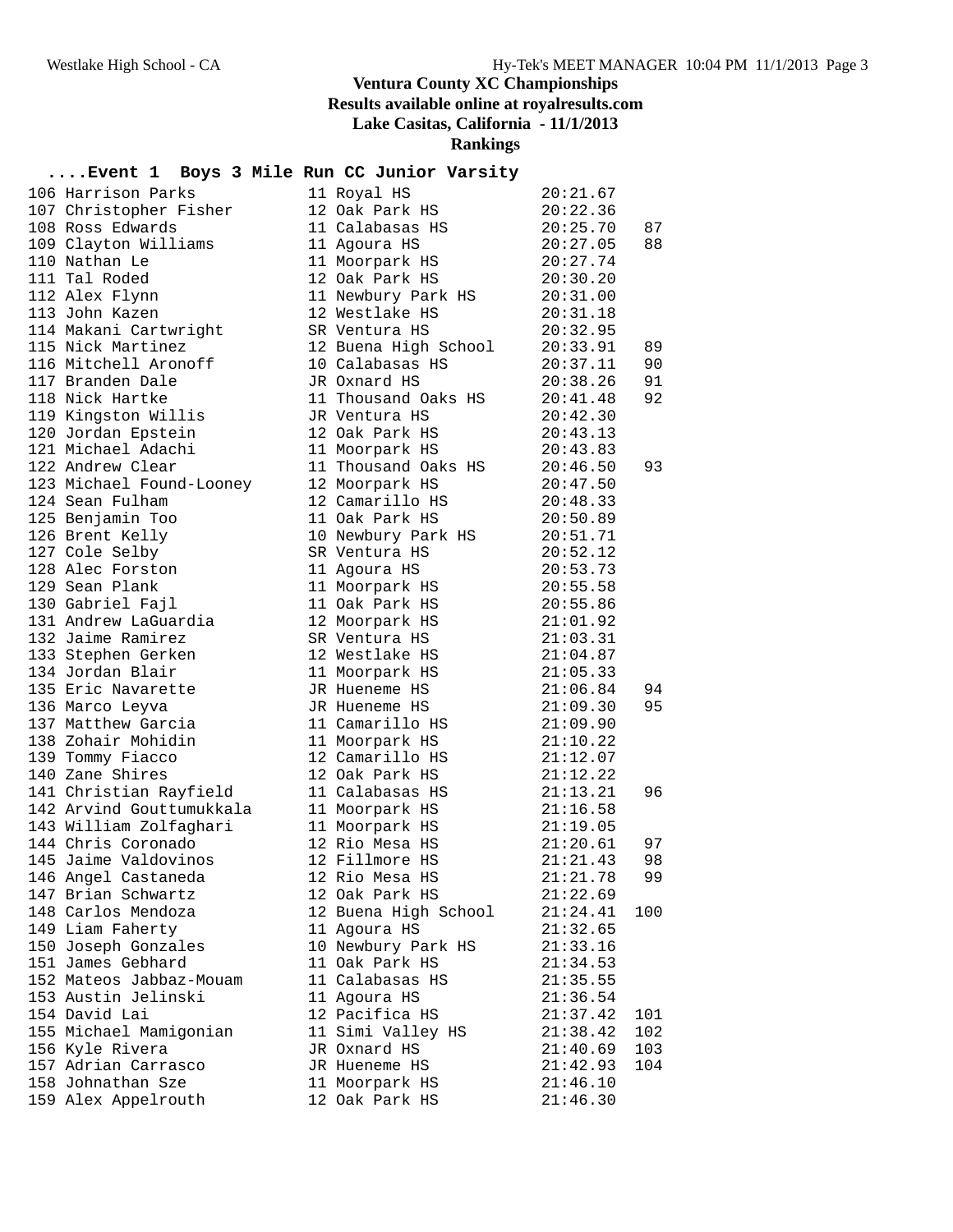# **Rankings**

| 160 Manny Guzman                                                 | 11 Westlake HS                                                                                                       | 21:46.61             |     |
|------------------------------------------------------------------|----------------------------------------------------------------------------------------------------------------------|----------------------|-----|
| 161 Adrian Carbonida                                             | 12 Pacifica HS                                                                                                       | 21:50.96             | 105 |
| 162 Gavin Idol                                                   | 12 Pacifica HS<br>11 Newbury Park HS<br>31:51.93<br>JR Oxnard HS<br>21:52.87                                         |                      |     |
| 163 Daniel Renteria                                              | JR Oxnard HS                                                                                                         | 21:52.87             | 106 |
| 164 Jordan Rayfield                                              | 11 Calabasas HS                                                                                                      | 21:57.03             |     |
| 165 Aaron Morales Schmidt                                        | 12 Rio Mesa HS                                                                                                       | 22:00.78             | 107 |
| 166 Oscar Porras-Chacon                                          | 11 Oak Park HS                                                                                                       | 22:06.65             |     |
| 167 Francisco Raigoza                                            | 11 Moorpark HS                                                                                                       | 22:07.31             |     |
| 1977<br>168 Max Jensen<br>169 Drew Idol                          | 9 Malibu HS                                                                                                          | 22:08.53             | 108 |
|                                                                  | 10 Newbury Park HS 22:08.69<br>12 Rio Mesa HS 22:08.78                                                               |                      |     |
| 170 Christian Sanchez                                            |                                                                                                                      | 22:08.78             | 109 |
| 171 Daniel Ramirez                                               | JR Ventura HS                                                                                                        | 22:10.37             |     |
| 172 Sam Trower                                                   | 11 Oak Park HS                                                                                                       | 22:12.04             |     |
| 173 Anthony Larin                                                | 12 Fillmore HS                                                                                                       | 22:14.21 110         |     |
| 174 Dylan Basco                                                  | JR Oxnard HS                                                                                                         | $22:14.53$ 111       |     |
| 175 Jake La Rosa                                                 | 12 Pacifica HS                                                                                                       | 22:14.88             |     |
| 176 Christian Mendoza                                            | 11 Moorpark HS                                                                                                       | 22:21.64             |     |
| 177 Zubin Verma                                                  | 11 Oak Park HS                                                                                                       | 22:21.96             |     |
| 178 Griffin Gilmore                                              | 12 Oak Park HS                                                                                                       | 22:27.88             |     |
| 179 Edgar Cerda                                                  |                                                                                                                      |                      |     |
| 180 Matt Van Zandt                                               | 12 Pacifica HS<br>12 Westlake HS<br>11 Westlake HS<br>22:43.91                                                       |                      |     |
| 181 Sean Jacobson<br>182 Fernando Jimenez                        | 12 Rio Mesa HS 22:45.21                                                                                              |                      |     |
|                                                                  |                                                                                                                      |                      |     |
| 183 Ozzie Mercado                                                | 11 Camarillo HS 22:50.16                                                                                             |                      |     |
| 184 Jesse Conchas                                                | 12 Buena High School 22:57.35                                                                                        |                      | 112 |
| 185 Austin Adams                                                 | 12 St Bonaventure HS 23:00.86                                                                                        |                      | 113 |
| 186 Ryan Wexler<br>187 Charles Kwansy<br>1980 - Julie Kwansy     | 11 Westlake HS                                                                                                       | 23:06.04             |     |
| 188 Adrian Martinez                                              | 11 Buena High School 23:08.20<br>12 Nordhoff HS 23:09.78                                                             |                      | 114 |
|                                                                  |                                                                                                                      |                      |     |
| 189 Raudel Martinez                                              | JR Hueneme HS                                                                                                        | 23:10.20             | 115 |
| 190 Nick Mac Lea                                                 | 11 Westlake HS 23:13.76                                                                                              |                      | 116 |
| 191 Linus Gordon                                                 | 12 Malibu HS<br>11 Pacifica HS                                                                                       | 23:15.94             |     |
| 192 Marco Lopez                                                  |                                                                                                                      | 23:16.53             |     |
| 193 Joseph Perez<br>194 Alonzo Martinez                          | 11 Buena High School<br>JR Ventura HS<br>JR Ventura HS                                                               | 23:17.13<br>23:17.36 |     |
| 195 Ethan Arnold                                                 | 12 Rio Mesa HS 23:18.56                                                                                              |                      |     |
|                                                                  |                                                                                                                      |                      |     |
| 196 Jason Gundayo                                                | 12 Pacifica $HS$ 23:21.54<br>23:22.92<br>11 Thousand Oaks HS<br>9 Malibu HS<br>33:25.79<br>JR Oxnard HS<br>11 Morris |                      |     |
| 197 Timothy Milles<br>197 Timothy Milles<br>198 Jacob Rothschild |                                                                                                                      |                      |     |
| 199 Ben Le                                                       |                                                                                                                      |                      | 117 |
| 200 Samuel Cvijanovich      JR Oxnard HS                         |                                                                                                                      | $23:25.93$ 118       |     |
| 201 Ryan Young                                                   |                                                                                                                      |                      |     |
| 202 Caleb Rosenfeld                                              | 11 Moorpark HS<br>11 Calabasas HS                                                                                    | 23:28.87<br>23:31.92 |     |
| 203 Isaak Hernandez                                              | 11 Camarillo HS                                                                                                      |                      |     |
| 204 Troy Gewant                                                  | 9 Malibu HS                                                                                                          | 23:34.13<br>23:49.96 | 119 |
| 205 Hunter Lai                                                   | 11 Westlake HS                                                                                                       | 23:53.23             |     |
| 206 Ben Lang                                                     | 11 Royal HS                                                                                                          | 23:53.83             |     |
| 207 Isai Bolanos                                                 | 11 Fillmore HS                                                                                                       | 23:55.03             | 120 |
| 208 Andrew Westlund                                              | 12 Buena High School                                                                                                 | 23:59.83             |     |
| 209 Richard Negrete                                              | 12 Pacifica HS                                                                                                       | 24:01.05             |     |
| 210 Jaime Le                                                     | 9 Malibu HS                                                                                                          | 24:12.62             | 121 |
| 211 Isaiah Martinez                                              | SO Hueneme HS                                                                                                        | 24:21.13             | 122 |
| 212 Michael Garside                                              | 12 Pacifica HS                                                                                                       | 24:21.31             |     |
| 213 Amando Alvarez                                               | 11 Rio Mesa HS                                                                                                       | 24:27.11             |     |
|                                                                  |                                                                                                                      |                      |     |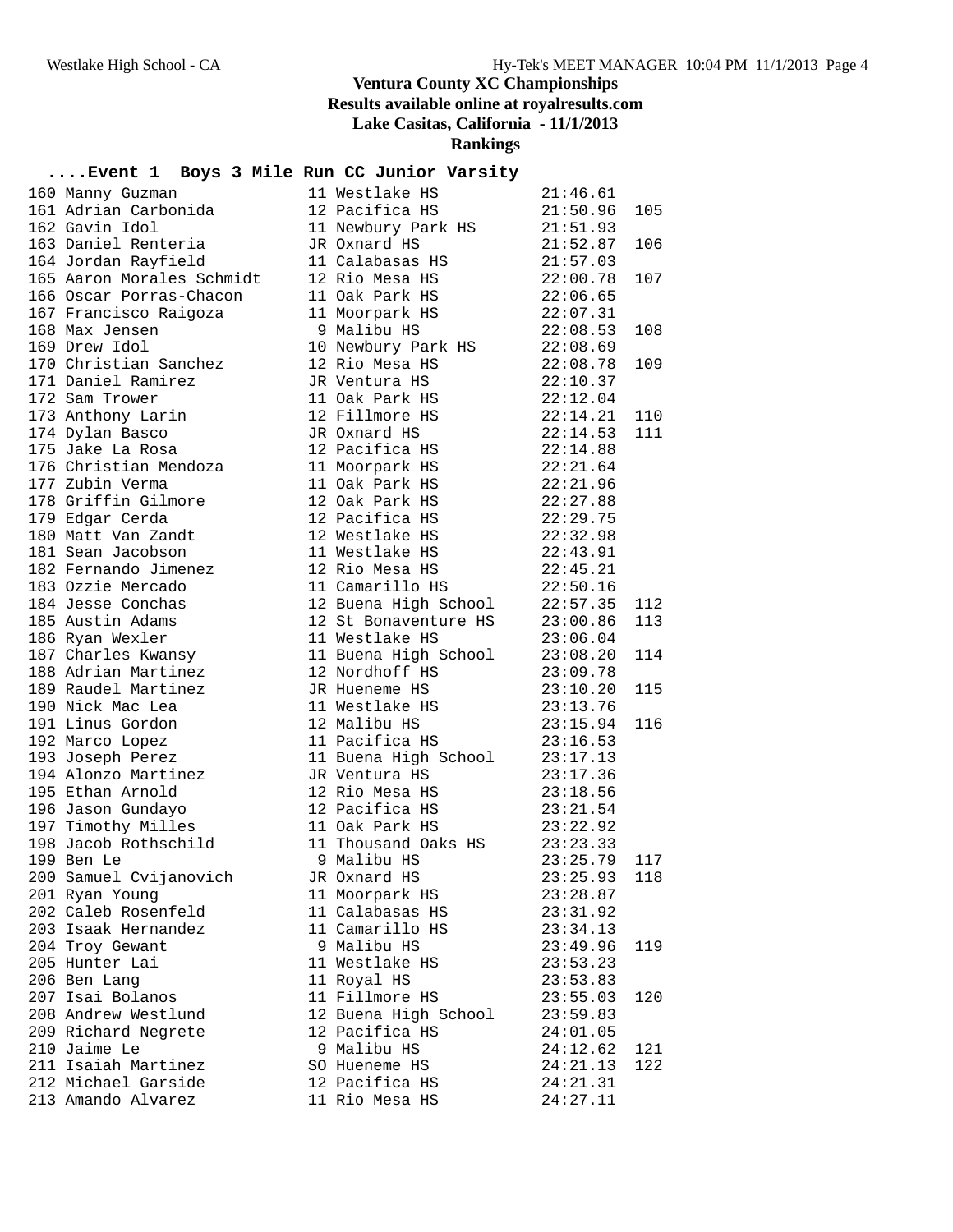| Rank Team               | $\mathbf{1}$<br>Total          | 2 | 3 | $\overline{4}$ | 5 | $*6$ | $*7$ | $*8$ | $*9$ |
|-------------------------|--------------------------------|---|---|----------------|---|------|------|------|------|
|                         | Team Scores                    |   |   |                |   |      |      |      |      |
| 239 Alonso Torres       | SO Oxnard HS                   |   |   | 32:10.75       |   |      |      |      |      |
| 238 Zach Ackerman       | 11 Thousand Oaks HS            |   |   | 31:32.16       |   |      |      |      |      |
| 237 Josh Johnson        | 10 Malibu HS                   |   |   | 30:38.63       |   | 128  |      |      |      |
| 236 Eduardo Garcia      | 11 Pacifica HS $30:12.73$      |   |   |                |   |      |      |      |      |
| 235 Alvaro Sanchez      | 11 Pacifica HS                 |   |   | 29:58.23       |   |      |      |      |      |
| 234 Sean Hannigan       | 10 Malibu HS                   |   |   | 29:04.62       |   | 127  |      |      |      |
| 233 Tim Woodard         | 11 Moorpark HS                 |   |   | 28:13.65       |   |      |      |      |      |
| 232 Yannick Barron      | SR Oxnard HS                   |   |   | 28:02.48       |   |      |      |      |      |
| 231 Benedico Rosario    | JR Oxnard HS                   |   |   | 27:31.63       |   |      |      |      |      |
| 230 Tanner Cereghino    | 11 Thousand Oaks $HS$ 27:22.79 |   |   |                |   |      |      |      |      |
| 229 Samuel Dominguez    | 11 Moorpark HS 27:09.92        |   |   |                |   |      |      |      |      |
| 228 Artrose Tuano       | 11 Pacifica HS                 |   |   | 26:57.71       |   |      |      |      |      |
| 227 Kendrich Dimalanta  | 11 Thousand Oaks HS            |   |   | 26:34.05       |   |      |      |      |      |
| 226 Erik Anderson       | 12 Rio Mesa HS                 |   |   | 26:03.47       |   |      |      |      |      |
| 225 Brian Abanico       | 12 Rio Mesa HS                 |   |   | 26:00.65       |   |      |      |      |      |
| 224 Juan Quero          | JR Oxnard HS                   |   |   | 26:00.39       |   |      |      |      |      |
| 223 Pedro Jauregui      | 12 Pacifica HS                 |   |   | 25:43.72       |   |      |      |      |      |
| 222 Kyle Van Landingham | 11 Thousand Oaks HS            |   |   | 25:34.41       |   |      |      |      |      |
| 221 Stephen Gutierrez   | 12 Pacifica HS                 |   |   | 25:33.22       |   |      |      |      |      |
| 220 Jose Rangel         | SR Hueneme HS                  |   |   | 25:29.17       |   | 126  |      |      |      |
| 219 Jacky Zheng         | 11 Nordhoff HS                 |   |   | 25:07.39       |   |      |      |      |      |
| 218 John Cortes         | JR Oxnard HS                   |   |   | 25:02.89       |   | 125  |      |      |      |
| 217 Ira Morris          | SR Oxnard HS                   |   |   | 25:02.08       |   | 124  |      |      |      |
| 216 Max Bartolomea      | 11 Oak Park HS                 |   |   | 24:55.82       |   |      |      |      |      |
| 215 Jeff Borreta        | 12 Pacifica HS                 |   |   | 24:51.05       |   |      |      |      |      |
| 214 Dionicio Garcia     | JR Hueneme HS                  |   |   | 24:34.43       |   | 123  |      |      |      |

| 1 Oak Park HS            |            | 74  | $2^{1}$         | 10           | 16 | 18  | 28 | 41 | 44 |  |
|--------------------------|------------|-----|-----------------|--------------|----|-----|----|----|----|--|
| Total Time:              | 1:29:25.28 |     |                 |              |    |     |    |    |    |  |
| Average:                 | 17:53.06   |     |                 |              |    |     |    |    |    |  |
| 2 Ventura HS             |            | 81  | $\mathbf{1}$    | $\mathbf{3}$ | 12 | 2.2 | 43 | 67 | 82 |  |
| Total Time: $1:29:05.25$ |            |     |                 |              |    |     |    |    |    |  |
| Average:                 | 17:49.05   |     |                 |              |    |     |    |    |    |  |
| 3 Camarillo HS           |            | 98  | $7\phantom{.0}$ | 19           | 20 | 2.1 | 31 | 32 | 38 |  |
| Total Time: $1:30:23.17$ |            |     |                 |              |    |     |    |    |    |  |
| Average:                 | 18:04.64   |     |                 |              |    |     |    |    |    |  |
| 4 Westlake HS            |            | 127 | 4               | 8            | 13 | 45  | 57 | 58 | 59 |  |
| Total Time: 1:30:57.14   |            |     |                 |              |    |     |    |    |    |  |
| Average:                 | 18:11.43   |     |                 |              |    |     |    |    |    |  |
| 5 Newbury Park HS        |            | 137 | 5               | 9            | 29 | 40  | 54 | 55 | 65 |  |
| Total Time:              | 1:31:16.45 |     |                 |              |    |     |    |    |    |  |
| Average:                 | 18:15.29   |     |                 |              |    |     |    |    |    |  |